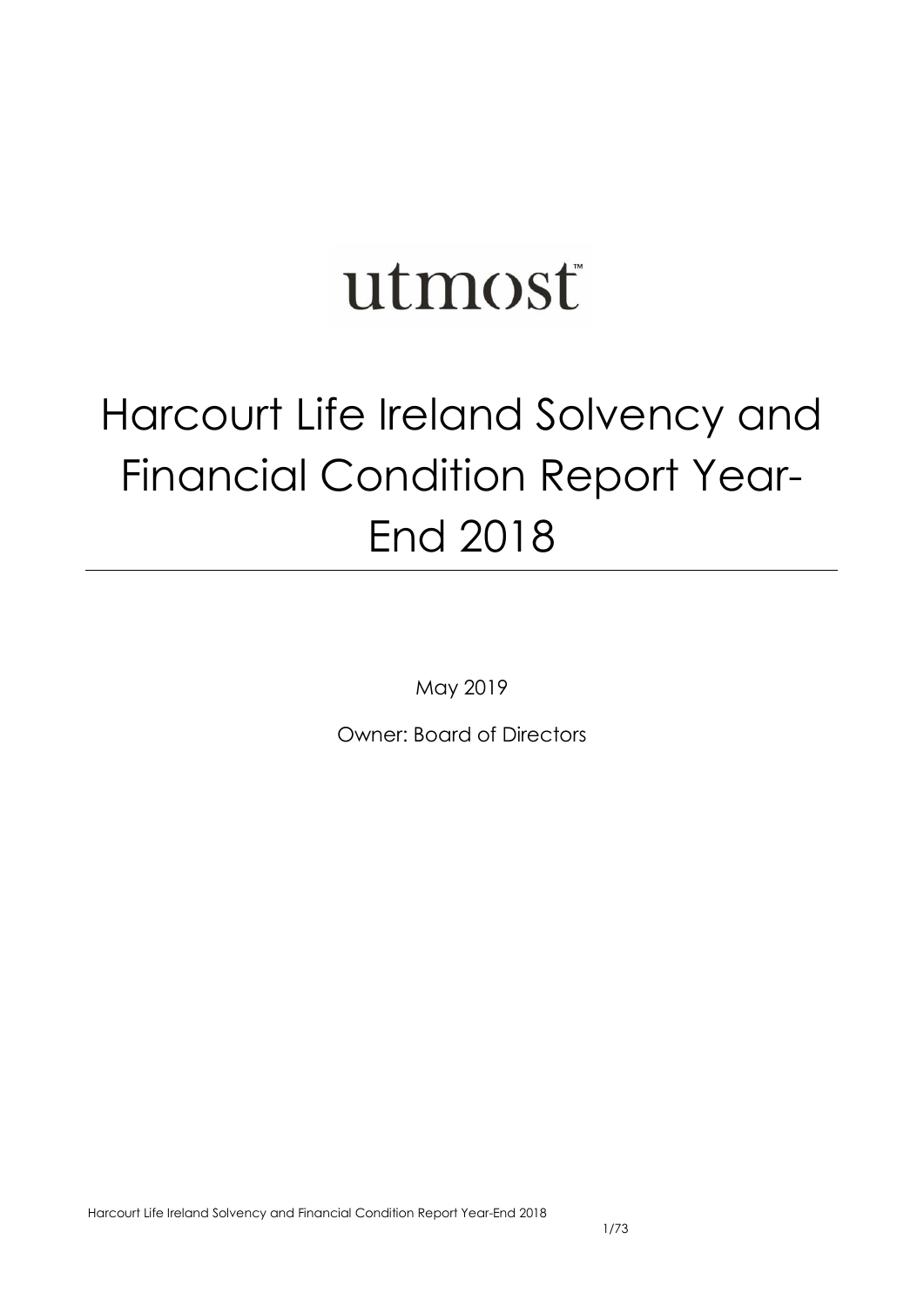## **INDEX**

| В. |                                                                                                  |  |
|----|--------------------------------------------------------------------------------------------------|--|
|    |                                                                                                  |  |
|    |                                                                                                  |  |
|    |                                                                                                  |  |
|    |                                                                                                  |  |
|    |                                                                                                  |  |
|    |                                                                                                  |  |
|    |                                                                                                  |  |
|    |                                                                                                  |  |
|    |                                                                                                  |  |
|    |                                                                                                  |  |
|    |                                                                                                  |  |
|    |                                                                                                  |  |
|    |                                                                                                  |  |
|    |                                                                                                  |  |
|    |                                                                                                  |  |
|    |                                                                                                  |  |
|    |                                                                                                  |  |
|    |                                                                                                  |  |
|    |                                                                                                  |  |
| Е. |                                                                                                  |  |
|    |                                                                                                  |  |
|    |                                                                                                  |  |
|    | E.3. Use of the Duration-Based Equity Risk Sub-Module in the Calculation of the Solvency Capital |  |
|    |                                                                                                  |  |
|    |                                                                                                  |  |
|    | E.5. Non-Compliance with the Minimum Capital Requirement and Solvency Capital Requirement55      |  |
|    |                                                                                                  |  |
| F. |                                                                                                  |  |
|    |                                                                                                  |  |
|    |                                                                                                  |  |
|    |                                                                                                  |  |
|    |                                                                                                  |  |
|    |                                                                                                  |  |
|    |                                                                                                  |  |
|    | F.7. S.28.01.01 Linear Formula Component for Life Insurance and Reinsurance Obligations 73       |  |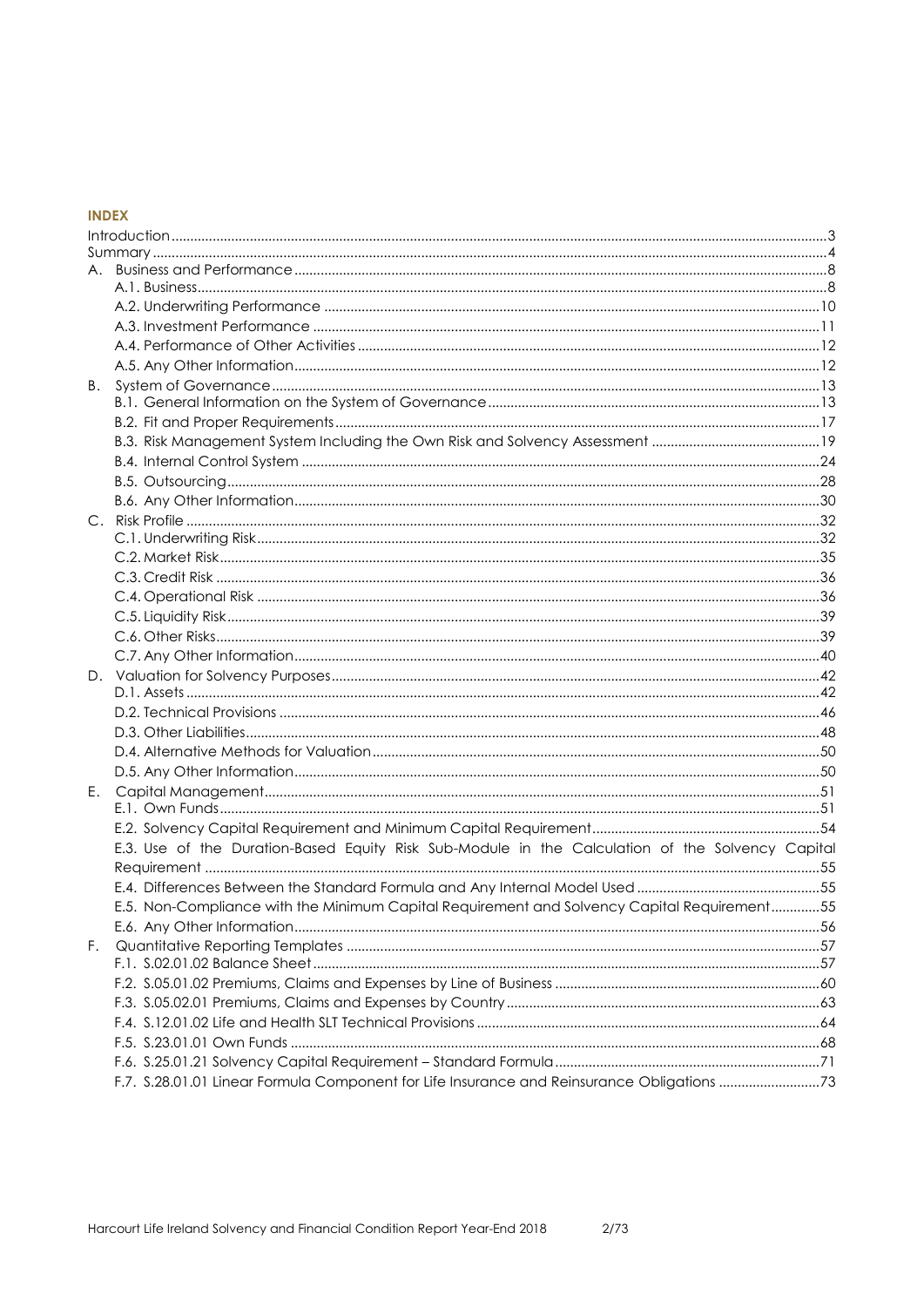## <span id="page-2-0"></span>Introduction

The harmonised European Union ("EU") wide regulatory regime for Insurance Companies, known as Solvency II, came into force with effect from 1 January 2016. The regime requires reporting and public disclosure arrangements to be put in place by insurers. The objective of the Solvency and Financial Condition Report ("SFCR") is to increase transparency in the insurance market by requiring insurance and reinsurance undertakings to disclose publicly, on at least an annual basis, a report on their solvency and financial condition.

This report covers the Business and Performance of Harcourt Life Ireland dac ("HLI" or "the Company"), its System of Governance, Risk Profile, Valuation for Solvency Purposes and Capital Management. The Company's Board of Directors ("the Board") has ultimate responsibility for all of these matters and is assisted by various governance and control functions put in place to monitor and manage the business.

HLI is incorporated in Ireland and authorised by the Central Bank of Ireland ("CBoI").

The Company's financial year runs to 31 December each year and the results are reported in euro (€).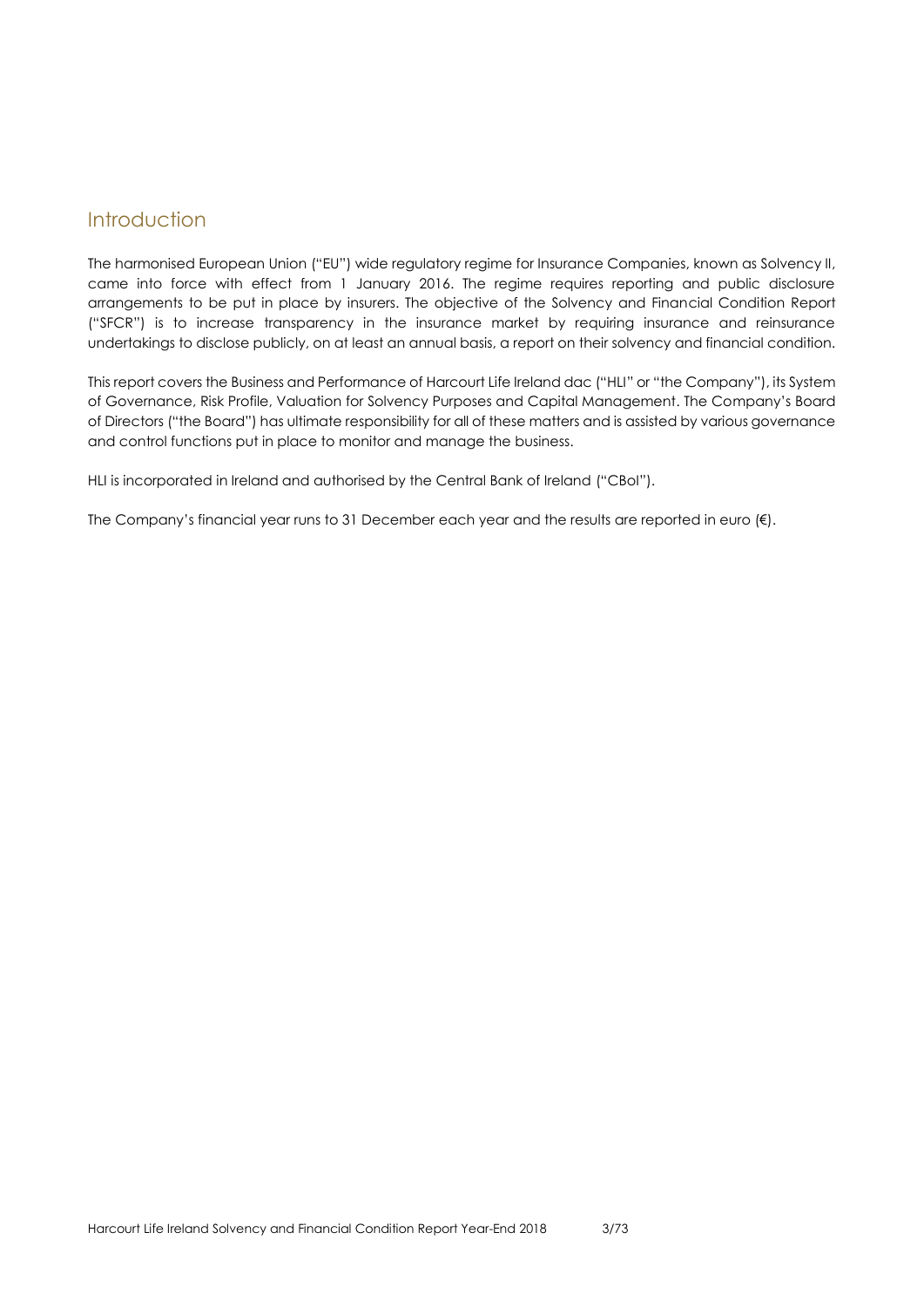## <span id="page-3-0"></span>Summary

## **BUSINESS AND PERFORMANCE**

The HLI business consists of both international and Irish products. The international products are geared towards international corporate, private (high net worth) individuals and trustee clients. The customer base comprises of internationally mobile people, both expatriates and local nationals. The business is predominately single premium investment products, incorporating single premium unit linked bonds, portfolio bond type investments, and unitised with-profits bonds. HLI's domestic business is predominately unit-linked and unitised with-profits business. The investment element of some of the Company's unitised with-profit policies and some of the unit linked policies are reinsured with Phoenix Life Limited ("PLL"). Domestic products are both regular and single premium pension contracts and investment products.

The Company closed to new business in January 2004.

In overall terms, the Company generated total comprehensive income the 2018 financial year of €279k. This compares to a restated IFRS total comprehensive income of €724k in 2017<sup>1</sup> . This reflects the closed book status of the Company. The key objective is to manage the book of business in a prudent and cost effective manner.

Pursuant to an Insurance Portfolio Transfer which was approved by an order of the High Court of Ireland, the entire life assurance business of Harcourt Life Corporation dac, together with the life assurance businesses of fellow group undertakings, Augura Ireland Limited and Union Heritage Limited were transferred to HLI with effect 31st March 2018.

## **SYSTEM OF GOVERNANCE**

-

The Company's corporate governance framework is based on a number of cornerstones, such as the central role played by the Board, the correct management of situations that present conflicts of interest, transparency in disclosing decisions regarding the management of the Company, and the effectiveness of the Internal Control and Risk Management System ("ICRM").

As part of its governance structure the Company has established a series of Board Committees with specific delegated authorities. Please refer to Section B.1.1 for details.

In accordance with local laws and Solvency II requirements, HLI has established an ICRM which is defined as a set of policies, guidelines, processes and procedures aimed at identifying, measuring, monitoring and reporting on a continuous basis the risks to which the Company is exposed.

The ICRM is put in place within the Company through specific on-going processes which involve, with different roles and responsibilities, the Board, the Executive Committee ("ExCo") and the first, second and third line organisational structures. The functions involved in the ICRM process operate according to the Three Line of Defence approach:

<sup>1</sup> For the financial year ended 31 December 2018, the company updated their actuarial modelling assumptions for the liabilities under insurance contracts. The assumptions have been updated for the valuation of the liabilities under insurance contacts as at 31 December 2017 and 31 December 2016. As a result of their restatements of the liabilities under insurance contracts, the loss for the year 31 December 2017 has been restated from €973,000 to €2,131,000.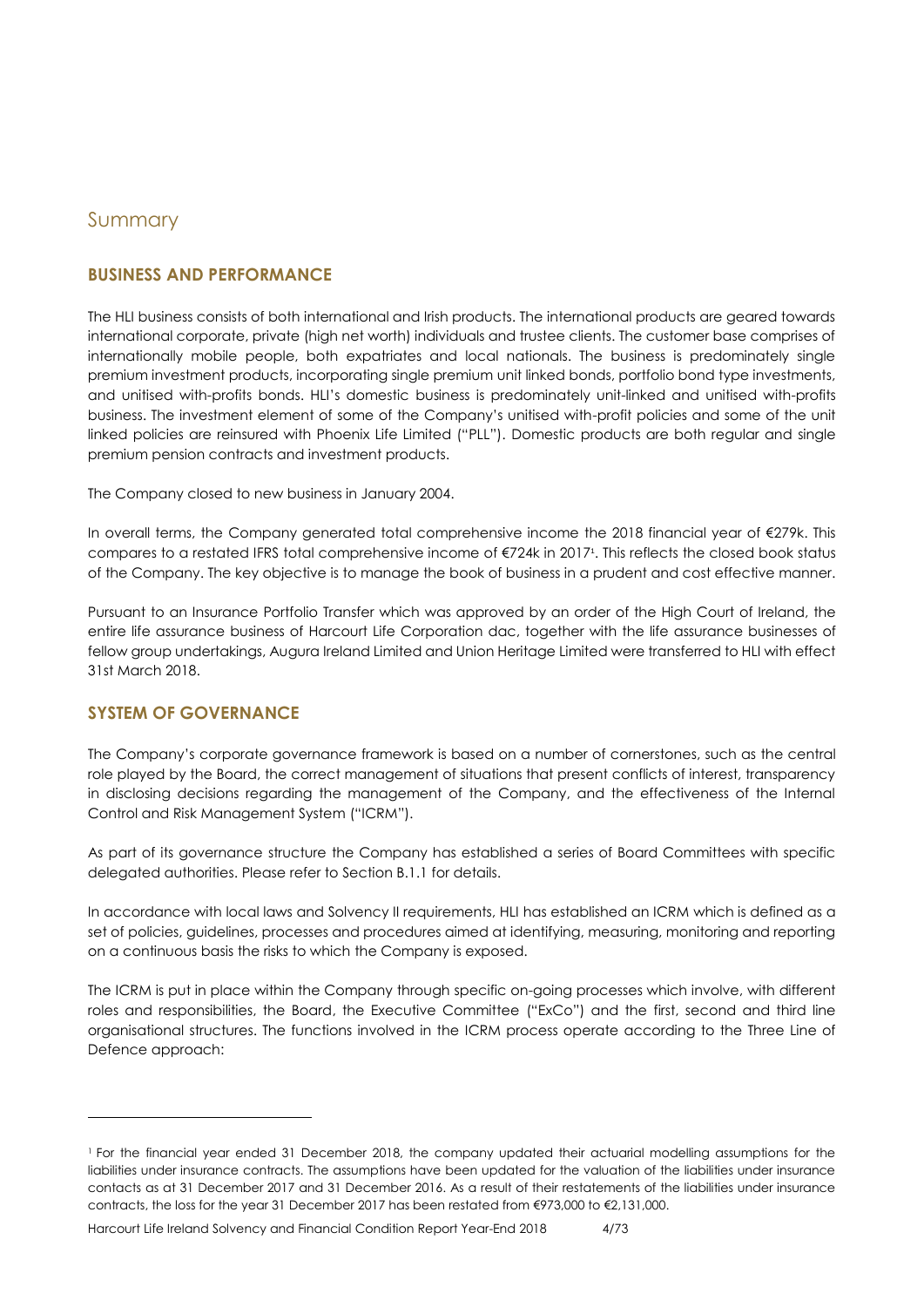- First Line of Defence: The operational structures (Risk Owners) are the first line of defence.
- Second Line of Defence: The Risk Management, Legal and Compliance and Actuarial Functions represent the second line of defence.
- Third Line of Defence: HLI Internal Audit is the third line of defence.

## **RISK PROFILE**

HLI aims to hold sufficient capital relative to the risks that it faces. As at 31 December 2018 the company's own funds was €7.3m which is €3.6m in excess of the Minimum Capital Requirement ("MCR"). The own funds amounted to 64.1% of the Solvency Capital Requirement ("SCR") requirement as at 31 December 2018. Information on the actions taken by the Board of Directors of HLI are outlined in the Capital Management section of this Summary. Further details on HLI's key risks are outlined below and further information on these and other risks is included additionally in Section C.

#### **Market Risks**

In the case of unit-linked business, the Company typically invests the premiums collected in financial instruments but does not bear the Market Risk directly. However, the Company is exposed with respect to its earnings as fees are the main source of profits for the Company from this business line. Adverse developments in the markets directly affects the profitability of the Company as fee income is reduced. The main risks that HLI's unit-linked business is exposed to are equity, currency and interest rate risks.

The key Market Risks that HLI is exposed to include:

- Equity risk: a reduction in equity values reduces asset values and hence reduces future fee income.
- Interest rate risk: where movements in interest rates directly impacts the value of an asset as well as the value of a liability and hence future fee income.
- Currency risk: where the movement in exchange rates can reduce the value of an asset and hence reduce future fee income.
- Spread Risk: is defined as the risk of adverse changes in the market value of the assets due to changes in the market value of non-defaulted credit assets. The market value of an asset can decrease because of spreads widening either because the market's assessment of the creditworthiness of the specific obligor decreases, which is typically accompanied by a credit rating downgrade, or because there is a market-wide systemic reduction in the price of credit assets.

Financial Risks contribute to €6,493k of the SCR before diversification (2017: 6,431k). The SCR arising from Equity, Spread and Currency risks are the main contributors to the financial risk capital. They have decreased from €2,484k to €1,123k for Equity, €3,386k to €3,155k for Currency risk and increased from €624k to €1,290k for Spread. The increases are primarily driven by the portfolio transfer which occurred on 31 March 2018.

#### **Credit Risk**

HLI is exposed to the risk of incurring losses due to the inability of counterparties to honour their financial obligations. HLI's direct credit risk exposure includes credit default risk and counterparty default risk. HLI's key default risks include:

- The exposure to reinsurance counterparties defaulting on their obligations.
- HLI's counterparty default exposure from cash deposits with banks.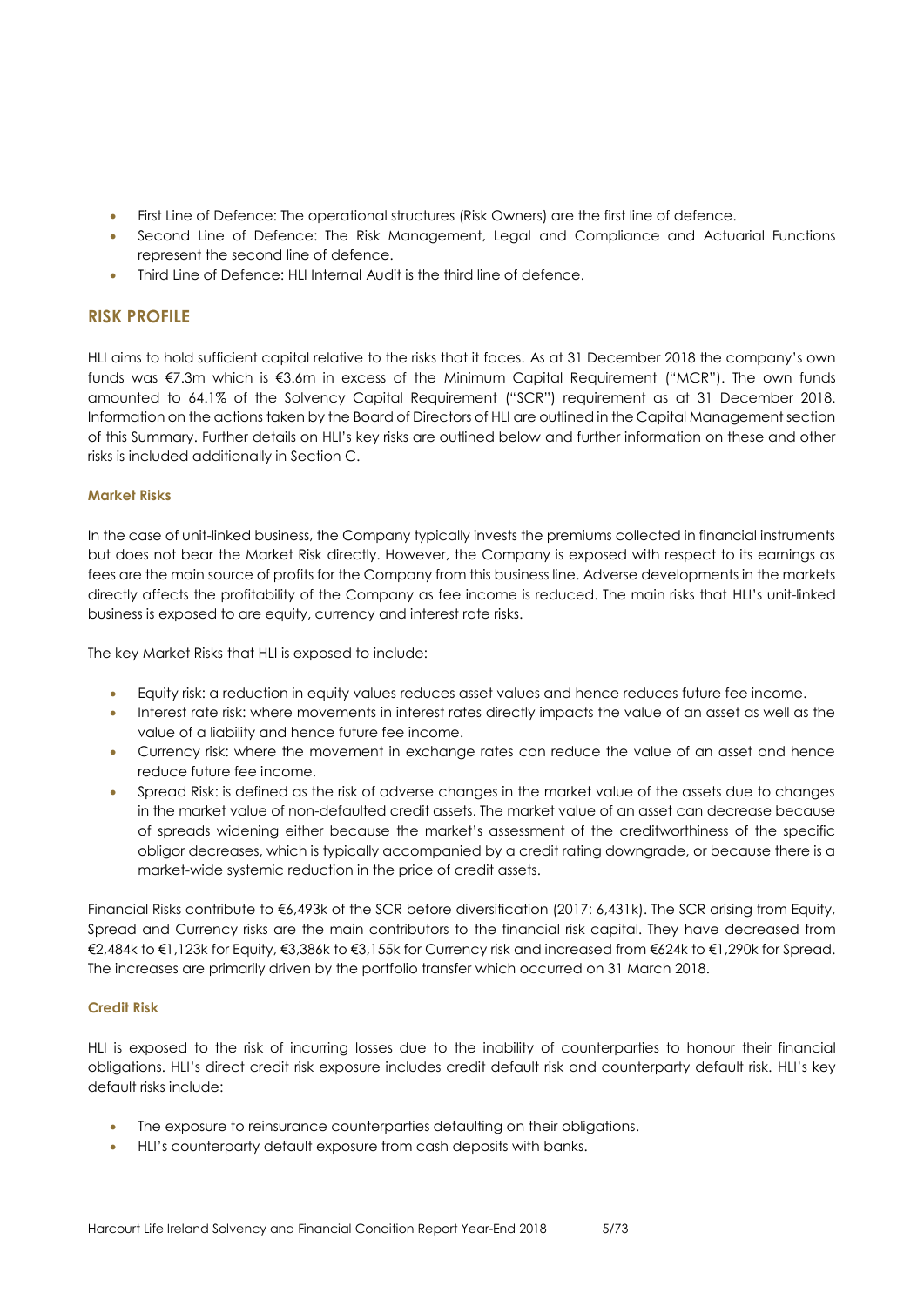#### **Life Underwriting Risks**

Life underwriting risks relate to the risk of unfavourable underwriting and expense experience, relative to assumptions, resulting in reduced profitability for HLI. The key life underwriting risks for HLI are:

- Lapse risk, defined as the change in liabilities due to changes in the expected exit rates. Exits can happen from either a partial or full surrender of a policy. This also includes a catastrophic event resulting in a mass lapse event.
- Expense risk, defined as the change in the value of liabilities resulting from changes in the expenses incurred in servicing insurance contracts.

#### **Operational Risk**

Operational Risk is the risk of loss arising from inadequate or failed internal processes, personnel or systems, or from external events. Compliance and Financial Reporting Risks fall within this category. HLI is exposed to operational risk as part of its day to day operations. An operational risk management framework has been implemented to identify, assess control and monitor operational risks.

#### **Liquidity Risk**

 $\overline{a}$ 

Liquidity risk refers to the risk that the Company will not be able to meet both expected and unexpected cash flow requirements.

Further information on HLI's risks is included in Section C.

#### **VALUATION FOR SOLVENCY PURPOSES**

HLI Solvency II assets and liabilities and technical provisions at 31 December are outlined below.

#### **Solvency II Assets, Liabilities and Technical Provisions**

|                          | 31 December $20172$<br>€'000 | 31 December 2018<br>€'000 |
|--------------------------|------------------------------|---------------------------|
| Total Assets             | 226,101                      | 305,805                   |
| <b>Total Liabilities</b> | 216.277                      | 298,378                   |
| Net Technical Provisions | 196.641                      | 277,275                   |

HLI's assets, liabilities and technical provisions increased during 2018. The key reasons for the increase was the Portfolio Transfer whereby the entire life assurance business of Harcourt Life Corporation dac, together with the life assurance businesses of fellow group undertakings, Augura Ireland Limited and Union Heritage Limited were transferred to HLI with effect 31st March 2018.

Further information on HLI's assets and liabilities, including the differences between the Solvency II value and the Statutory Accounts value, is provided in Sections D1 and D3.

<sup>2</sup> The 2017 comparatives are not updated to reflect the changes in actuarial assumptions and the restated 2017 financial statements.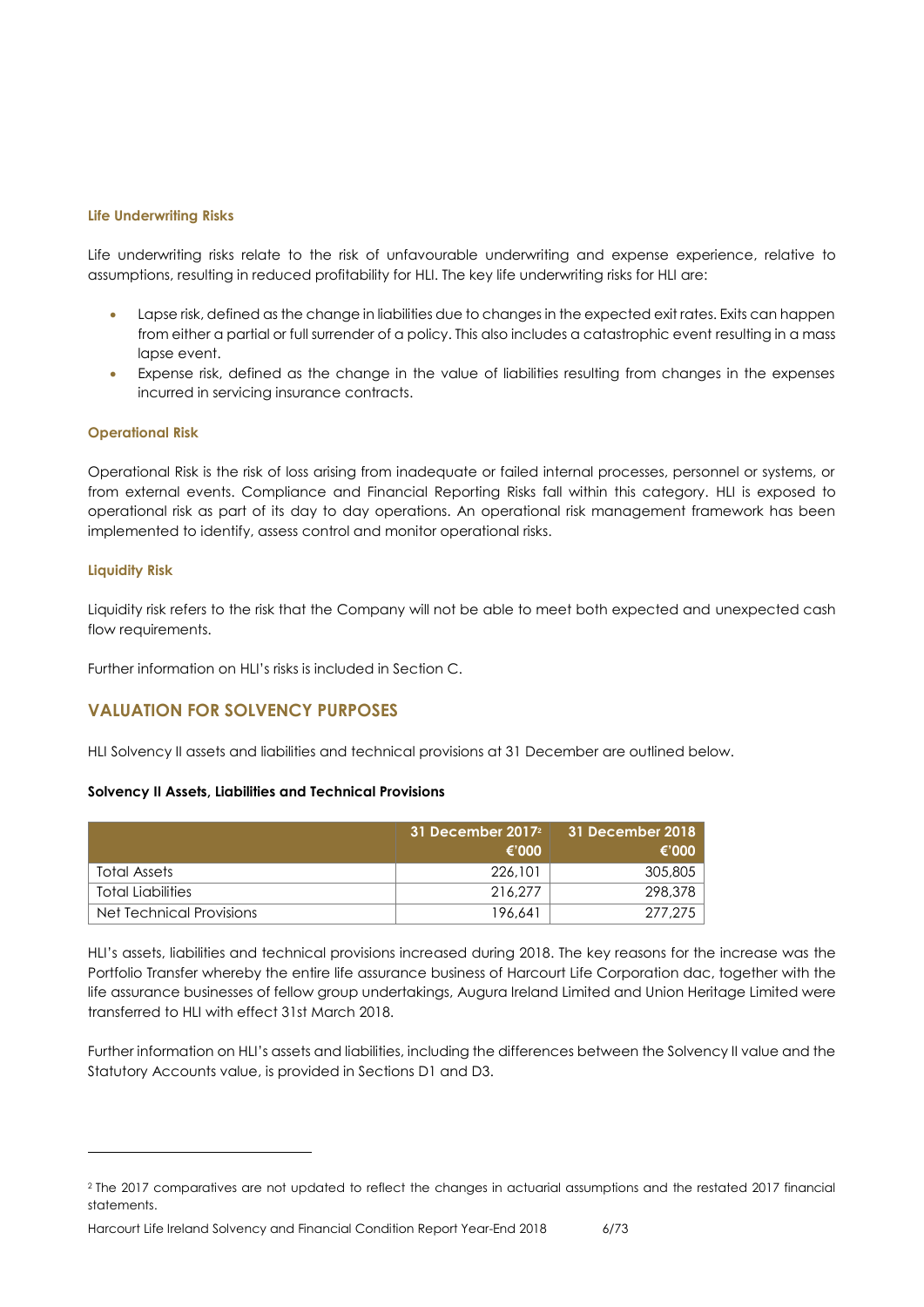## **CAPITAL MANAGEMENT**

HLI calculates its SCR according to the Standard Formula methodology. At year-end 2018 HLI had a SCR of 64.1%.

All of HLI's Own Funds are classified as Tier 1 and are eligible to meet the SCR and MCR.

#### Background:

-

The fall in the SCR coverage ratio was primarily driven by modelling updates on the ex- Scottish Mutual International Ltd. ("SMI") book of business which was acquired by HLI in December 2015.

HLI has updated some of the modelling assumptions in place, with the most material being the assumption regarding the Annual Management Charges ("AMC"), earned by the company. This is the main source of income for HLI.

These modelling updates increased the Technical Provisions (see Section D) and consequently reduced HLI's own funds.

In March 2019, in line with the recovery plan process, the Board of Directors of Utmost PanEurope, HLI's immediate parent, approved a capital injection of €10m into HLI by subscribing for an additional 8,000,000 of HLI € denominated ordinary shares at €1.25 each. This capital injection restored the HLI SCR ratio to 142.7% as at 31 March 2019 (unaudited).

#### **Solvency Capital Requirement and Minimum Capital Requirement**

|                              | 31 December 2017 <sup>3</sup> | 31 December 2018 |
|------------------------------|-------------------------------|------------------|
|                              | €'000                         | €'000            |
| Solvency Capital Requirement | 9,300                         | 11,594           |
| Minimum Capital Requirement  | 3,700                         | 3,700            |
| Own Funds                    | 9.824                         | 7,426            |
| Solvency Capital Ratio       | 105.6%                        | $64.1\%$         |
| Minimum Capital Ratio        | 265.5%                        | 200.7%           |

Further details on HLI capital position are outlined in Section E.

<sup>3</sup> The 2017 comparatives are not updated to reflect the changes in actuarial assumptions and the restated 2017 financial statements.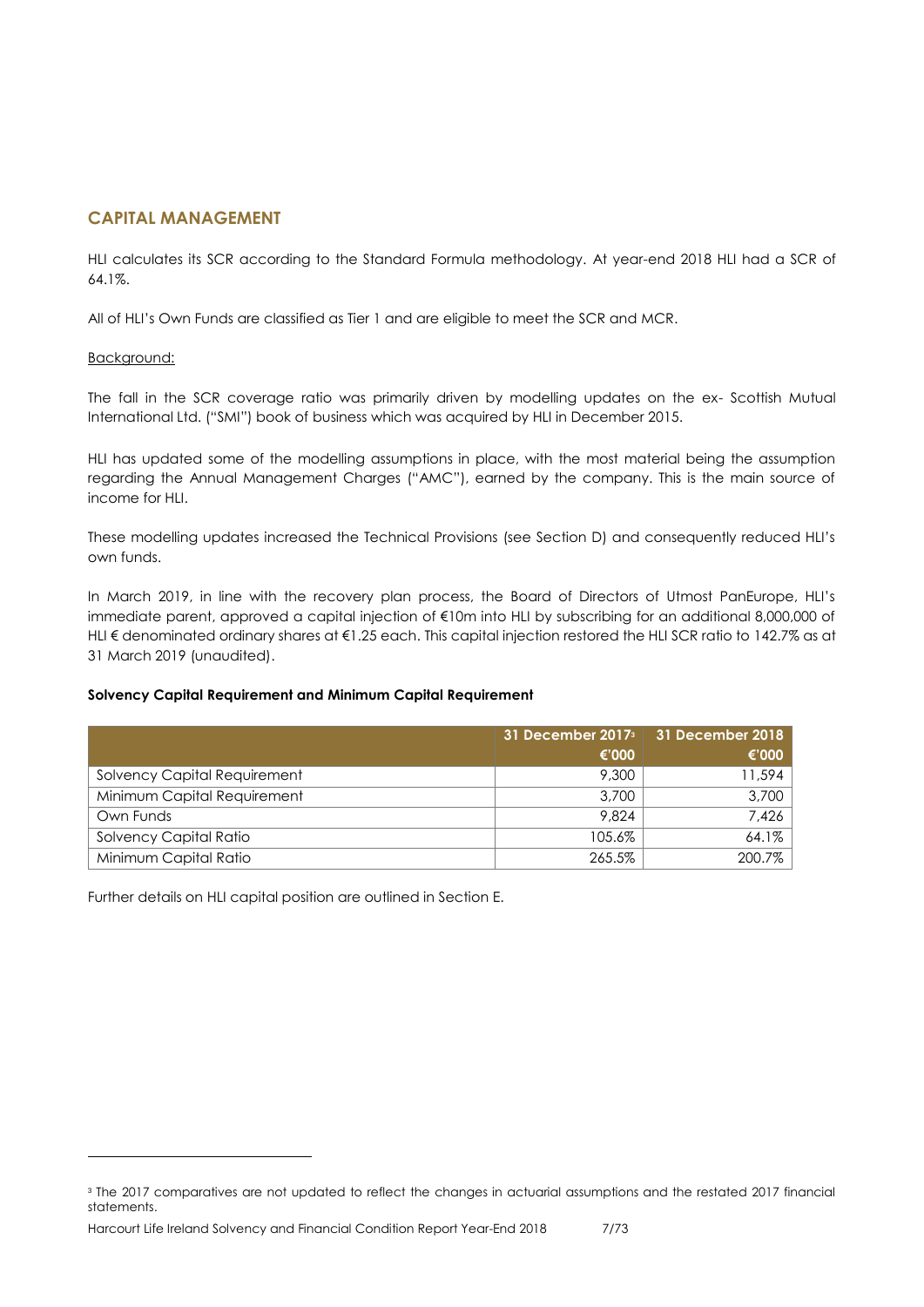## <span id="page-7-0"></span>A. Business and Performance

## <span id="page-7-1"></span>**A.1. BUSINESS**

#### **Legal Entity Name:**

Harcourt Life Ireland dac

#### **Registered Office:**

Ashford House, Tara Street, Dublin 2 T: +353 (0)1 828 9000

#### **Auditors:**

PriceWaterhouseCoopers One Spencer Dock, North Wall Quay, Dublin 1 T: (01) 792 6000

## **Supervisors:**

Insurance Supervision Department Central Bank of Ireland New Wapping Street North Wall Quay Dublin 1 T: (01) 224 6000

## **Board of Directors as at 31 December 2018:**

| <b>Name</b>              | <b>Position</b>                       | <b>Nationality</b> | <b>Date Appointed</b> |
|--------------------------|---------------------------------------|--------------------|-----------------------|
| Cyril Maybury (Chairman) | Independent Non-Executive             | Irish              | November 2018         |
| Ian Maidens              | Non-Executive                         | <b>British</b>     | December 2015         |
| Matt Coffey              | Independent Non-Executive             | Irish              | December 2015         |
| Andrew Milton            | Independent Non-Executive             | <b>British</b>     | December 2018         |
| Henry O'Sullivan         | Executive and Chief Financial Officer | Irish              | <b>July 2016</b>      |
| Gilles Roy               | Executive and Chief Executive Officer | French             | November 2018         |
| Tim Madigan              | Independent Non-Executive             | Irish              | December 2016         |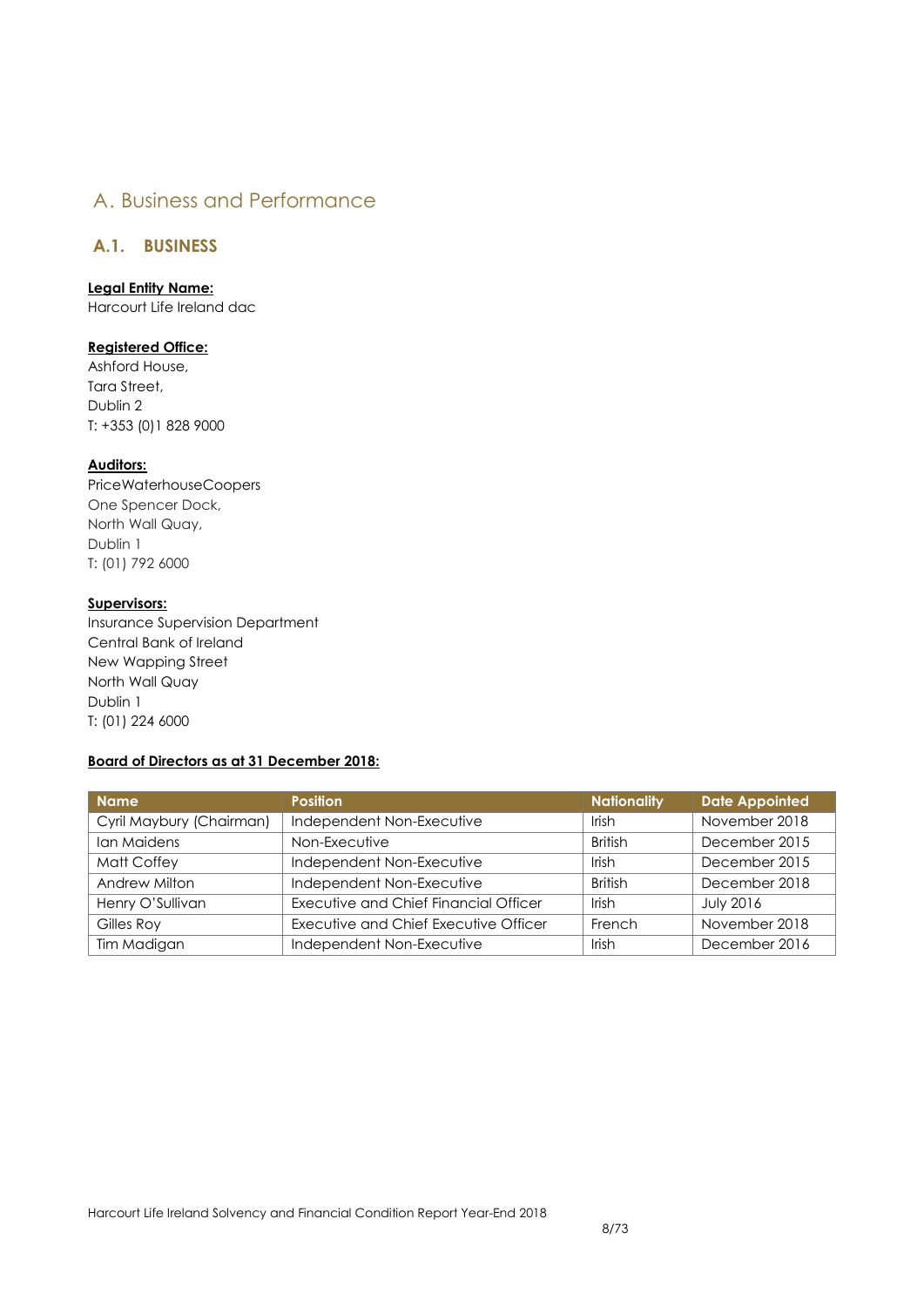#### **HLI Ownership Structure (all ownership is 100% unless otherwise stated)**



HLI is incorporated in Ireland and authorised by the CBoI.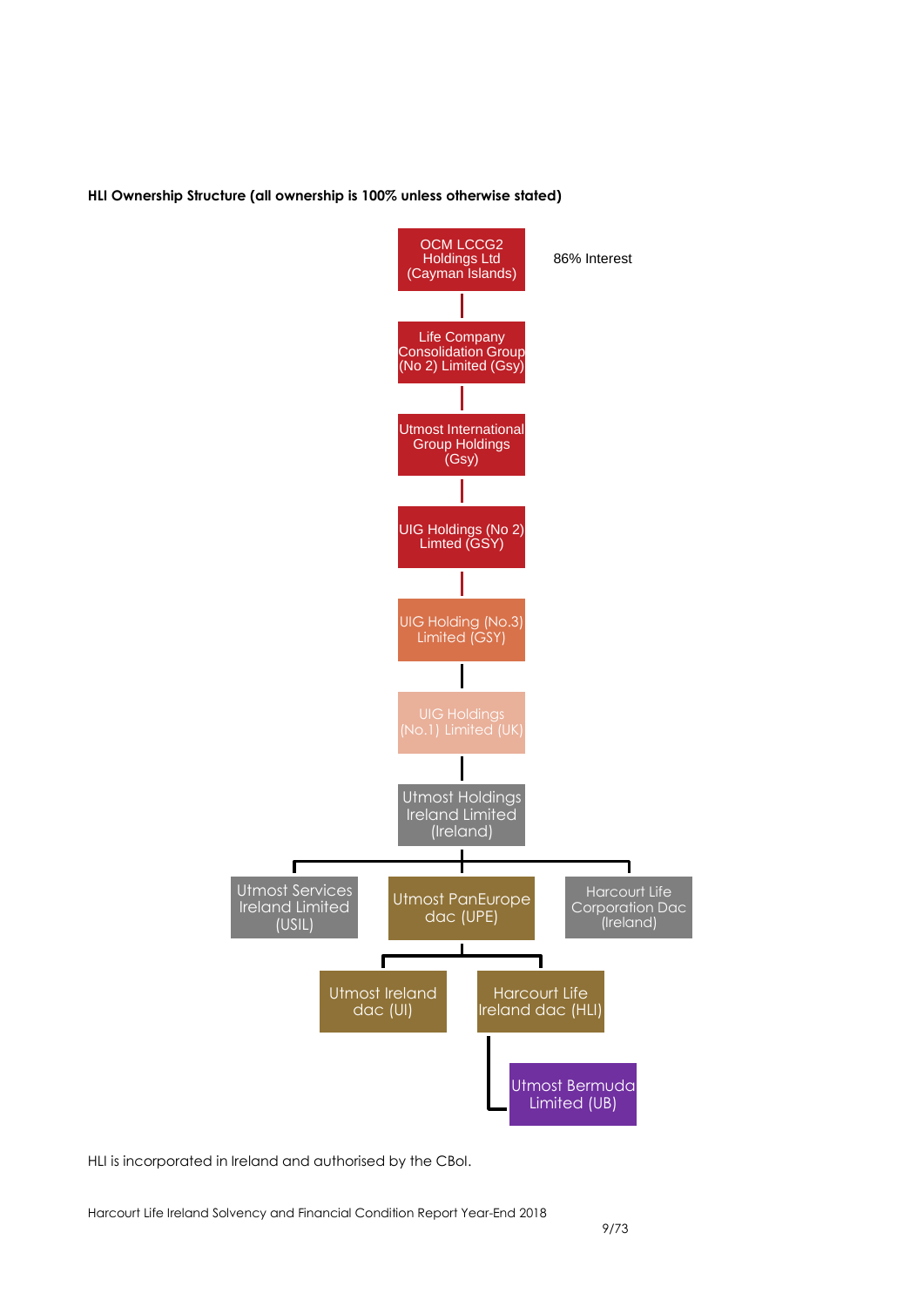The HLI management team is responsible for establishing and delivering the Company's strategic plan, goals and priorities.

#### **HLI Organisational Structure**



The HLI business consists of both international and Irish products:

- International Products: Are geared towards international corporate, private (high net worth) individuals and trustee clients. The customer base comprises of internationally mobile people, both expatriates and local nationals. The business is predominately single premium investment products, incorporating single premium unit linked bonds, portfolio bond type investments, and unitised with-profits bonds.
- Domestic Products: Are predominately unit-linked and unitised with-profits business. The investment element of some of the Company's unitised with-profit policies and some of the unit linked policies are reinsured with PLL. Domestic products are both regular and single premium pension contracts and investment products.

In overall terms, the Company generated total comprehensive income the 2018 financial year of €279k. This compares to a restated IFRS total comprehensive income of €724k in 2017. This reflects the closed book status of the Company. The key objective is to manage the book of business in a prudent and cost effective manner.

## <span id="page-9-0"></span>**A.2. UNDERWRITING PERFORMANCE**

As the business is a closed book, underwriting performance is not a significant metric when measuring the Company's performance. The Company Gross Written Premium is outlined in the table below. The increase in Gross Written Premium year on year is primarily due to the Portfolio Transfer whereby the entire life assurance business of Harcourt Life Corporation dac, together with the life assurance businesses of fellow group undertakings, Augura Ireland Limited and Union Heritage Limited were transferred to HLI with effect 31st March 2018.

#### **Gross Written Premiums**

|                               | $31$ December 2017 $\parallel$ 31 December 2018<br>€'000 | €'∩∩∩ |
|-------------------------------|----------------------------------------------------------|-------|
| <b>Gross Written Premiums</b> | -257                                                     |       |

Detailed information on the Company's premiums, claims and expenses is included in S.05.01.02 and S.05.02.01

Harcourt Life Ireland Solvency and Financial Condition Report Year-End 2018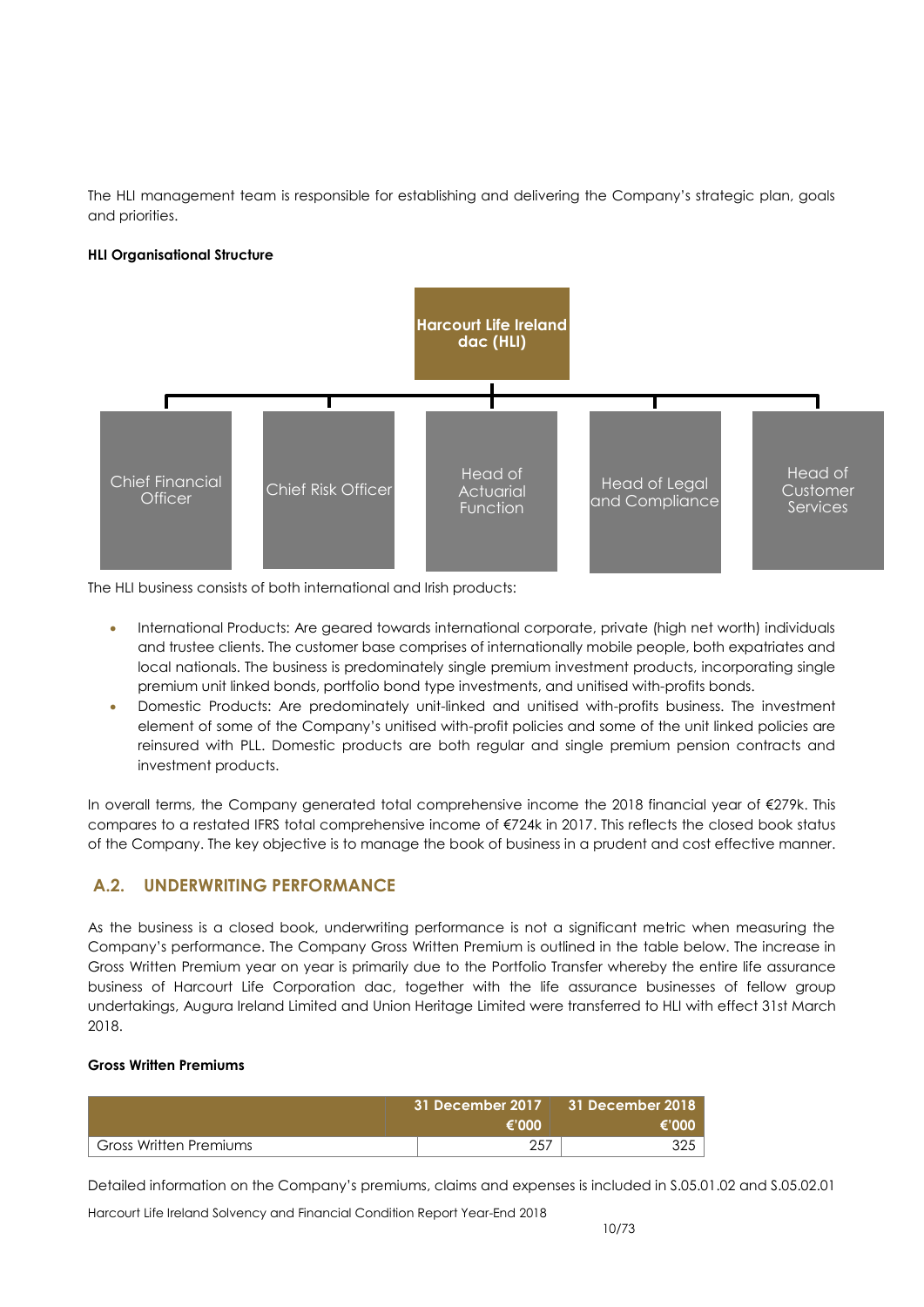in Section F Quantitative Reporting Templates.

## <span id="page-10-0"></span>**A.3. INVESTMENT PERFORMANCE**

#### **Investments for the Benefit of Life Assurance Policyholders who bear the Investment Risk**

The investments linked to insurance policies are selected by policyholders or, where applicable, by asset managers selected by the policyholders and appointed for the purpose by the Company. The assets are owned by the Company. The Company is required to maintain assets to match its policyholder liabilities at all times. The value of assets under management is affected by top ups, asset and currency performance, fee deductions, deaths of life assured and policies maturing or surrendering each year.

#### **Investments for the benefit of life assurance policyholders who bear the investment risk**

| <b>Policyholder Investments</b>       | 31 December 2017<br>€'000 | <b>31 December 2018</b><br>€'000 |
|---------------------------------------|---------------------------|----------------------------------|
| Investments                           | 92,244                    | 124,432                          |
| Cash balances and short term deposits | 13,090                    | 57,120                           |
| Total                                 | 105,334                   | 181,552                          |
|                                       |                           |                                  |
| <b>Breakdown of Investments</b>       |                           |                                  |
| <b>Bonds</b>                          | 3,122                     | 2,362                            |
| Equities                              | 745                       | 1,380                            |
| <b>Funds</b>                          | 88,062                    | 114,723                          |
| Derivatives                           | 315                       | $\overline{2}$                   |
| Other Investments                     | -                         | 5,965                            |
| <b>Total Investments</b>              | 92.244                    | 124.432                          |

Total policyholder investments increased from 2017 to 2018 primarily due to the Portfolio Transfer whereby the entire life assurance business of Harcourt Life Corporation dac, together with the life assurance businesses of fellow group undertakings, Augura Ireland Limited and Union Heritage Limited were transferred to HLI with effect 31st March 2018.

#### **Company Financial Investments**

Company financial investments are primarily bonds and investment funds.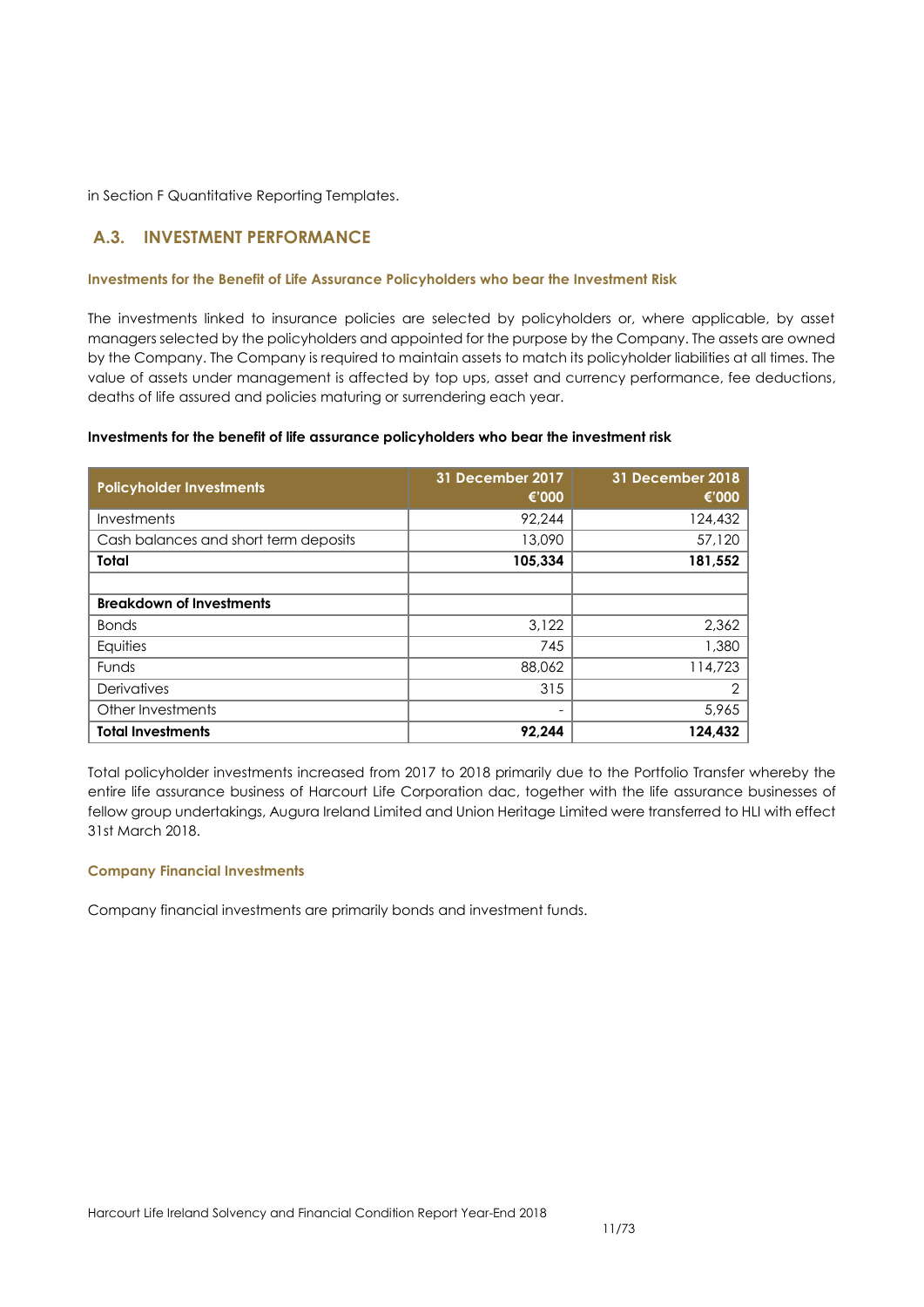#### **Company Financial Investments**

| <b>Company Financial Investments</b>                   | 31 December 2017<br>€'000 | 31 December 2018<br>€'000 |
|--------------------------------------------------------|---------------------------|---------------------------|
| <b>Financial Assets</b>                                |                           |                           |
| Debt securities – Fair value through profit or<br>loss | 22,696                    | 18,120                    |
| <b>Investment Funds</b>                                | 76,417                    | 72,103                    |
| Investment in Subsidiary                               |                           | 3,622                     |
| Other Investments                                      |                           | 12                        |
| <b>Total Financial Assets</b>                          | 99,114                    | 93,857                    |
|                                                        |                           |                           |
| <b>Total Company Financial Investments</b>             | 99,114                    | 93,857                    |

Investment income on Company financial investments relates to income on bonds, interest on cash deposits and dividend income. Movements are recognised in the statement of comprehensive income account in the period in which they arise.

#### **Company Investment Income**

| Investment Income from Policyholder and Company<br><b>Financial Investments</b> | 31 December 2017<br>€'000 | 31 December 2018<br>€'000 |
|---------------------------------------------------------------------------------|---------------------------|---------------------------|
| Income from financial assets at fair value through profit or<br>loss            | 11,525                    | (10, 497)                 |
| Income from financial assets held at amortised cost                             | 3,528                     | (941                      |
| <b>Total Net Investment Income</b>                                              | 15,053                    | (11, 438)                 |

## <span id="page-11-0"></span>**A.4. PERFORMANCE OF OTHER ACTIVITIES**

#### **Expenses**

Operating expenses for the Company include mainly include outsourcing costs, audit fees and projects costs. Operating costs are charged through the technical account of the statement of comprehensive income of the Company.

#### **Dividends**

No dividends were paid or declared during 2018.

#### **Leasing Arrangements**

The Company has no material operating leases and no financial leases in place.

## <span id="page-11-1"></span>**A.5. ANY OTHER INFORMATION**

In March 2019, in line with the recovery plan process, the Board of Directors of Utmost PanEurope, HLI's immediate parent, approved a capital injection of €10m into HLI by subscribing for an additional 8,000,000 of HLI € denominated ordinary shares at €1.25 each.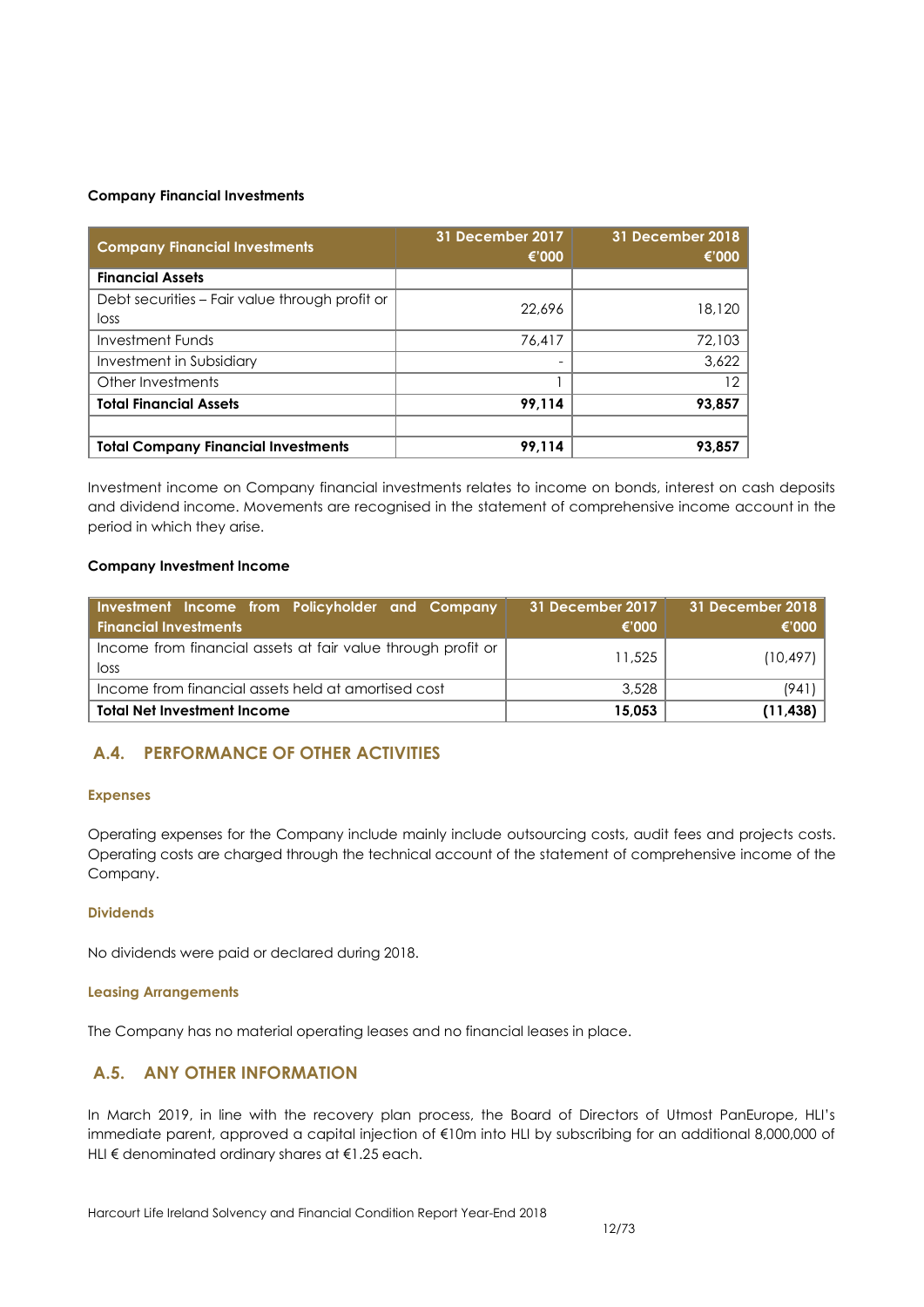## <span id="page-12-0"></span>B. System of Governance

## <span id="page-12-1"></span>**B.1. GENERAL INFORMATION ON THE SYSTEM OF GOVERNANCE**

Corporate governance represents the sum of the methods, models and planning, management and control systems that are required for the operation of the Company's governing bodies.

HLI's corporate governance is based on a number of cornerstones, such as the central role played by the Board, the correct management of situations that present conflicts of interest, transparency in disclosing decisions regarding the management of the Company, and the effectiveness of the ICRM .

## **B.1.1. INFORMATION ON GENERAL GOVERNANCE**

Risk governance is aimed at establishing an effective organisational structure based on a clear definition of risk roles and responsibilities, and on a set of policies, guidelines and operating procedures. As part of its governance structure, the HLI Board has established a series of Board Committees with specific delegated authorities.

#### **Governance Structure**



The remit of each of the Committees outlined in the above table is set out in their respective Terms of Reference which are subject to annual review and approval. Furthermore, the performance of each of the Committees is subject to annual review.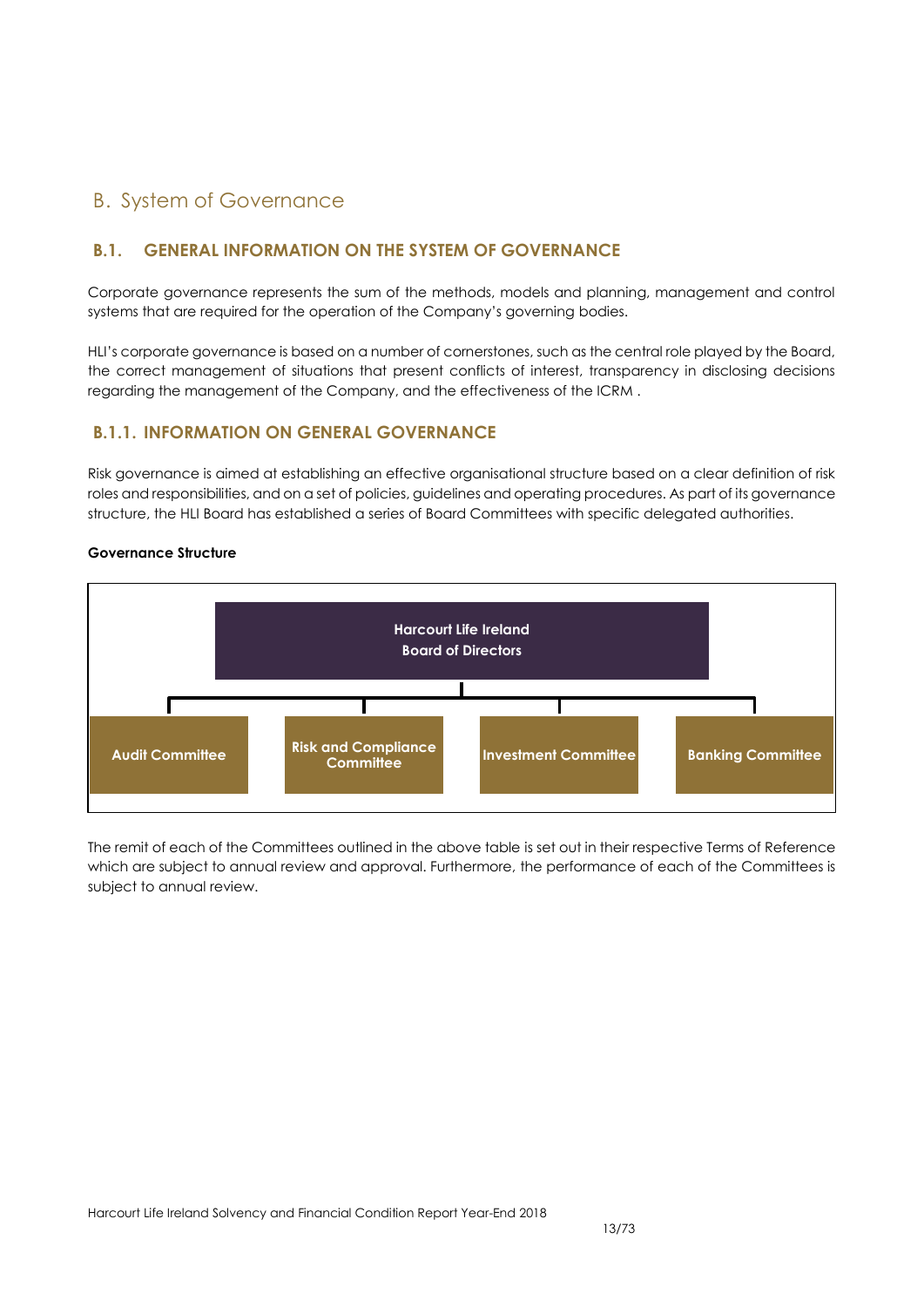#### **Board Committees**

| <b>Key Role</b>                            | <b>Description</b>                                                                                                                                                                                                                                                                                                                                                                                                                                                                                                                                                                                                                                                                                                                              |
|--------------------------------------------|-------------------------------------------------------------------------------------------------------------------------------------------------------------------------------------------------------------------------------------------------------------------------------------------------------------------------------------------------------------------------------------------------------------------------------------------------------------------------------------------------------------------------------------------------------------------------------------------------------------------------------------------------------------------------------------------------------------------------------------------------|
| <b>Board of Directors</b>                  | The Board ensures that the Risk Management system identifies, evaluates and controls the<br>most significant Company risks. Within the scope of its typical duties and responsibilities,<br>the Board is ultimately responsible for setting strategies and policies in the area of Risk<br>Management and internal control and ensuring their adequacy and sustainability over<br>time, in terms of completeness, functioning and effectiveness. The Board has established<br>the following Board committees: the Audit Committee, the Risk and Compliance<br>Committee, the Investment Committee and the Banking Committee. In addition, HLI has<br>established a Management Committee. Details on the Board Committees are provided<br>below. |
| <b>Audit Committee</b>                     | The Audit Committee takes delegated responsibility on behalf of the Board for ensuring<br>that there is a framework for accountability, examining and reviewing systems and<br>methods of financial control and for ensuring HLI is complying with its Constitutional<br>Documents together with all aspects of the law and relevant regulations.                                                                                                                                                                                                                                                                                                                                                                                               |
| <b>Risk and</b><br>Compliance<br>Committee | The Risk and Compliance Committee has been established by the Board in order to<br>provide leadership, direction, and oversight with regard to HLI's policies and procedures,<br>including those relating to Risk Management and Legal and Compliance. It assists the<br>Board of Directors in fulfilling its Risk Management responsibilities as defined by<br>applicable law and regulations, HLI's Constitutional Documents and internal regulations<br>as well as considering leading market practice standards.                                                                                                                                                                                                                            |
| Investment<br>Committee                    | The Investment Committee has delegated responsibility for recommending overall<br>strategic investment policy to the Board, and for undertaking oversight of the<br>Company's investment activities, seeking to ensure that these are consistent with the<br>approved Investment Policy.                                                                                                                                                                                                                                                                                                                                                                                                                                                        |
| <b>Banking</b><br>Committee                | The Banking Committee is responsible for opening and closure of all Master Custodian<br>and Corporate bank accounts in the name of HLI. The Committee is also responsible for<br>the review and approval of appointments to the authorised signatory list and their levels<br>of authorisation and approval.                                                                                                                                                                                                                                                                                                                                                                                                                                    |

## **B.1.2. INFORMATION ON RISK MANAGEMENT, INTERNAL AUDIT, COMPLIANCE AND ACTUARIAL FUNCTIONS INTEGRATION INTO THE ORGANISATIONAL STRUCTURE AND THE DECISION MAKING PROCESSES OF THE UNDERTAKING, STATUS AND RESOURCES OF THE FUNCTIONS WITHIN THE UNDERTAKING**

In accordance with local laws and Solvency II requirements, HLI has established a Risk Management System which is defined as a set of strategies, guidelines, processes and procedures aimed at identifying, measuring, monitoring and reporting on a continuous basis the risks to which HLI is exposed.

Risk governance is aimed at establishing an effective organisational structure based on a clear definition of risk roles and responsibilities, and on a set of policies, guidelines and operating procedures.

In addition, as part of its governance structure HLI has established a series of Board Committees with specific delegated authorities (as outlined above).

The Internal Control and Risk Management System is put in place within HLI through a specific on-going process which involves, with different roles and responsibilities, the Board, ExCo and the organisational structures. The functions involved in the risk management process operate according to the Three Line of Defence approach: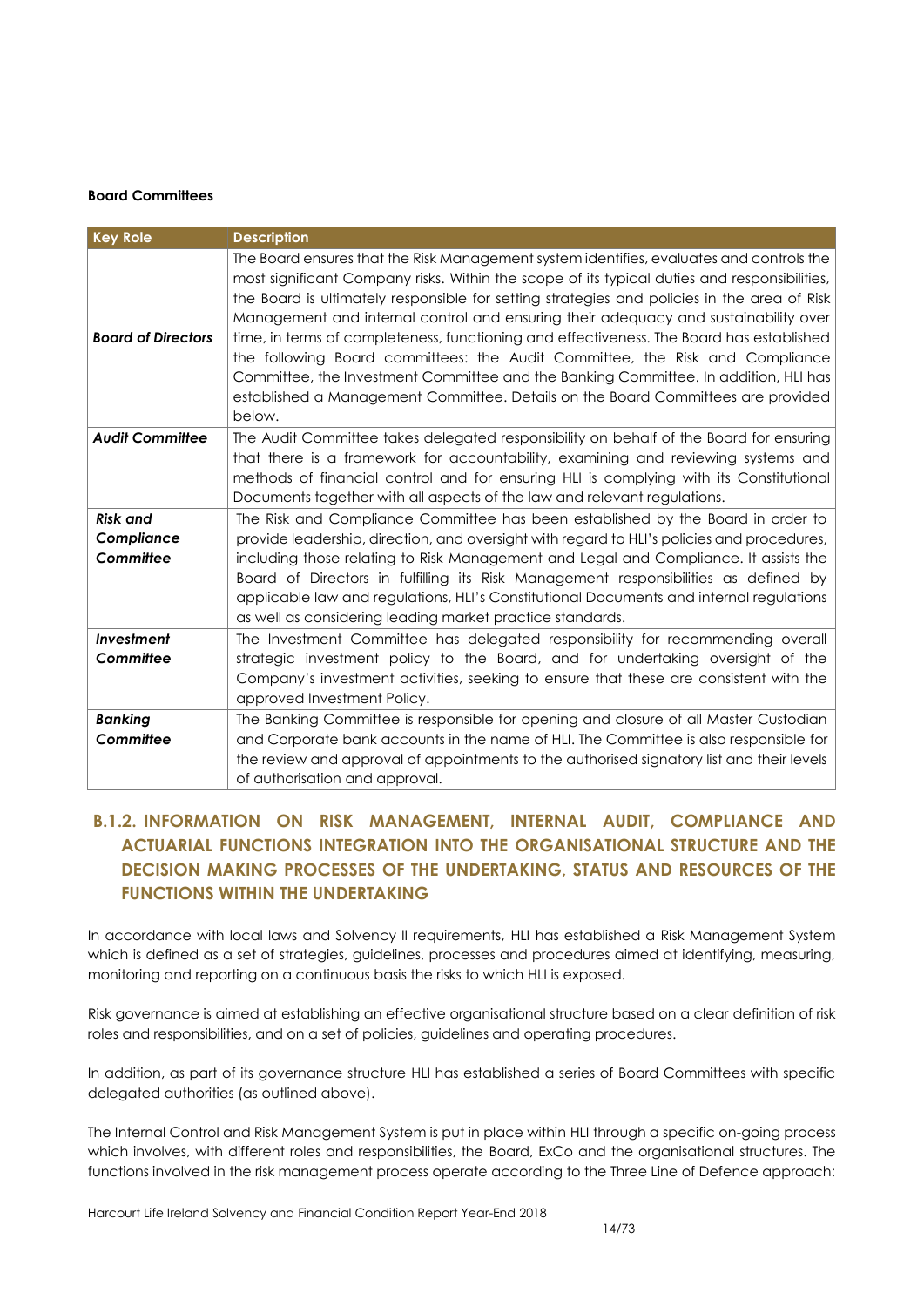- The operational structures (Risk Owners) are the first line of defence. The Risk Owners are ultimately responsible for risks concerning their area and to define and update the actions needed to make their risk management processes effective and efficient. They control the activity of the Risk Takers, who deal directly with the market and the internal and external parties and who define activities and programs from which risks may arise. The risk management initiatives defined by the Risk Owners address the way Risk Takers undertake risks. In addition, there are a number of support units (e.g. Actuarial) and oversight committees (Risk Observers) responsible for constantly monitoring specific risk categories, in order to measure and analyse them and to identity risk mitigation actions to the Risk Owners.
- The Risk Management, Legal and Compliance and elements of the Actuarial Function represent the Second Line of Defence. The Risk Management Function oversees the whole Risk Management System ensuring its effectiveness. It supports the Board and ExCo in defining the Risk Strategy and in the development of the methodologies to identify, take, assess, monitor and report risks. It also supports the Operating Units implementing and adopting the relevant policies and guidelines. The Head of Outsourcing (reports directly to the Chief Risk Officer) is responsible for the overall execution of the outsourcing lifecycle; from the risk assessment to the final management of the agreement and subsequent monitoring activities. The Legal and Compliance Function is in charge of evaluating whether the internal processes are adequate to mitigate compliance risk. The Actuarial Function, through the Head of Actuarial Function ("HoAF"), challenges the contents and assumptions of the Own Risk and Solvency Assessment ("ORSA") and provides an assessment on the appropriateness of the ORSA.
- Internal Audit is the Third Line of Defence. Internal Audit is responsible for independently evaluating the effectiveness of the Internal Control and Risk Management System and for confirming the operational effectiveness of the controls.

The roles and responsibilities of each of the control functions (Risk Management, Legal and Compliance, Actuarial and Internal Audit) and how they interact with the organisation in the execution of that responsibility are set out in their respective charters. The role of the Head of Outsourcing is articulated in the Outsourcing Policy.

As outlined in the Risk Management Policy, the Risk Management Function acts as guarantor for the effective implementation of the risk management system, as required by law and as established by the Board.

The Risk Management Function supports the Board and ExCo in the definition of the risk management strategy and the development of tools for risk identification, monitoring, management and reporting.

## **B.1.3. INFORMATION ON AUTHORITIES, RESOURCES PROFESSIONAL QUALIFICATIONS, KNOWLEDGE, EXPERIENCE AND OPERATIONAL INDEPENDENCE OF THE FUNCTIONS AND HOW THEY REPORT TO AND ADVISE THE ADMINISTRATIVE, MANAGEMENT OR SUPERVISORY BOARD OF THE INSURANCE UNDERTAKING**

HLI employees are degree and/or professionally qualified and are identified as holding Pre-Approval Controlled Functions ("PCF").

HLI relies heavily on Utmost Services Ireland Ltd. ("USIL") for the provision of its business operations, previously named Harcourt Life Service Limited. More than 70% of the USIL employees are degree and/or professionally qualified and all persons identified as holding PCF or Controlled Functions ("CF") in USIL are reviewed annually to ensure they meet the CBoI Fit and Proper requirements.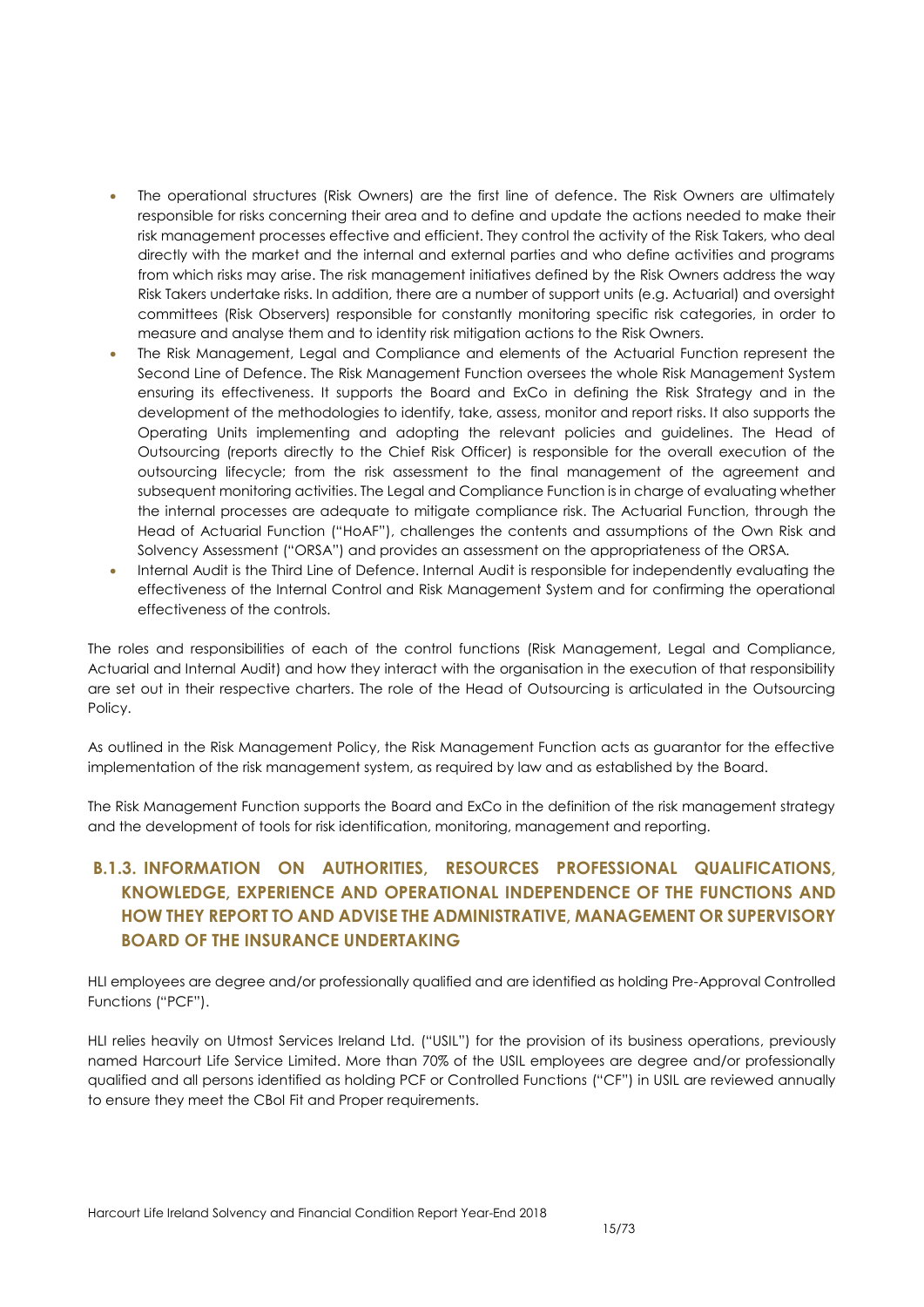## **B.1.4. MATERIAL CHANGES TO THE SYSTEM OF GOVERNENCE**

During 2018 the following Board of Director changes were noted:

- Mr. Alan Foley resigned from his position as Executive Director on the 19th July 2018.
- Mr. Andrew Thompson resigned from his position as Non-Executive Director on the 24<sup>th</sup> October 2018.
- Mr. Cyril Maybury was appointed as a Non-Executive Director on the 2<sup>nd</sup> November 2018.
- $\bullet$  Mr. Billy Finn resigned from his position as Independent Non-Executive Director on the 2<sup>nd</sup> November 2018.
- Mr. Gilles Roy was appointed as an Executive Board Director on the 28<sup>th</sup> November 2018.
- Mr. Andrew Milton was appointed as an Independent Non-Executive Director on the 7th December 2018.

With regards to the Executive Committee, the following appointments and resignations took place during 2018

- Mr. Marco Nuvoloni was appointed to the Executive Committee as Head of Legal and Compliance on the 29th June 2018.
- Mr. Alan Foley resigned from his position as Chief Executive Officer on the 19th July 2018.
- Mr. Barry Kelly was appointed to the Executive Committee as Chief Risk Officer on the 2<sup>nd</sup> November 2018.
- Mr. Andrew Flaherty was appointed as Chief Operating Officer on the 29<sup>th</sup> June 2018 and resigned from his position on the 14th December 2018.
- Mr. Gilles Roy was appointed as Chief Executive Officer on the 28<sup>th</sup> November 2018.

During 2018, HLI entered into an outsourcing arrangement with USIL (previously named Harcourt Life Service Limited) in June 2018, which carries out core administration and management services. Please refer to Section B.5 for details of HLI's Outsourcing Management Framework.

No other material changes to the System of Governance occurred during 2018.

## **B.1.5. REMUNERATION POLICY**

The Remuneration strategy is based on the following principles, which guide the remuneration programmes and consequent actions:

- All staff are rewarded on the basis of both their individual role and contribution to the delivery of the business strategy.
- It is recognised that financial reward is only one aspect of attraction and retention and the development of talent through non-financial measures including training and education are also beneficial and important.
- A performance management process that seeks to encourage performance improvement whilst supporting career development.
- Remuneration packages that offer competitive market rates for base pay, variable reward and benefits for all employees.
- Roles and performance will be evaluated on a fair and transparent basis which while taking account of the different specialisms within the Company seeks to apply a consistent and objective methodology.
- Budget and cost discipline determined on an annual basis subject to overall budget.
- Remuneration and supporting structures will promote sound and effective risk management and include measures which prevent conflicts of interest and ensure employees who are responsible for Risk and Legal and Compliance functions are remunerated independently of the performance of the business areas which they monitor and control.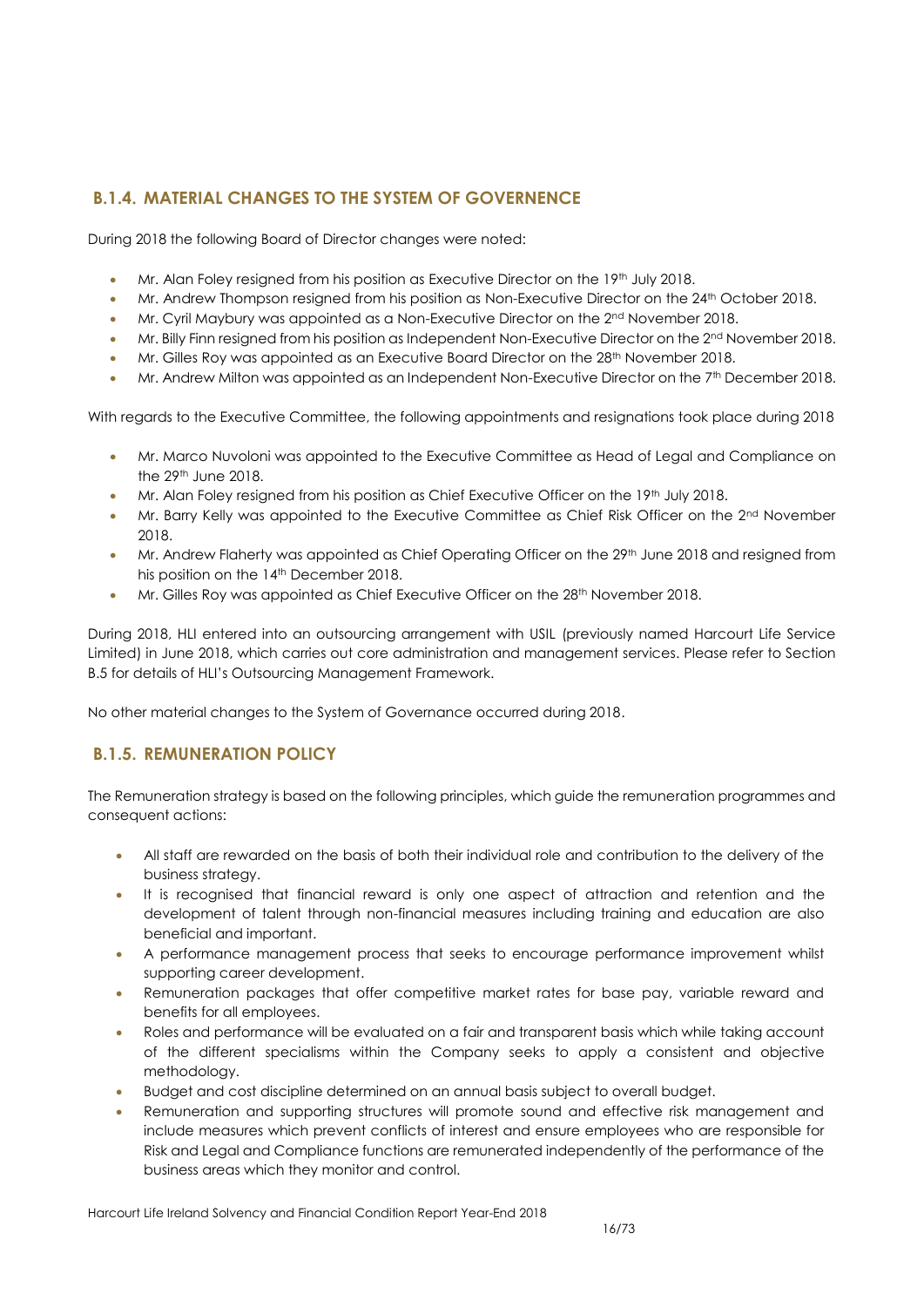Utmost Group Ireland offers a remuneration package which is proportional in its fixed components, variable components and benefits and provides an appropriate balance with regard to the variable remuneration for short-term and medium to long-term contracts, in order to avoid adoption of conduct that favours short-term results over medium to long-term goals. The remuneration package is fair and competitive, anticipating the adoption of alternative or additional monetary solutions, such as benefits, with a view to optimising the efficiency of interventions in financial terms.

#### **Target Setting and Appraisal**

Each year the CEO defines specific targets, both financial and non-financial, against which performance, and thus any bonus payable, is measured.

The Company goals and objectives are cascaded to all functions and individual employee goals are established and evaluated annually.

## **B.1.6. MATERIAL TRANSACTIONS DURING THE REPORTING PERIOD**

Please refer to section B.1.4 regarding appointments and resignations during the year.

In March 2019, in line with the recovery plan process, the Board of Directors of Utmost PanEurope, HLI's immediate parent, approved a capital injection of €10m into HLI by subscribing for an additional 8,000,000 of HLI € denominated ordinary shares at €1.25 each.

#### <span id="page-16-0"></span>**B.2. FIT AND PROPER REQUIREMENTS**

A core component of an effective risk culture is the knowledge and skills of the Company's resources. In order to confirm that the right resources and skills are in place, HLI has implemented a Fitness and Probity Policy and related procedures in order to assess the fitness and probity both initially and on an on-going basis of the individuals who are performing key functions. The policy and procedures have been developed in line with the Fitness and Probity standards and Minimum Competency Code issued by the CBoI.

## **B.2.1. DESCRIPTION OF THE SPECIFIC REQUIREMENTS CONCERNING SKILLS, KNOWLEDGE AND EXPERTISE REQUIRED**

The Board of HLI has adopted a Fit and Proper Policy in order to define the minimum standards to be applied in terms of fitness and probity to all relevant personnel identified in the Policy.

The Fit and Proper Policy also defines the procedure for assessing the fitness and probity of the relevant personnel (both when being considered for the specific position and on an ongoing basis), and a description of the situations that give rise to a re-assessment of the abovementioned fit and proper requirements. The Human Resource ("HR") Function undertakes due diligence of all persons identified under the Fit and Proper guidelines to ensure they can perform their duties by carrying out the following assessments of being Competent and Capable, Honest, Ethical and Act with Integrity and Financial Soundness.

The fitness and probity assessment is performed by the Office of the CEO and the HR Function, who manage all Director and non-Director responsibilities respectively. As part of this assessment, the Office of the CEO and HR request Key Managers, Heads of Control Functions and persons that are in charge of the control of outsourced activities to undertake a self-declaration of compliance with the fit and proper requirements on an annual basis. In addition an annual declaration on adherence to the CBoI requirements is completed by the Human Resources Function. The skillset of the Board and Board Committees is reviewed regularly.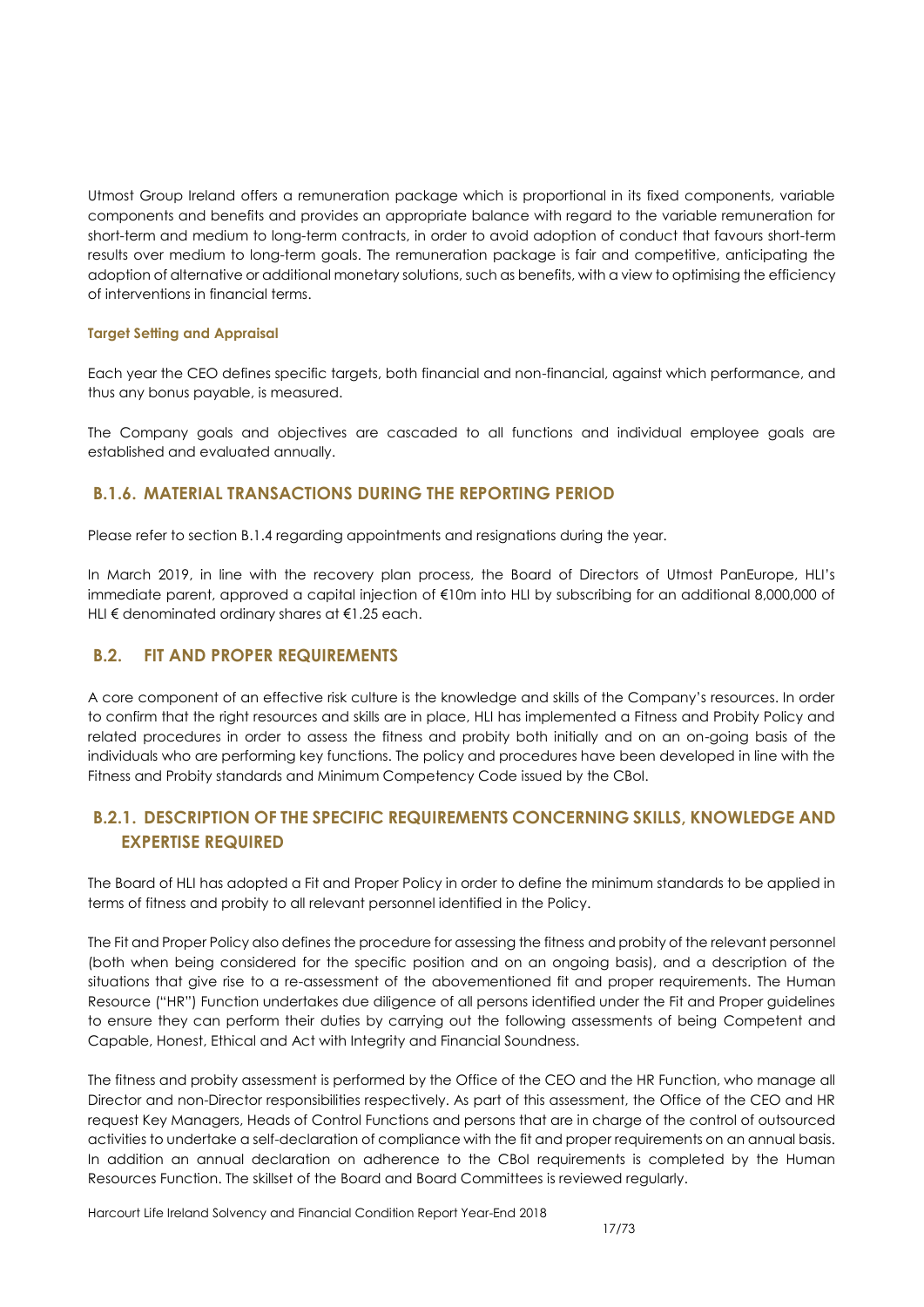## **B.2.2. PROCESS FOR ASSESSING THE FITNESS AND THE PROBITY OF THE PERSONS**

The CBoI has identified a number of PCF roles for which prior approval of the role holder by the CBoI is required.

#### **Pre-Approval Controlled Functions Roles**

The following PCF Roles are applicable to the Company:

#### **Pre-Approval Controlled Functions Roles**

| Code              | <b>Definition</b>                              |
|-------------------|------------------------------------------------|
| PCF1              | Executive Director                             |
| PCF <sub>2</sub>  | Non-Executive Director                         |
| PCF <sub>3</sub>  | Chairman of The Board of Directors             |
| PCF4              | Chairman of the Audit Committee                |
| PCF <sub>5</sub>  | Chairman of the Risk and Compliance Committee  |
| PCF <sub>8</sub>  | Chief Executive Officer                        |
| PCF11             | Head of Finance                                |
| PCF <sub>13</sub> | Head of Internal Audit                         |
| PCF14             | Chief Risk Officer                             |
| PCF <sub>15</sub> | Head of Compliance with responsibility for AML |
| PCF <sub>19</sub> | Head of Investment                             |
| PCF48             | <b>Head of Actuarial Function</b>              |

#### **Controlled Functions Roles**

In addition to the above, an assessment of roles which are classified as a CF is completed. HLI is required to undertake due diligence on each CF and the Fitness and Probity requirements are applicable to all staff. The following CF roles are applicable to HLI:

#### **Controlled Functions Roles**

| Code            | <b>Definition</b>                |
|-----------------|----------------------------------|
|                 | Board of Directors of HLI        |
| CF1             | Executive Committee of HLI       |
|                 | Head of Human Resources          |
|                 | <b>Risk Department</b>           |
|                 | <b>Compliance Department</b>     |
|                 | Internal Audit Department        |
|                 | <b>Actuarial Department</b>      |
| CF2             | Head of Change Management        |
|                 | Human Resources Business Partner |
|                 | Head of Information Technology   |
|                 | <b>Financial Controller</b>      |
|                 | Head of Tax                      |
|                 | Head of Operations, CCS          |
| CF7             | Operations Manager, CCS          |
| C <sub>F8</sub> | Head of Operations, CCS          |
|                 | Head of Legal and Compliance     |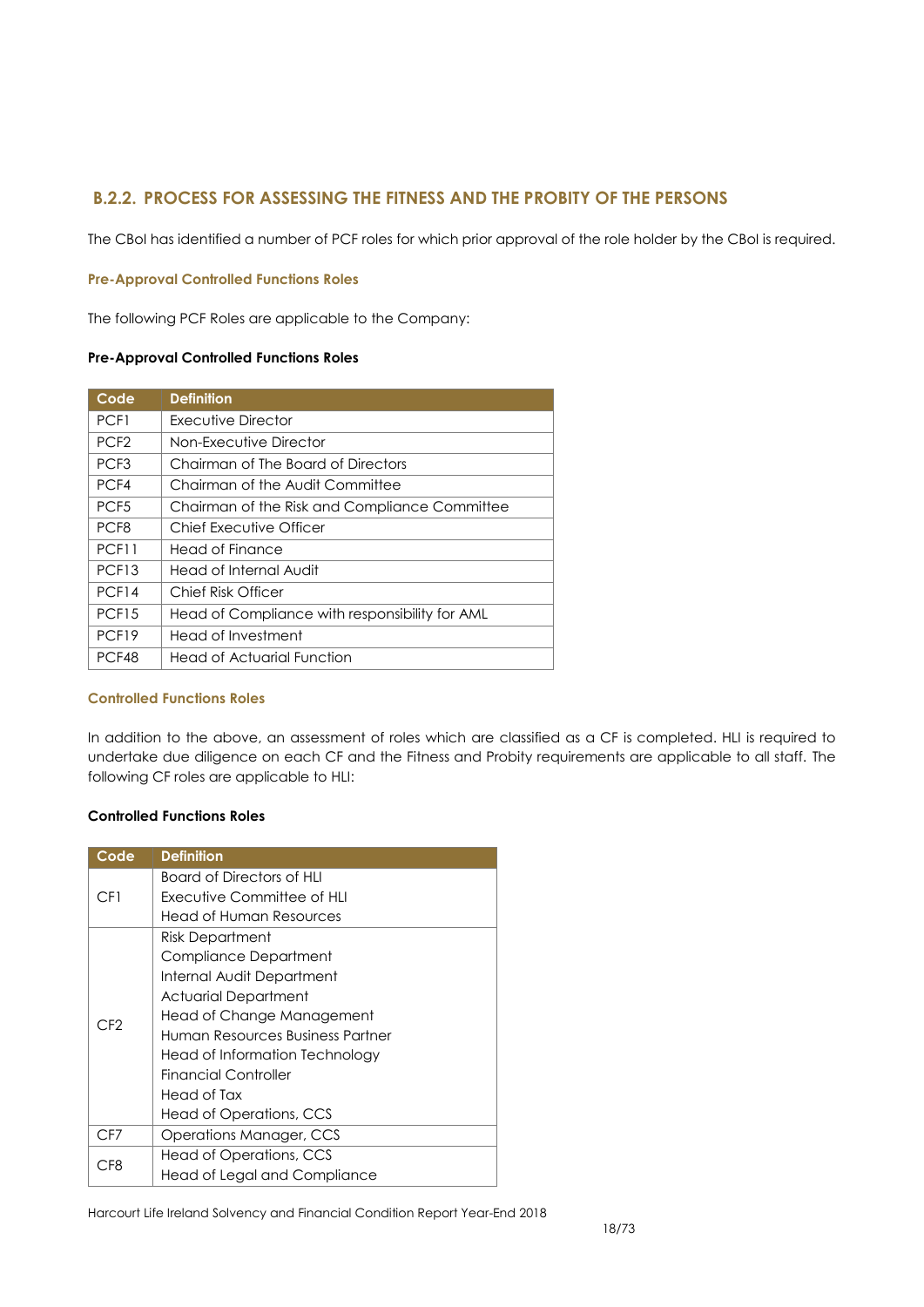|             | Code   Definition                        |
|-------------|------------------------------------------|
| $\mid$ CF10 | Corporate Customer Services Team Leaders |
| $\mid$ CF11 | Middle to Senior Finance employees       |

HR manage the ongoing maintenance of employee roles, through the PCF and CF process.

## <span id="page-18-0"></span>**B.3. RISK MANAGEMENT SYSTEM INCLUDING THE OWN RISK AND SOLVENCY ASSESSMENT**

## **B.3.1. RISK MANAGEMENT SYSTEM**

As outlined in the Company's Risk Management Policy, the Risk Management Function acts as guarantor for the effective implementation of the Risk Management System, as required by law and as established by the Board. The Risk Management Function supports the Board and ExCo in the definition of the Risk Management strategy and the development of tools for risk identification, monitoring, management and reporting.

#### **Risk Management Function**

The Risk Management Function is separate from the operational business units and does not have operating responsibilities or a direct reporting line to those responsible for the operating activities. The independence of the Risk Management Function is guaranteed through its direct reporting line to the Risk and Compliance Committee. The structure of the function, including its reporting lines and its relationship with the various committees that perform risk management tasks are set out below.

The Risk Management function consists of the Chief Risk Officer ("CRO") supported by a Risk Manager, a Risk Specialist, Risk Actuary and an Internal Control Analyst. The CRO's primary responsibility is to the Board with direct access to the Board Chairman and Chairman of the Risk and Compliance Committee. The CRO has a dotted reporting line to the Chief Executive Officer ("CEO") on operational issues. The diagram below illustrates the Risk Management structure and reporting lines: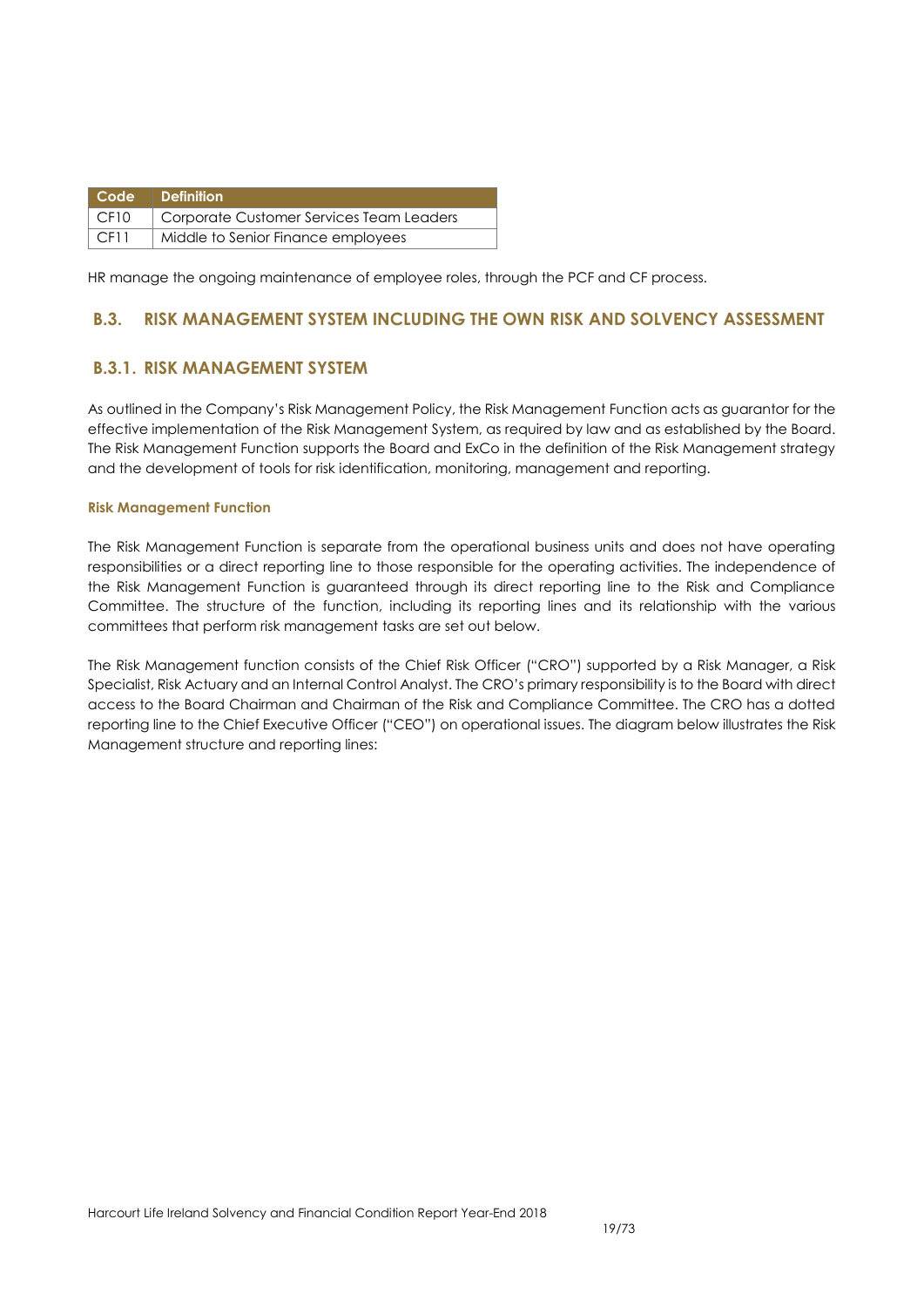

#### **Risk Management Structure and Reporting Lines**

The Risk Management Function oversees the sustainability of the risk management system. The Risk Management Function supports the Board, ExCo and departmental managers in defining risk management strategies and the instruments to monitor and measure risks, providing, through an appropriate reporting system, the elements for an assessment of the performance of the risk management system as a whole. The Risk Management Function is responsible in particular for the following activities:

- Defining the risk measurement methodologies and models.
- Cooperating, with the Risk Owners, on the definition of the operating limits attributed to the operating structures and on the definition, with the first level functions (i.e. senior management) in charge of control, of the procedures for the prompt verification of such limits.
- Validating the information flows, prepared by the various Risk Owners, necessary to ensure the timely control of risk exposures and the prompt identification of any operational anomaly.
- Presenting appropriate reports to the Board and the Risk and Compliance Committee on the overall performance of the risk control and management system and its ability, in particular, to react to context and market changes, as well as on the development of risks and any instances in which the operating limits have been exceeded.
- Ensuring that the Executive Committee reacts to results from the stress tests if unexpected events or results are identified.

The Risk Management, Compliance and Internal Audit Functions are operationally independent from ExCo and have unfettered access to the Board.

#### **Policy Framework**

The documentation tree is structured into:

- First Level Policies (required by art.41 of the Solvency II Directive and approved by the Board).
- Second Level Policies approved by the Board.
- **•** Guidelines providing operating rules.
- Operating Procedures.

Harcourt Life Ireland Solvency and Financial Condition Report Year-End 2018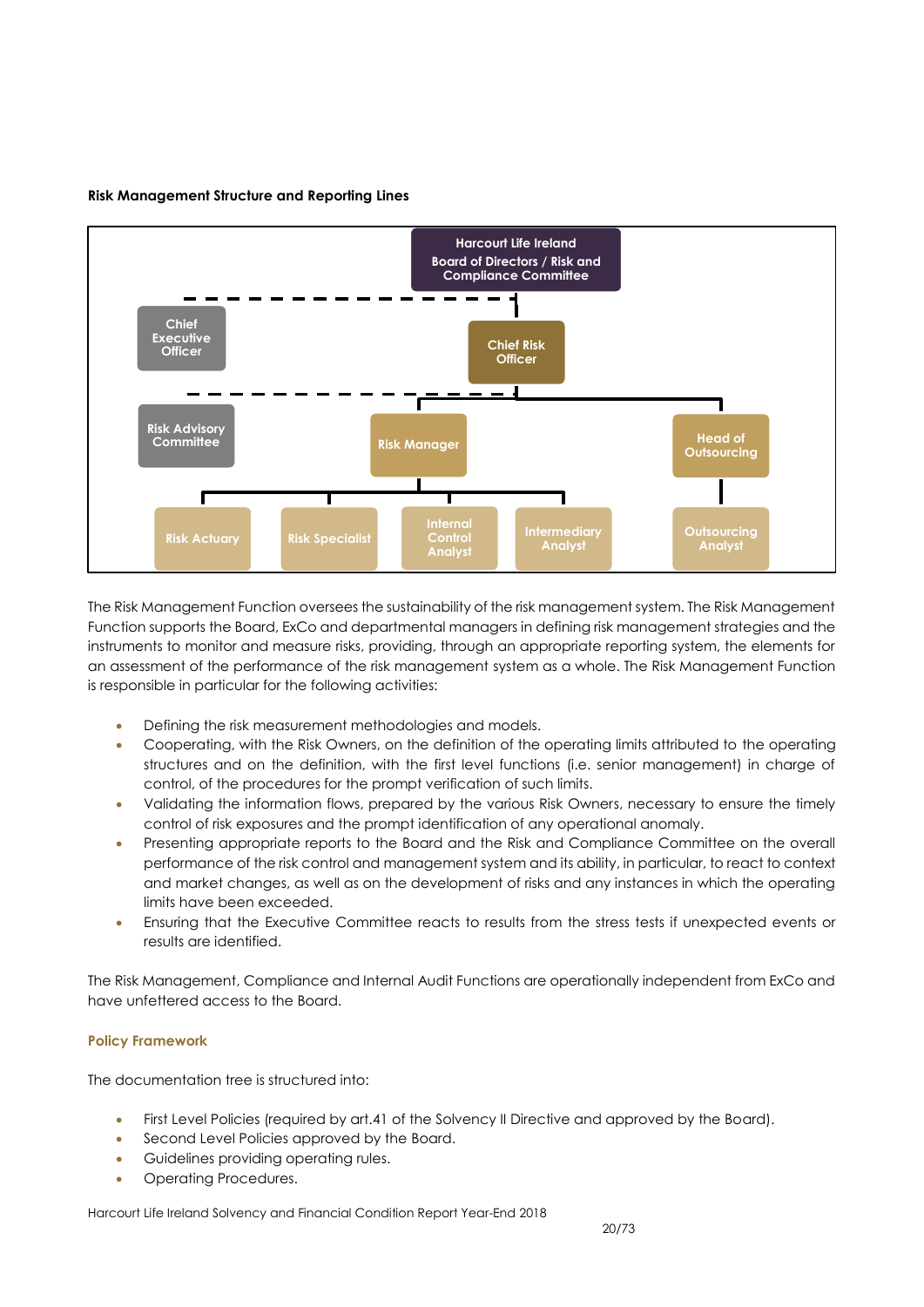#### **Risk Management System**

The purpose of the Risk Management System is to ensure that all risks to which the Company is exposed to are properly and effectively managed on the basis of the risk strategy defined, following a set of processes and procedures and based on clear governance provisions.

The principles defining the Risk Management System are provided in the Risk Management Policy, which is the cornerstone of all risk-related policies and guidelines. The Risk Management Policy outlines all risks the Company is exposed to, on a current or on forward-looking basis.

HLI's Risk Management process is defined in the following phases:

#### **Risk Management Process**



#### **1. Risk Identification**

The purpose of the risk identification phase is to ensure that all material risks to which the Company is exposed are properly identified. For that purpose, the Risk Management Function interacts with the main Business Functions in order to identify the main risks, assess their importance and ensure that adequate measures are taken to mitigate them according to a sound governance process. Within this process, emerging risks are also taken into consideration.

Based on Solvency II risk categories, and for the purpose of SCR calculation, risks are categorised according to the Risk Map below.

#### **Risk Map**

| <b>Financial Risks</b>          | <b>Credit Risks</b>         | <b>Insurance Risks</b> | <b>Other Risks</b>    |
|---------------------------------|-----------------------------|------------------------|-----------------------|
| Interest Rate Yields            | Credit Default              | Longevity              | Operational           |
| <b>Interest Rate Volatility</b> | <b>Counterparty Default</b> | Life Lapse             | Liquidity             |
| <b>Equity Price</b>             |                             | Expense                | Strategic             |
| <b>Equity Volatility</b>        |                             | Mortality              | Reputational          |
| Currency                        |                             | Mortality - CAT        | Contagion             |
| Concentration                   |                             |                        | Emerging              |
| Spread                          |                             |                        | Regulatory/Compliance |
| Property                        |                             |                        | Conduct               |

#### **2. Risk Measurement**

HLI has formally adopted a number of risk assessment methodologies.

In compliance with Solvency II regulation, the SCR is calculated based on the European Insurance and Occupational Pensions Authority ("EIOPA") Standard Formula. On an annual basis HLI completes an appropriateness assessment of the Standard Formula against HLI's risk profile.

Harcourt Life Ireland Solvency and Financial Condition Report Year-End 2018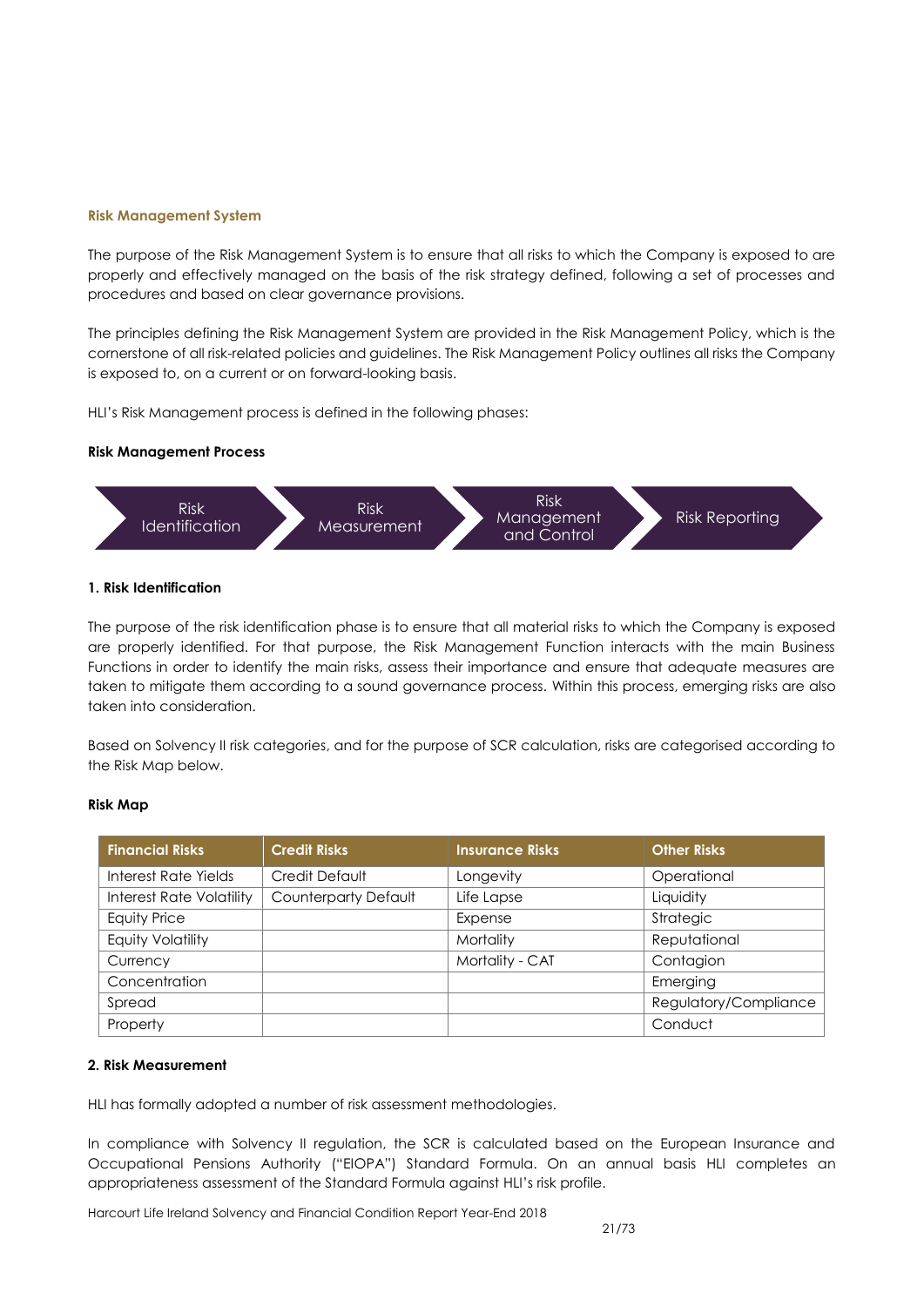#### **3. Risk Management and Control**

The Company operates a sound Risk Management System in line with the established strategy and processes. To ensure that the risks are managed according to the risk strategy, the Company follows the governance defined in the Risk Appetite Statement ("RAS") and Risk Management Governance and Control Framework. This provides a framework for Risk Management embedding in day-to-day and extraordinary business operations, control mechanisms as well as escalation and reporting processes.

The purpose of the RAS is to set the desired level of risk (in terms of risk appetite and risk preferences) and limit excessive risk-taking. Tolerance Levels on the basis of capital and liquidity metrics are set accordingly. Should an indicator approach or breach the defined Tolerance Levels, escalation mechanisms are then activated.

#### **4. Risk Reporting**

Risk monitoring and reporting is a key Risk Management process which allows Business Functions, ExCo, Board and also the CBoI to be aware of, and informed about, the risk profile development, risk trends and any breaches of risk tolerances.

Risk factors are taken into consideration in the following decision making processes: Strategic Planning Process; Capital Allocation and Management; Asset Liability Matching and Investments; Solvency, Liquidity and Funding; Product Pricing, Development and Monitoring; Management Information; and Performance Management.

#### **Risk Culture**

A core objective of the Risk Management Function is to embed a positive and open risk management culture within HLI. In support of this objective, risk management and compliance training is provided to all new staff. In addition, the following structures have been established in order to embed a risk culture within HLI:

- The ExCo, supported by the Risk Management Function, meet regularly to review risk management issues and to integrate risk management thinking into the decision making process. Furthermore, material risk incidents and the results of risk assessments are reviewed, resulting in the required corrective actions being identified; and
- The Risk Management Function meet regularly with key departments to discuss operational risk.

The risk culture is further embedded within HLI through the following:

- The CRO is a member of ExCo and in the execution of his role integrates risk management thinking into the decision making process.
- The strategic planning process must remain consistent with the ORSA in order to include a risk based forward-looking view in the development of the strategic plan.
- The Risk Management Function is involved in the material initiatives which may impact on the risk profile of HLI. The role of the Risk Management Function is to integrate the risk management assessment methodologies into the decision making process by supporting the business in identifying, assessing and managing the risks associated with these initiatives.
- The Risk Management Function meet, on at least a monthly basis, with the First Line of Defence to discuss core Risk Management activities.
- The Risk Management Function works closely with the business units providing advisory services.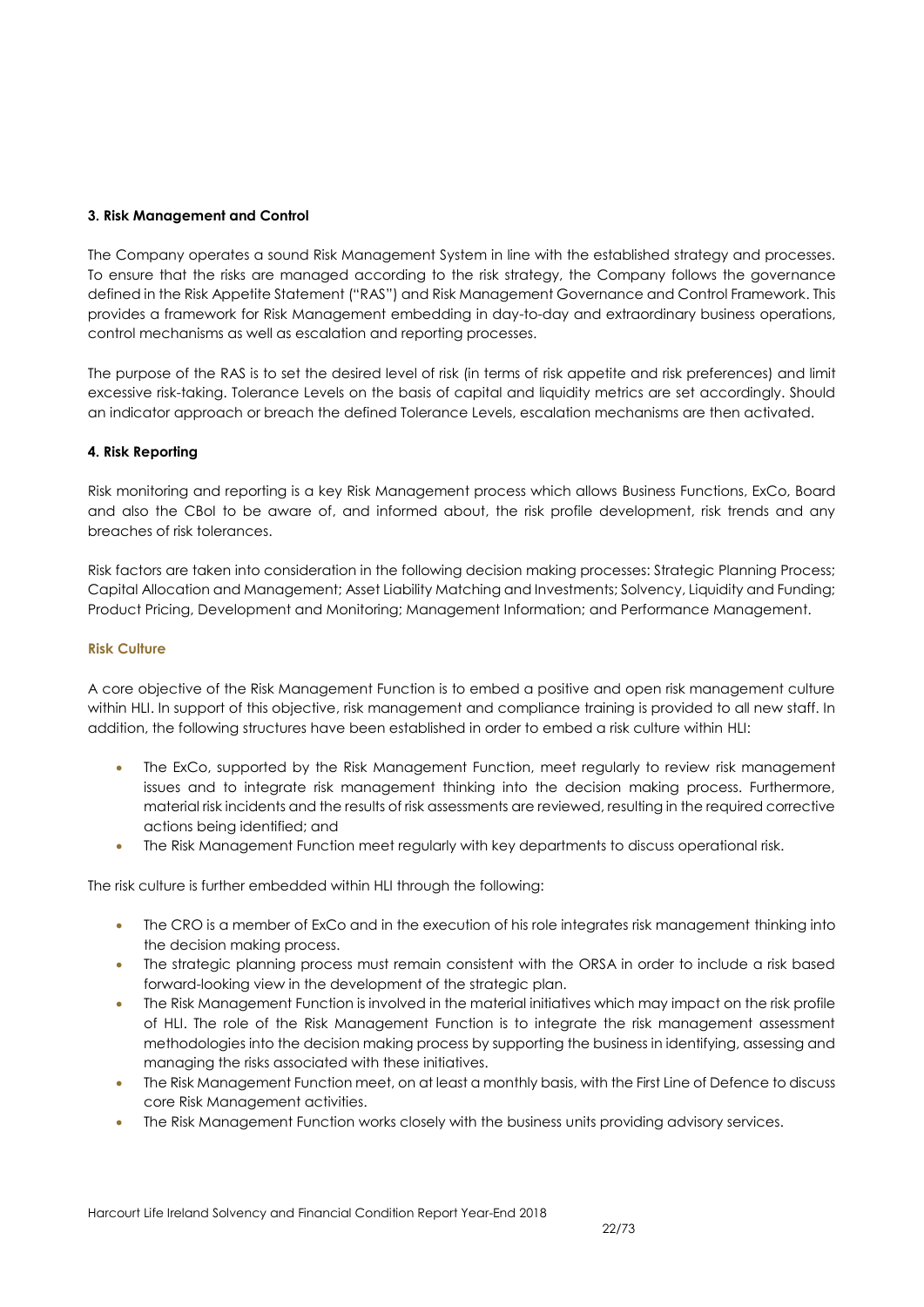## **B.3.2. INTERNAL MODEL FRAMEWORK: GOVERNANCE, DATA AND VALIDATION**

This section is not applicable to the Company.

## **B.3.3. ORSA PROCESS**

The ORSA process is a key component of the Risk Management System which is aimed at assessing the adequacy of the solvency position and the risk profile on a current and forward-looking basis.

The ORSA process documents and assesses the main risks the Company is exposed to, or might be exposed on the basis of its Strategic Plan. It includes the assessment of the risks in scope of the SCR calculation, but also the other risks not included in SCR calculation. In terms of risk assessment techniques, stress test and sensitivity analysis are also performed with the purpose of assessing the resilience of the Company risk profile to changed market conditions or specific risk factors.

The ORSA Report is produced on an annual basis. In addition to the annual ORSA Report, a non-regular ORSA Report will be produced if the risk profile of the Company changes significantly.

All results are documented in the ORSA Report which is reviewed by the HLI Risk and Compliance Committee and the Board. After discussion and approval by the Board, the ORSA Report is submitted to the CBoI. The information included in the ORSA Report is sufficiently detailed to ensure that the relevant results can be used in the decision-making process and business planning process.

HLI's risk profile, including ORSA triggers which would prompt the undertaking of a non-regular ORSA report, is monitored on an ongoing basis and reported to the Risk and Compliance Committee quarterly.

The Head of Actuarial Function provides an Actuarial Opinion on the ORSA. The opinion addresses the following areas:

- The range of risks and the adequacy of stress scenarios considered as part of the ORSA process.
- The appropriateness of the financial projections included within the ORSA process.
- Whether the undertaking is continuously complying with the requirements regarding the calculation of Technical Provisions and potential risks arising from the uncertainties connected to this calculation.

## **B.3.4. RISK EMBEDDING IN CAPITAL MANAGEMENT PROCESS**

Capital Management, Strategic Planning and Risk Management are strongly integrated processes. This integration is deemed essential to ensure alignment between business and risk strategies.

Through the ORSA process, the projection of the capital position and the forward-looking risk profile assessment contributes to the Strategic Planning and Capital Management process.

The ORSA Report also leverages on the Capital Management Plan to verify the adequacy, including the quality, of the Eligible Own Funds to cover the overall solvency needs on the basis of the plan assumptions.

To ensure the on-going alignment of the business strategy to HLI's risk appetite, the Risk Management Function actively supports the Strategic Planning process. This process includes strategy discussions, initiatives to be implemented, monitoring the business performance and oversight on risk and capital positions.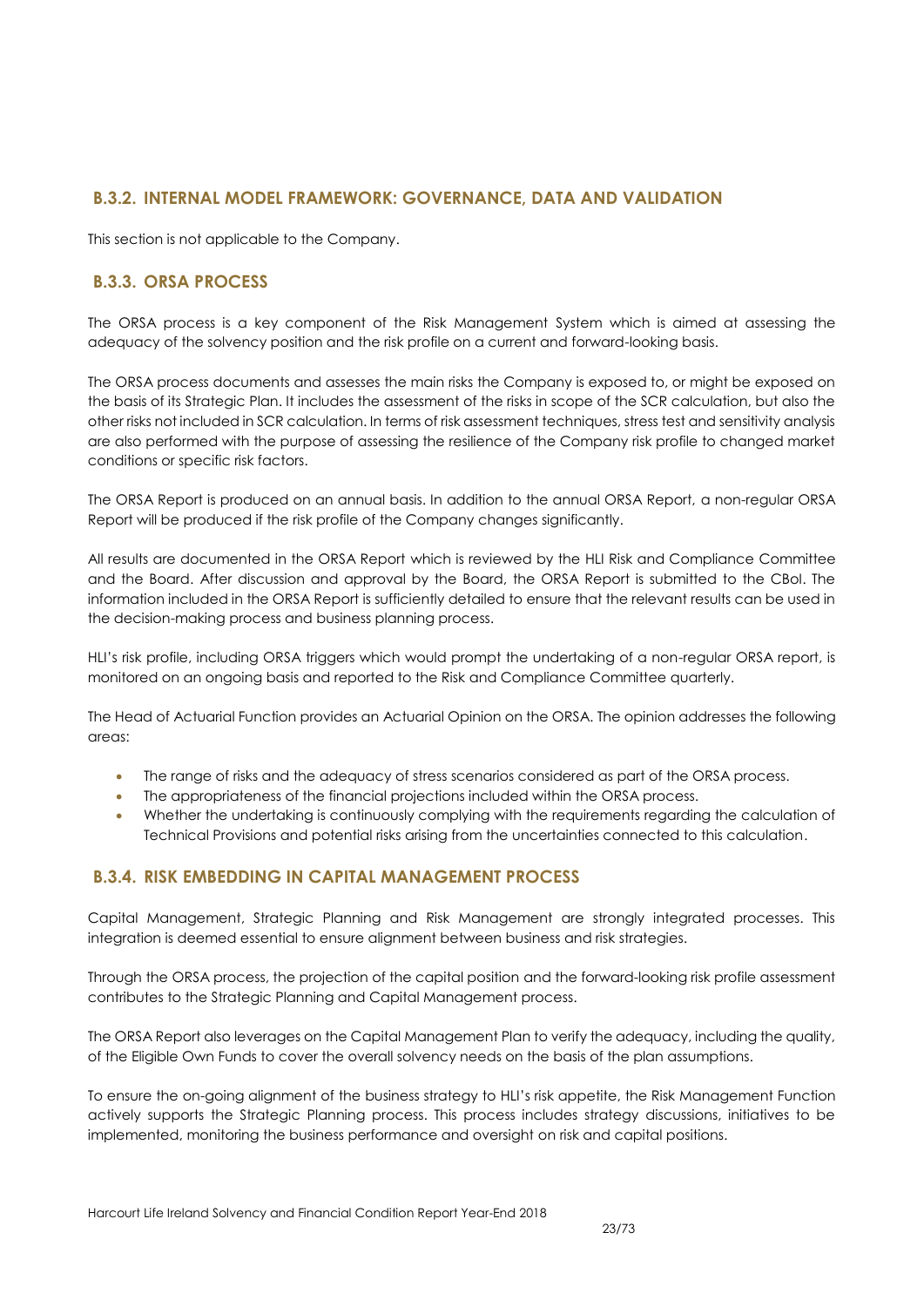## <span id="page-23-0"></span>**B.4. INTERNAL CONTROL SYSTEM**

The ICRM, whose design and structure is approved by the Board, is the system in place to ensure that business activity complies with the law and with the various directives and procedures in place. It also ensures that HLI's processes are efficient and effective and that accounting and management information is reliable and complete.

Internal Control comprises a set of tools that helps the Company reach its targets in line with the level of risk selected by ExCo and the Board. Such targets are not restricted solely to business targets, but extend also to those connected with financial reporting as well as compliance with all internal and external rules and regulations, and take on varying importance depending on the risk that has been identified. It follows that the relevant internal control mechanisms take on a varying nature and form too, depending on the particular process or processes under the examination.

It is the responsibility of the Board to encourage the development and spread of the 'culture of control', requiring senior management to make all staff aware of the importance of internal controls and the role that they play, as well as the added value that they represent to the business. Senior management is responsible for implementing both the 'culture of processes' and the 'culture of control' together with ensuring that employees are made aware of their individual roles and responsibilities regarding internal controls. The system of delegated powers and procedures governing the allocation of duties, the operating processes and the reporting channels is duly formalised and employees are sufficiently informed and receive adequate training in relation to such systems.

The effectiveness of the control mechanisms listed above is delivered not only by means of monitoring and control activities carried out throughout the entire organisational structure of the business, but also via suitable channels for reporting any breaches.

As a result, HLI's internal controls are organised on the basis of various operational levels and levels of responsibility, these being regulated and codified:

- The controls that are the duty of the organisational units that form an integral part of each company process and represent the basis of the internal control system.
- The controls carried out by the corporate functions whose main activity is to perform control tasks. These include:
	- o The Risk Management Function, which controls the risk profile of the Company and compliance by management with the limits established by the Board and senior management;
	- o The Legal and Compliance Function, which represents an additional and independent line of defence within the ICRM overall, being responsible for assessing whether the organisation of the insurance business and its internal procedures are sufficient to prevent the risk of incurring penalties for regulatory offences or penalties imposed by law and the risk of suffering financial losses or reputational harm to the corporate image of the Company as a result of a breach of the law, of regulations or of measures imposed by the supervisory authorities or self-regulatory provisions
	- o The budgeting and controlling activities, with the aim of observing and analysing business performance as far as meeting the targets established at the planning stage is concerned, demonstrating, by measuring specific indicators, any variance between the targets established at the planning stage and performance, and identifying any unusual changes;
	- o The Risk Management activities in fraud prevention, which work to prevent both internal and external fraud and to identify and suppress the same; and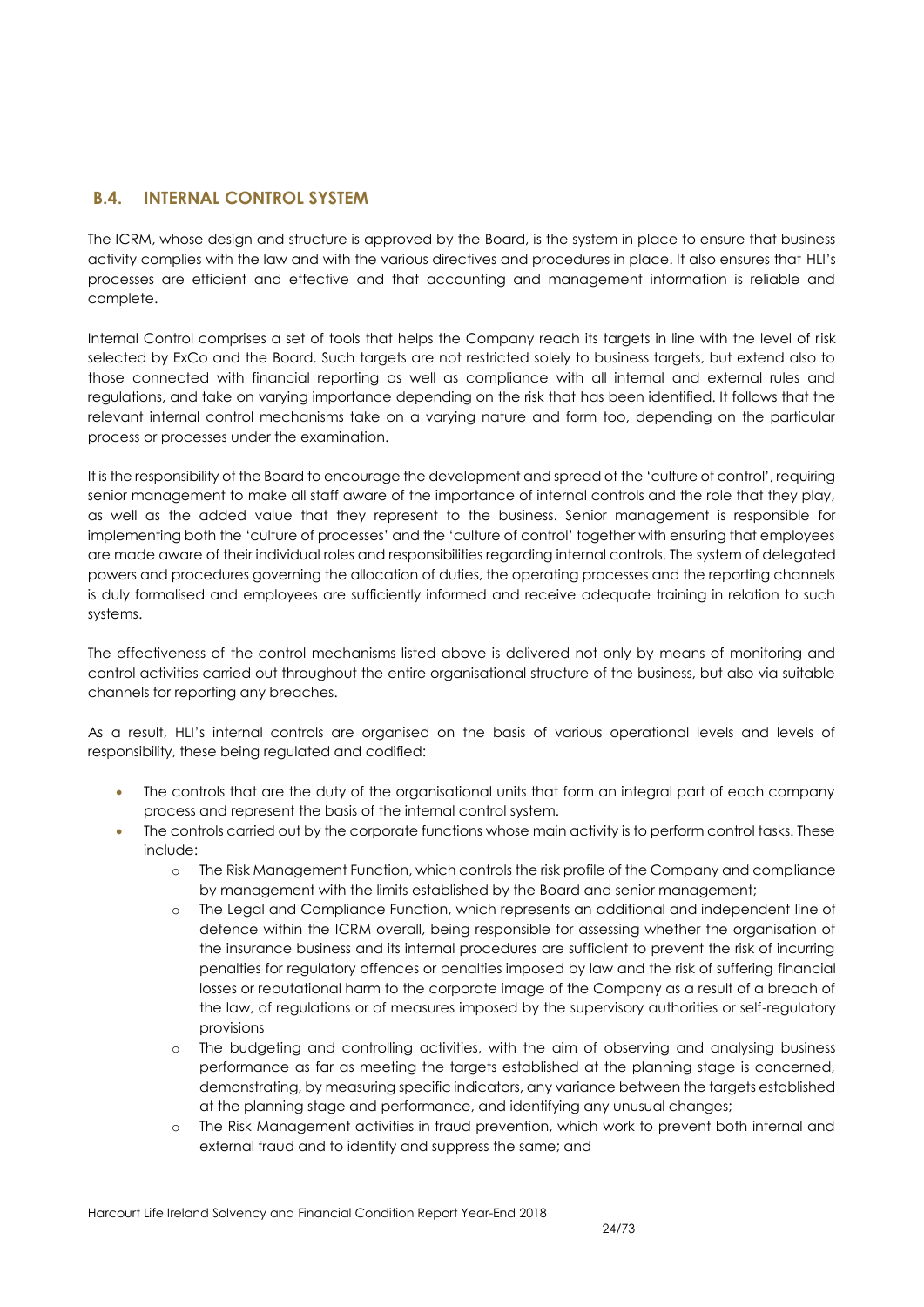o The various inspectorate bodies, which within the sales and claim settlement networks mainly conduct inspections for the supervision, control and monitoring of certain operational areas or some provision of services.

In addition, there are other non-operational functions which, in providing advice to other corporate functions, assist in implementing all internal control objectives (tax advice, advice on privacy issues, legal counsel, etc.).

 The independent assessment carried out by Internal Audit of the quality and effectiveness of the controls put in place by the other corporate functions.

## **B.4.1. INTERNAL CONTROL FUNCTIONS**

The Risk Management, Legal and Compliance and Internal Audit Functions operate within the framework of specific policies that are subject to periodic updates and approval by the Board. Specific regulations stemming from these policies govern in some detail the activities to be performed as part of the specific mission assigned, as well as the powers and responsibilities allocated by the Board. Legal and Compliance and Risk Management Functions are involved where new material processes are drawn up and where changes are made to the organisational structure of the business. In particular, the Legal and Compliance Function must always be involved in the drafting of processes where the issue of compliance is relevant.

## **B.4.2. LEGAL AND COMPLIANCE FUNCTION**

HLI has established a separate Legal and Compliance Function with the primary aim of facilitating the development of a compliance culture across the business. In this context, one of the core responsibilities of the Legal and Compliance Function is to reinforce and promote ethical standards of behaviour and compliance awareness within HLI.

The Legal and Compliance Function seeks to achieve this objective through the delivery of training to the Board and HLI staff relating to key compliance risks including:

- Anti-Money Laundering and Counter Terrorism Financing;
- Data Protection, including General Data Protection Requirements;
- Code of Conduct;
- Financial Sanctions;
- New laws and regulations (upstream risk);
- Processes for the management of obligations arising out of contracts; and
- Managing claims and obligations arising from actual and potential/threatened legal claims and litigation.

The Legal and Compliance Function works closely with the business in order to assist in identifying, assessing and managing compliance and legal risks. Through the facilitation of dedicated training and working closely with the business, the Legal and Compliance Function promotes a positive compliance culture within HLI.

The Head of Legal and Compliance reports to the Board and Risk and Compliance Committee and has a dotted reporting line to the CEO on operational issues. The Legal and Compliance Function is operationally independent from ExCo and has unfettered access to the Board.

HLI's Legal and Compliance Function monitors compliance with all corporate, legal and regulatory requirements which apply to its business activities. These requirements include current legislation, regulations, regulatory standards and codes of practices. The scope of the requirements embraces both the country of establishment where HLI is regulated and supervised and also the countries of sale where its products are distributed to customers.

Harcourt Life Ireland Solvency and Financial Condition Report Year-End 2018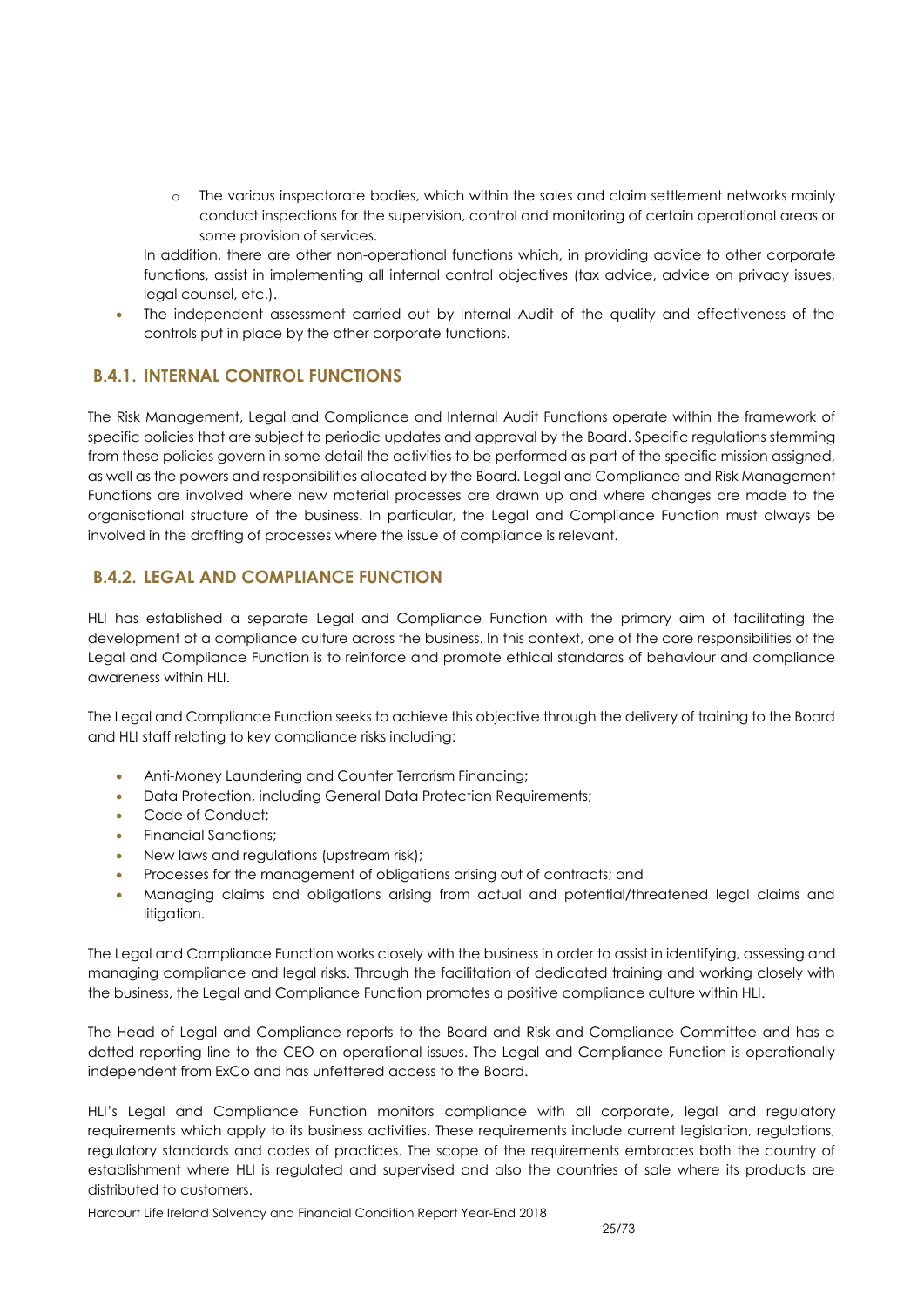To support this process, the Compliance team presents a Compliance Monitoring Plan to the Risk and Compliance Committee and assesses progress against the plan on an ongoing basis. The Legal and Compliance Function conducts routine monitoring and surveillance over the first line of defence and reports the results to the Risk and Compliance Committee. The monitoring completed includes the following:

- AML (Anti Money Laundering) and CTF (Counter Terrorism Financing): Conducting reviews of policyholder documentation for AML and CTF purposes. Performing AML/CTF risk assessments.
- Transaction Monitoring: Monitoring transactions for potentially suspicious activity.
- Regulatory and legislation monitoring: Monitoring and recording legislative requirements and conduct of business obligations that apply to the company.
- Data Protection: Conducting Data Protection monitoring and risk assessments.
- Online Training: Rolling out companywide training in areas such as Anti Money Laundering, Data Protection and supporting the Code of Conduct training.
- Legal cases: Monitoring and reporting on-going and recently closed legal cases.
- Complaints: Monitoring and reporting on complaints.
- Financial Sanctions: Monitoring by the Head of Financial Crime.

## **B.4.3. INTERNAL AUDIT FUNCTION**

The Internal Audit Function ("IAF") is an independent, effective and objective function established by the Board to examine and evaluate the adequacy, functioning, effectiveness and efficiency of the internal control system and all other elements of the system of governance, with a view of improving the efficacy and efficiency of the internal control system, of the organization and of the governance processes. This is set out in the Internal Audit Policy, Internal Audit Charter and Audit Committee terms of reference.

The IAF supports the Board in identifying the strategies and guidelines on internal control and risk management, ensuring they are appropriate and valid over time and provides the Board with analysis, appraisals, recommendations and information concerning the activities reviewed. IAF also carries out assurance and advisory activities for the benefit of the Board, the Top Management and other departments.

IAF's authority is enshrined in the Internal Audit Charter which is reviewed and approved annually by the Audit Committee and Board. Per the Internal Audit Charter IAF has full, free, unrestricted and timely access to any and all the organisation's records, physical properties, and personnel pertinent to carry out any engagement, with strict accountability for confidentiality and safeguarding records and information.

The IAF governs via the Utmost Internal Audit methodology. This methodology is aligned with the Institute of Internal Auditors' mandatory guidance including the Definition of Internal Auditing, the Code of Ethics, and the International Standards for the Professional Practice of Internal Auditing (Standards). This mandatory guidance constitutes principles of the fundamental requirements for the professional practice of auditing and for evaluating the effectiveness of the audit activity's performance. Given the delicate and important nature of the assurance role carried out within the business, all the personnel of the IAF must have specific fit and proper requirements as requested by the Utmost Group Ireland's Fit and Proper Policies.

The activity of IAF remains free from interference by any element in the organization, including matters of audit selection, scope, procedures, frequency, timing, or report content to permit maintenance of a necessary independent and objective mental attitude. On an annual basis the Group Head of Internal Audit ("GHoIA") confirms his independence and that of the IAF to the Audit Committee.

On an annual basis, the GHoIA presents a proposed 12 month Internal Audit plan to the Audit Committee requesting approval. This plan is developed based on an audit universe using a risk-based methodology, taking

Harcourt Life Ireland Solvency and Financial Condition Report Year-End 2018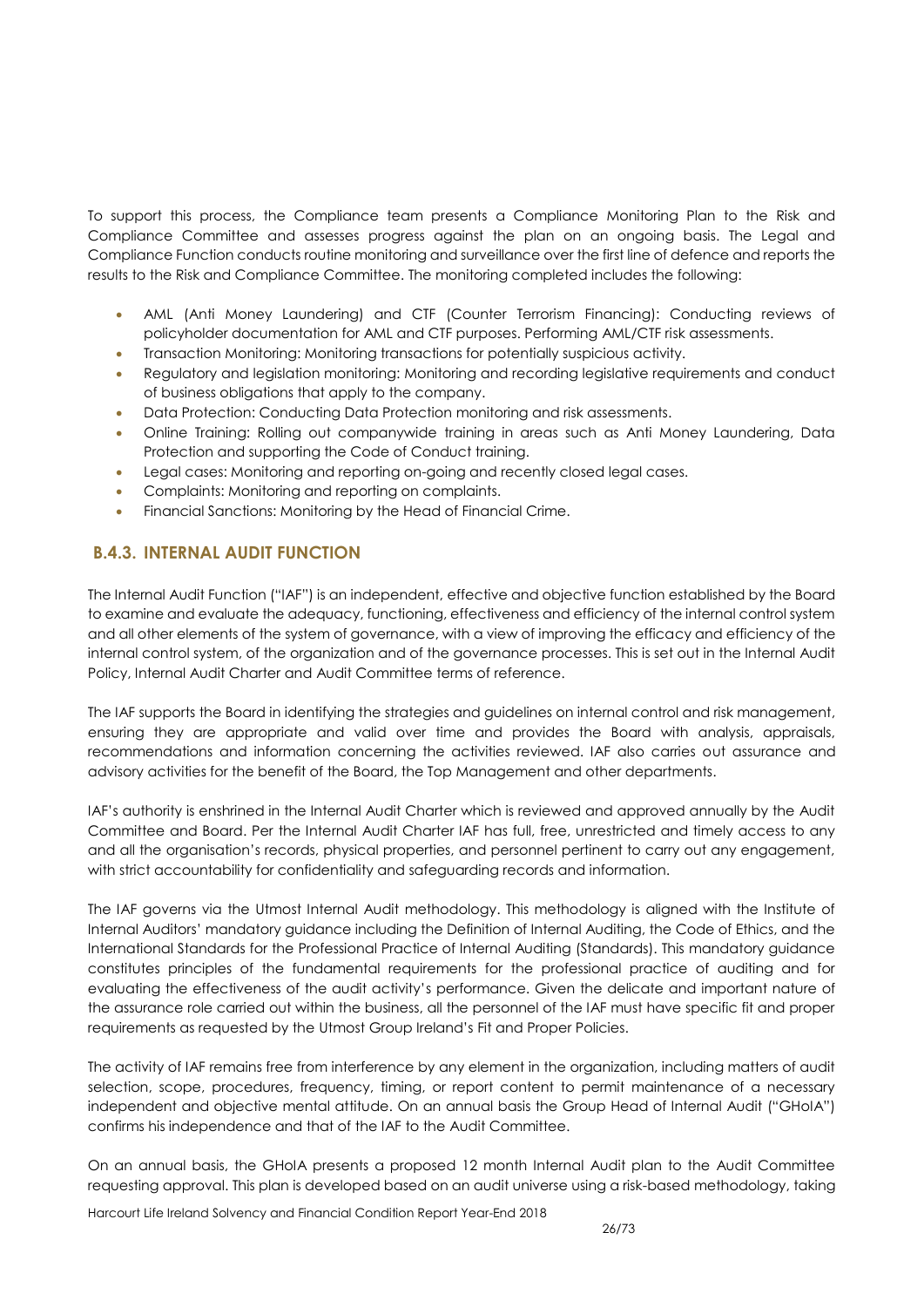into account all past audit activities, the complete system of governance output, the expected developments of activities and innovations and including input of Top management and the Board. The GHoIA reviews the Internal Audit plan on an ongoing basis and adjusts the plan in response to changes in the organisation's business, risks, operations, programs, systems, controls and findings. This review is informal and any change to the Internal Audit plan is first approved by the Chair of the Audit Committees.

Following the conclusion of each Internal Audit engagement, a written audit report is prepared and issued to the auditee and the auditee's hierarchy. The GHoIA, on a quarterly basis, provides the Audit Committee with a report on activities, status of open and overdue audit issues, any significant issues and audit reports issued during the period. However, in the event of any particularly serious situation, such as the emergence of a conflict of interest, the GHoIA will immediately inform the Audit Committee and Board.

## **B.4.4. ACTUARIAL FUNCTION**

The Actuarial Function is an oversight ("second line of defence") role that is required under Solvency II. The purpose and scope of the Actuarial Function is to perform the specified tasks as set out in Article 48 of the Solvency II Directive.

The key responsibilities of the Actuarial Function are to review and validate the calculation of the Technical Provisions, to provide opinions on the underwriting and reinsurance policies and to assist the Risk Management Function with certain tasks.

The HLI Actuarial Function reports to the HLI Board. The Actuarial Function is led by the HoAF.

The Actuarial Function is responsible for the following activities:

- Coordinating the calculation of technical provisions;
- Ensuring the appropriateness of the methodologies and underlying models used as well as the assumptions made in the calculation of technical provisions;
- Assessing the sufficiency and quality of the data used in the calculation of technical provisions;
- Comparing best estimates against experience;
- Informing the Board of the reliability and adequacy of the calculation of technical provisions;
- Overseeing the calculation of technical provisions in the cases where approximations need to be used due to insufficient and/or inadequate data ;
- **Expressing an opinion on the overall underwriting policy;**
- Expressing an opinion on the adequacy of reinsurance arrangements; and
- Contributing to the effective implementation of the risk management system referred to in Article 44, in particular with respect to the risk modelling underlying the calculation of the capital requirements in the ORSA.

The Board receives an annual report from the HoAF which assesses the adequacy, appropriateness and reliability of technical provisions, underwriting, reinsurance, contributions to Risk Management and conflicts of interest. The report clearly identifies any deficiencies or areas for improvement and provides recommendations as to how such improvements could be implemented.

The Actuarial Function works very closely with the HLI Risk Management Function in HLI and has contributed to the Risk Management System in the following ways:

Contributed to and reviewed HLI's ORSA policy and provided feedback to HLI's CRO.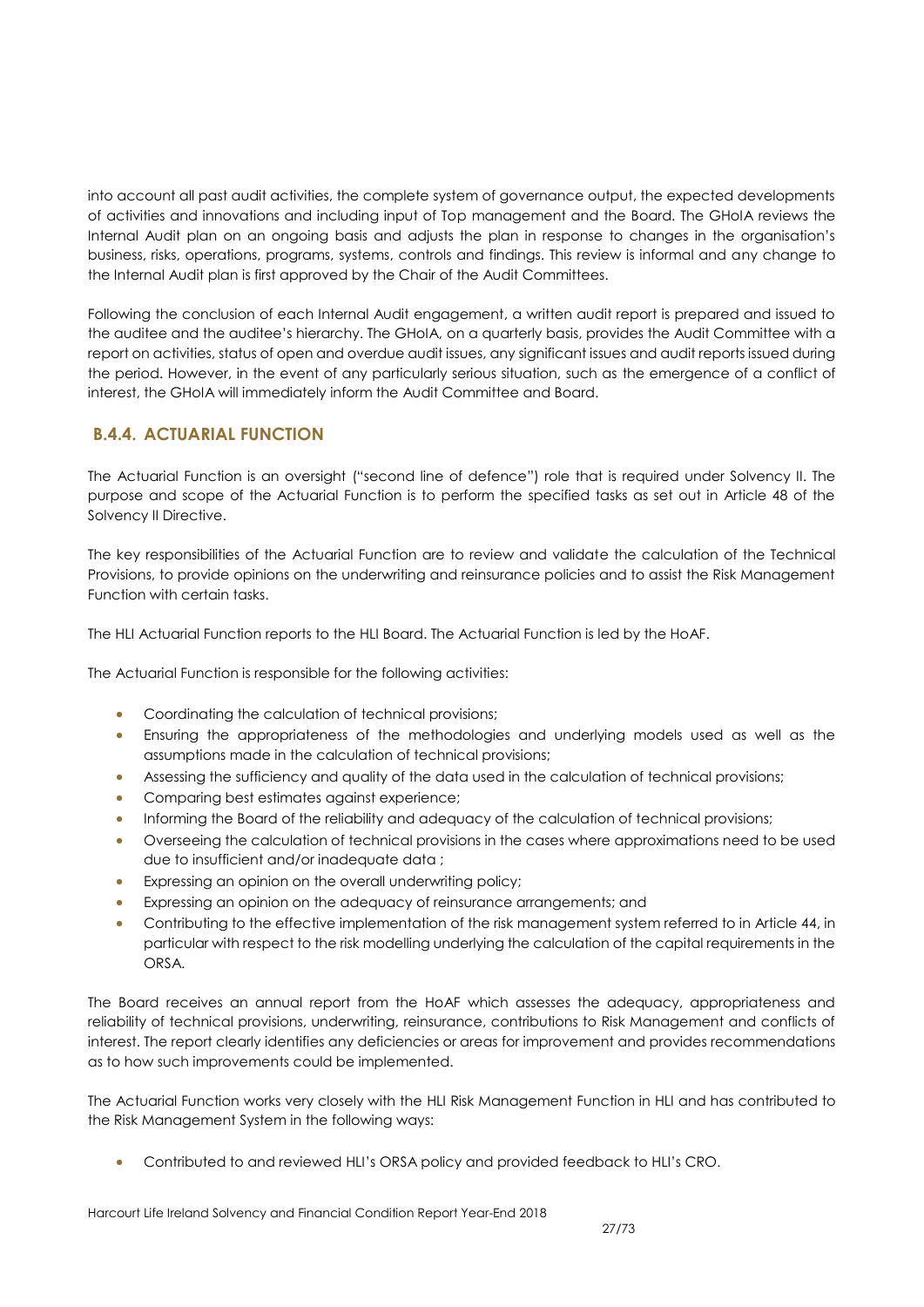- Reviewed HLI's ORSA reports and provided feedback to the CRO on these reports, in particular on the range of risks and adequacy of the stress scenarios. This activity is now officially part of a wider local regulatory requirement for the HoAF on ORSA items.
- Contributed to and reviewed the various narrative Solvency II submissions made to date by Risk Management.
- Reviewed HLI's Underwriting Policy and associated documents. This review included a review of the alignment to HLI's Risk Appetite Statement.
- Reviewed HLI's Reinsurance Policies and provided comments and recommendations to HLI on possible enhancements. This review included a review of the alignment to HLI's Risk Appetite Statement.
- Attended and actively contributed to:
	- o Risk and Compliance Committee, in particular review and consideration of Risk Incidents; and
	- o Investment Committee and Asset-Liability Matching activities.
- Assessed the appropriateness of the Standard Formula.

With effect from the start of 2016, the HoAF is required to provide to the Board and CBoI a separate opinion on every ORSA produced.

During 2018 the Actuarial Function has reviewed:

- The calculation of the Best Estimate Liabilities ("BEL");
- The Capital Requirements (including a review of the model, methodology and assumptions used);
- The calculation of the Risk Margin; and
- The 2018 ORSA Report.

## <span id="page-27-0"></span>**B.5. OUTSOURCING**

HLI relies heavily on internal and external service providers for the provision of its business operations.

HLI entered into an outsourcing arrangement with USIL (previously named Harcourt Life Service Limited) in June 2018, which carries out core administration and management services.

In order to mitigate the risks associated with outsourcing, ExCo in conjunction with the Risk Management Function and Head of Outsourcing has implemented an Outsourcing Management Framework. This framework includes a process for both the selection of and the ongoing review and monitoring of outsourced service providers' performance.

A due diligence process, which addresses all material factors that could impact on the potential service provider's ability to perform the business activity, is undertaken prior to the appointment of all outsourcing.

HLI has established an Outsourcing Policy to establish the requirements for identifying, justifying and implementing material outsourcing arrangements. The Outsourcing Policy sets out minimum mandatory outsourcing standards, assigns main outsourcing responsibilities and ensures that appropriate controls and governance structures are established within any outsourcing provision.

The Outsourcing Policy introduces a risk-based approach, adopting a proportionality principle to apply requirements according to the risk profile (distinguishing between critical and non-critical outsourcing) and the materiality of each outsourcing agreement. The outsourcing of critical or important operational functions or activities is managed in compliance with the relevant CBoI guidelines and processes.

The Outsourcing Policy also requires the appointment, for each outsourcing agreement, of a specific business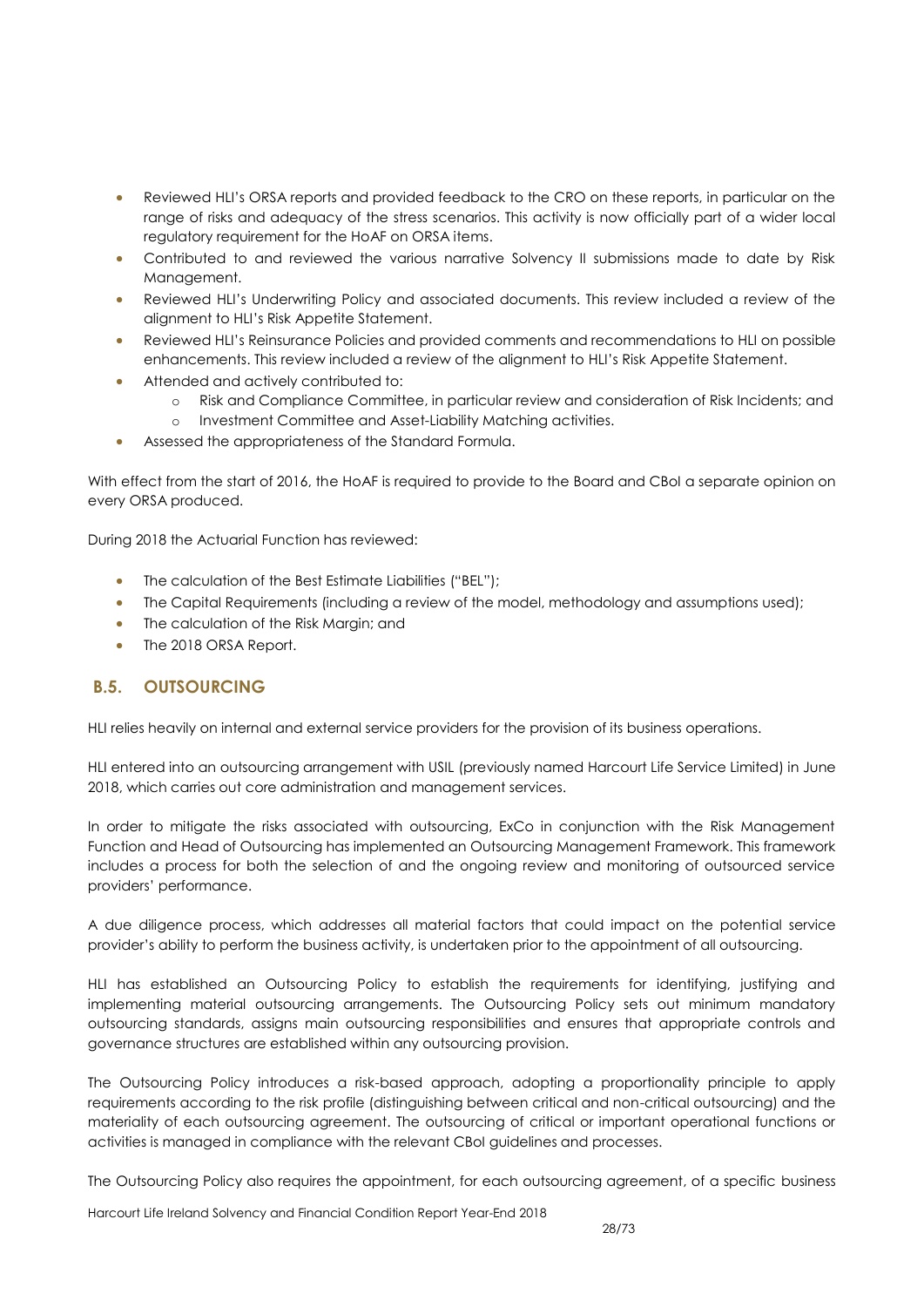referent. The business referent is responsible for the overall execution of the outsourcing lifecycle, from the initial risk assessment to the final management of the agreement and subsequent monitoring activities of the service level agreements defined in each contract.

This Outsourcing Policy is reviewed and approved on an annual basis and encompasses the following lifecycle stages:

- Risk Assessment: identify the critical and non-critical outsourcing initiatives through a structured risk evaluation. Risk Management reviews the risk assessment related to critical outsourcing initiatives;
- Outsourcer sourcing and Due Diligence: assess vendor capability to perform the activities according to HLI standards, internal and external regulations. HLI Procurement supports the activities in case of third party service providers;
- Agreement Negotiation and Management: allocate rights and obligations, provide standard clauses and minimum contents (e.g. privacy and confidentiality) for the written agreement, requiring written Service Level Agreements and the implementation of one single company agreement repository. Legal department is responsible for drafting the agreement and negotiating legal clauses. HLI Procurement is responsible for maintaining the agreement repository at local level;
- Migration Plan: require the definition of a structured migration plan to minimise transition risks (e.g. service interruptions);
- Monitoring and Reporting: ensure the implementation of appropriate organisational safeguards to monitor the outsource provider performance and set reporting obligations for critical outsourced activities; and
- Exit Strategy: set up appropriate measures to ensure the continuity of the activities in case of emergency or contract termination.

HLI has implemented an outsourcing oversight process which is co-ordinated by the Head of Outsourcing. The output of the oversight process is reported to the Risk and Compliance Committee on a quarterly basis. HLI's outsourcing arrangements are also subject to a detailed annual review and the findings of this report are reviewed by the Board.

The following is a list of the critical outsourced service providers, together with the jurisdiction in which the service providers of such functions or activities are located.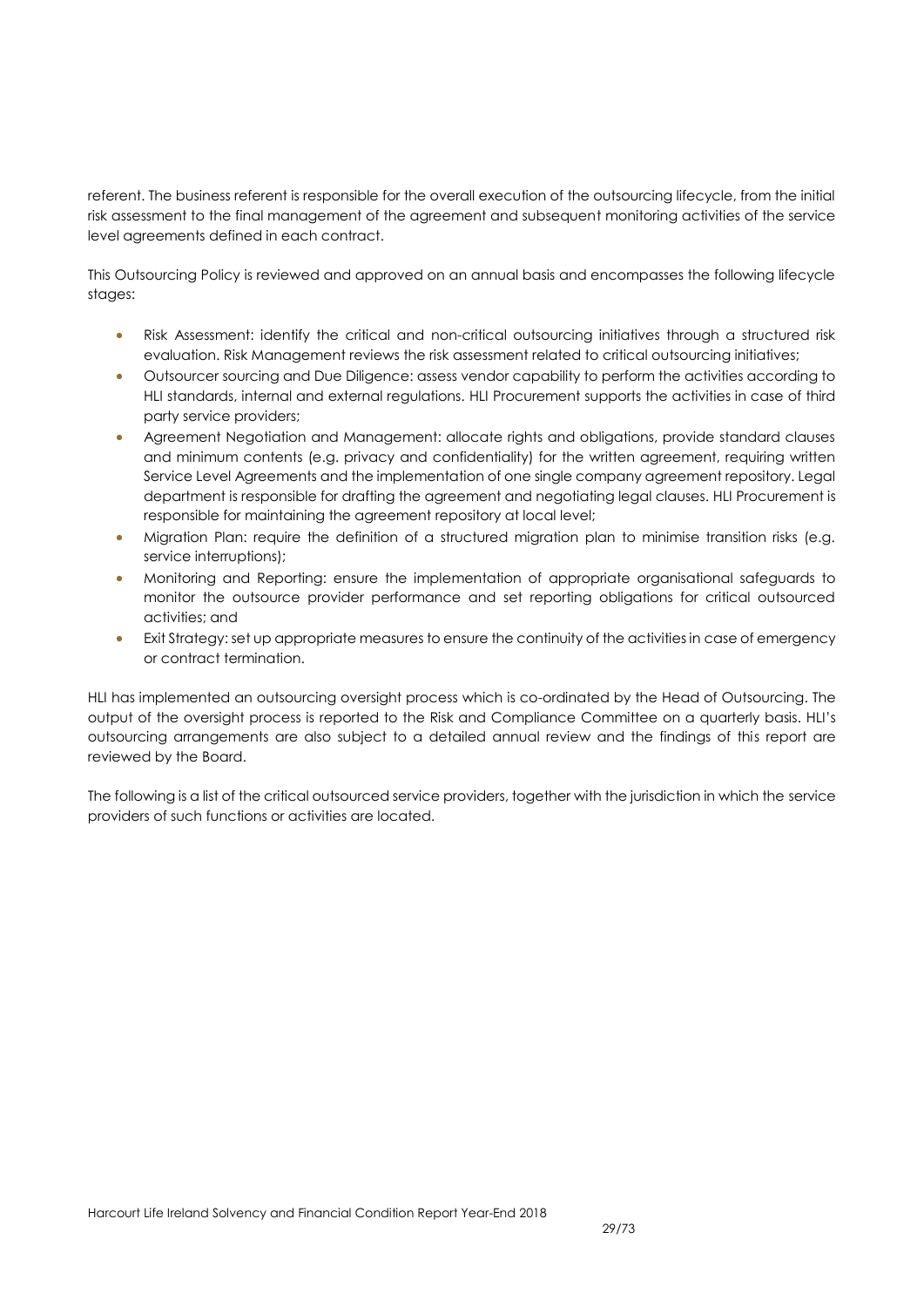#### **List of Critical Outsource Providers**

| <b>Name</b>                                              | <b>Services Outsourced</b>                                                                                                                                                                                                                                                                                                                                                                                                                                                                                                                                                                                                                                           | Group<br>/ External | <b>Jurisdiction</b> |
|----------------------------------------------------------|----------------------------------------------------------------------------------------------------------------------------------------------------------------------------------------------------------------------------------------------------------------------------------------------------------------------------------------------------------------------------------------------------------------------------------------------------------------------------------------------------------------------------------------------------------------------------------------------------------------------------------------------------------------------|---------------------|---------------------|
| Utmost Services Ireland<br>Limited ("USIL")              | Service company providing all core administration and<br>management services to HLI.                                                                                                                                                                                                                                                                                                                                                                                                                                                                                                                                                                                 | Group               | Ireland             |
| Utmost<br>Administration<br>Limited ("UAL")              | UAL provides a range of services including Investment<br>Administration, IT Infrastructure,<br>Marketing<br>and<br>Propositions.                                                                                                                                                                                                                                                                                                                                                                                                                                                                                                                                     | Group               | Isle of Man         |
| DST/Phoenix<br><i><u><b>Ireland</b></u></i><br>("PGMSI") | DST provide end to end administration of the ex SMI External<br>closed book of business to HLI. HLI acquired this book of<br>business from PGMSI who subsequently have the<br>outsourcing agreement in place with DST. HLI has a<br>Transitional Services Agreement in place with PGMSI to<br>ensure a smooth transition of the services which includes<br>the oversight of the outsourcing agreement with DST. HLI<br>will exit from the TSA with PGMSI once HLI has established<br>a direct contract with DST. This contract work is ongoing<br>and in the interim PGMSI carry out the oversight activities<br>of the outsourcing arrangement between HLI and DST. |                     | Ireland             |

## <span id="page-29-0"></span>**B.6. ANY OTHER INFORMATION**

## **B.6.1. ASSESSMENT OF THE ADEQUACY OF THE SYSTEM OF GOVERNANCE TO THE NATURE, SCALE AND COMPLEXITY OF THE RISKS INHERENT IN THE BUSINESS**

The HLI Board, as part of the ORSA process, has assessed its corporate governance system and has concluded that it effectively provides for the sound and prudent management of the business, which is proportionate to the nature, scale and complexity of the operations of the Company.

## **B.6.2. OTHER MATERIAL INFORMATION REGARDING THE SYSTEM OF GOVERNANCE**

The following additional processes are implemented under the System of Governance.

#### **Business Continuity**

HLI has defined, implemented and maintains a framework, including applicable business continuity plans, to safeguard its operations in case of a disruptive incident.

HLI's Business Continuity procedures are drafted to ensure that they are consistent with the business continuity objectives. The results of testing performed are reported to the Board.

#### **Information Technology and Cyber Security**

HLI has implemented an Information Technology and Cyber Security framework, designed to safeguard the management and treatment of information. The adoption and design of security controls is carried out following a control framework that and incorporates all activities and technologies (managing servers, storage systems, networks and premises).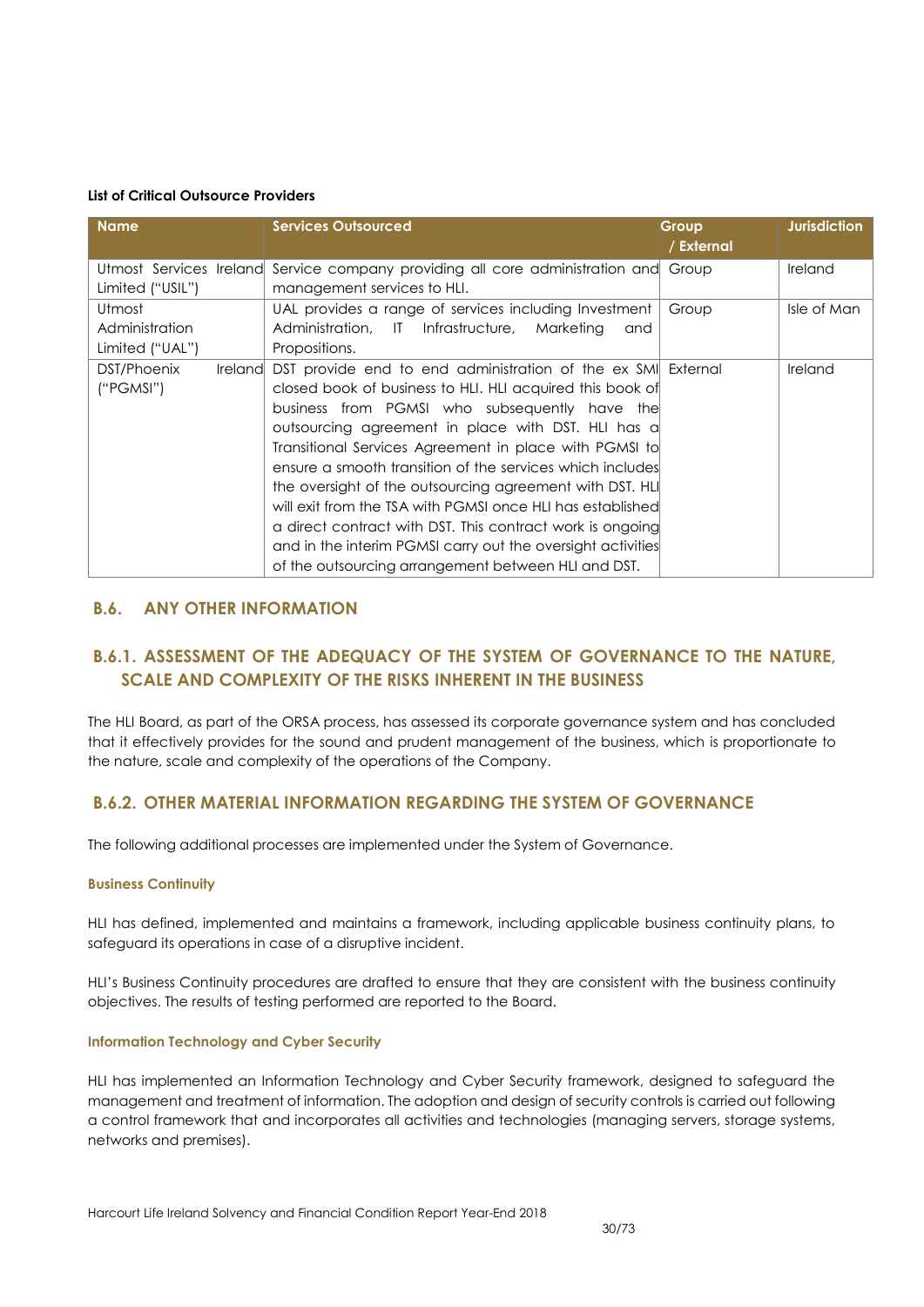HLI is completing a review to satisfy itself that the Information Security and Cyber Security standards in place within both HLI and existing vendors/third parties are appropriate and effective. The results of all assessments are reported to the Board.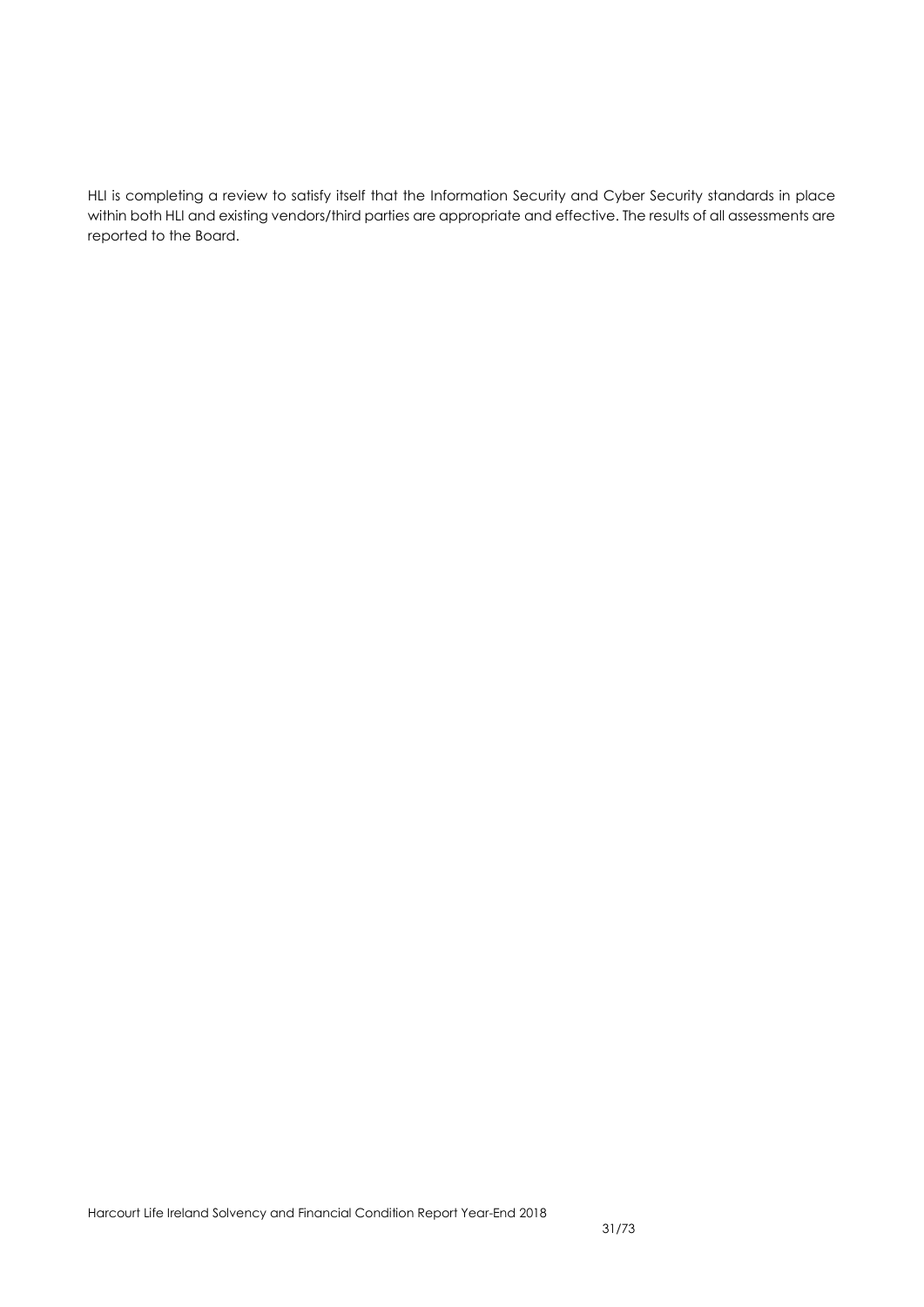## <span id="page-31-0"></span>C. Risk Profile

As a life insurance company, HLI is at risk from the uncertainty in the assumptions used in the calculation of its liabilities. Assumptions are necessary for expectations of future claims (life or health claims), lapse rates and expenses among other items.

Investment activities are carried out in a sound and prudent manner and according to the Prudent Person Principles. Through portfolio diversification and a prudent liability-driven investment strategy, HLI aims to maximise the investment returns for shareholder investments in line with the Company's Risk Appetite and to achieve the Strategic Plan objectives.

HLI's regulatory capital requirements for each main risk category, calculated using the Standard Formula methodology are outlined below.

#### **Solvency Capital Requirements**

|                                                        | 31 December 2017 4<br>€'000 | 31 December 2018<br>€'000 |
|--------------------------------------------------------|-----------------------------|---------------------------|
| Life Underwriting Risk                                 | 4.924                       | 6,411                     |
| <b>Health Underwriting</b>                             | $\overline{\phantom{0}}$    | 106                       |
| Non-Life Underwriting                                  | -                           |                           |
| <b>Market Risk</b>                                     | 5,060                       | 4,799                     |
| Counterparty Risk                                      | 1,878                       | 3,642                     |
| <b>Operational Risk</b>                                | 628                         | 917                       |
| <b>Diversification</b>                                 | (3,190)                     | (4, 281)                  |
| Adjustment for the loss-absorbing capacity of deferred |                             |                           |
| taxes                                                  | $\overline{\phantom{0}}$    |                           |
| <b>Solvency Capital Requirement</b>                    | 9,300                       | 11,594                    |

It is noted that there has been no change in risk measurement methodologies during the reporting period.

Further information on the Company's key risks is outlined below.

## <span id="page-31-1"></span>**C.1. UNDERWRITING RISK**

 $\overline{a}$ 

## **C.1.1. LIFE UNDERWRITING RISK**

Life underwriting risks relate the risk of unfavourable underwriting and expense experience relative to assumptions and expectations resulting in reduced profitability for HLI. As a life insurance company, HLI is at risk from the uncertainty in the assumptions used in the calculation of its liabilities. Assumptions are necessary for expectations of future claims, lapse rates and expenses among other items.

<sup>4</sup> The 2017 comparatives are not updated to reflect the changes in actuarial assumptions and the restated 2017 financial statements.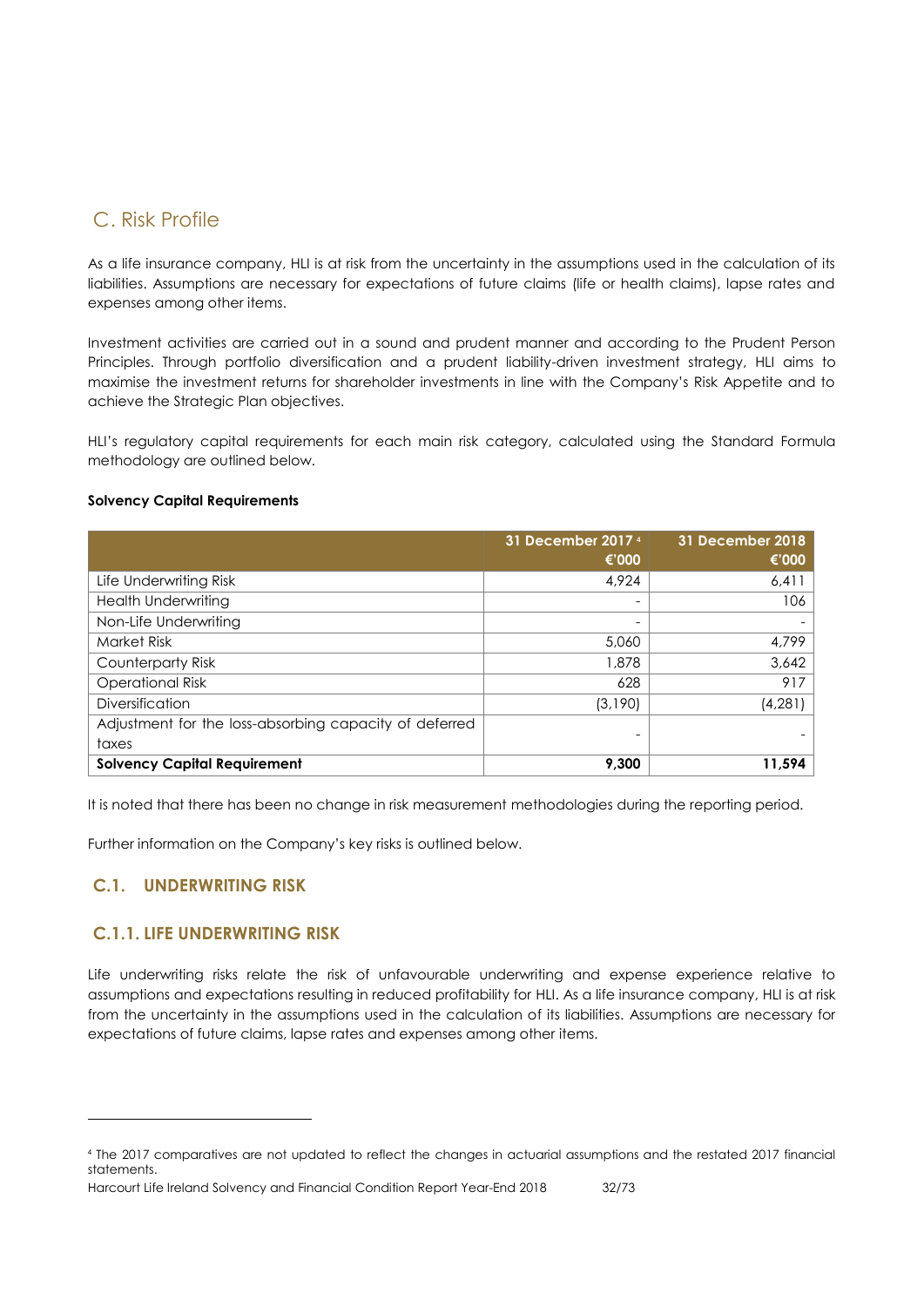## **C.1.2. RISK EXPOSURE AND ASSESSMENT**

The Risk Map, outlined in Section B.3.1, outlines the Life risks which the Company is exposed to. The key Life Underwriting Risks the Company is exposed to include:

- Lapse risk, defined as the change in liabilities due to changes in the expected exit rates. Exits can happen from either a partial or full surrender of a policy. This also includes a catastrophic event with a mass lapse resulting; and
- Expense risk, defined as the change in the value of liabilities resulting from changes in the expenses incurred in servicing insurance contracts.

The SCR for Life Underwriting Risks is calculated using the Standard Formula approach. The measurement is made by applying pre-defined stresses to the best estimate operating assumptions with a probability of occurrence equal to 0.5%.

- For Lapse Risk, the measurement is done via the application of a permanent and a catastrophic stress to the underlying lapse rates.
- Expense Risk is measured through the application of stresses to the amount of expenses and expense inflation that the Company expects to incur in the future.

HLI's life underwriting risk capital requirement increased by circa €1,487k at year-end 2018 relative to year-end 2017 primarily due to the portfolio transfer which took place on the 31 March 2018.

## **C.1.3. RISK MANAGEMENT AND MITIGATION**

#### **Reinsurance Strategy**

HLI has a number of Reinsurance objectives:

- To provide both Statement of Financial Position and statement of comprehensive income protection against material losses and events in accordance with the HLI Risk Appetite Statement;
- To maintain existing arrangements, with no appetite for additional reinsurance arrangements for the inforce book; and
- Assess reinsurance needs for acquired business at the point of acquisition.

It is noted that the existing reinsurance arrangements are unique in that the terms cannot be amended as the purpose of these arrangements are to facilitate policyholder investment in associated funds.

The following signed Reinsurance Agreements are in place: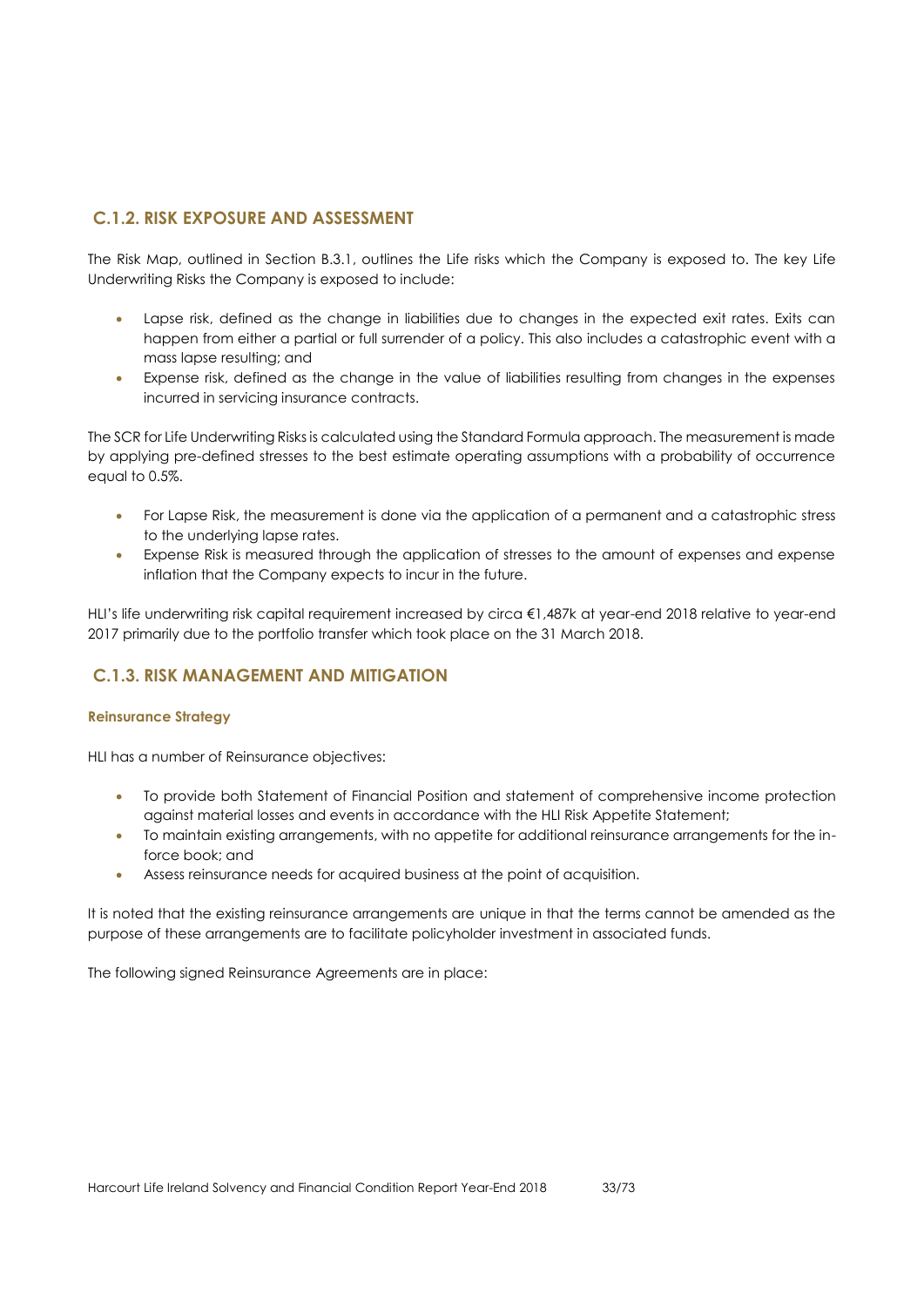| <b>Reinsurer</b>                         | <b>Reinsurance Conditions</b>                                                                                                                                                                                                                                                                                                                                                                                            | <b>Associated Book</b>                            | <b>Effective Date</b> |
|------------------------------------------|--------------------------------------------------------------------------------------------------------------------------------------------------------------------------------------------------------------------------------------------------------------------------------------------------------------------------------------------------------------------------------------------------------------------------|---------------------------------------------------|-----------------------|
| Phoenix Life Limited                     | With Profits Reinsurance Arrangement.<br>۰<br>There is a treaty in place with PLL under<br>٠<br>which some Irish unit linked funds are<br>reinsured into the internal funds of PLL. No<br>ongoing premiums are payable.<br>The reinsurance strategy of HLI is to wholly<br>۰<br>reinsure all benefits that are directly<br>exposed to PLL. These treaties are<br>supported by a floating charge on the<br>assets of PLL. | Ex-SMI                                            | 02/12/2015            |
| General Reinsurance<br><b>UK Limited</b> | This is an agreement in respect of domestic Ireland<br>contracts under which any individual sum assured<br>in excess of the amount which the Company<br>wishes to retain is reinsured. The Company retains<br>a 33.33% quota share of all benefits subject to<br>maximum initial sums assured per benefit.                                                                                                               | Ex-SMI                                            | 01/08/2001            |
| Munich Re                                | One treaty in place.<br>$\bullet$<br>Excess death benefit cover.<br>Covers the benefits in excess of specified<br>$\bullet$<br>amount<br>for<br>Swedish<br>unit<br>linked<br>policyholders.<br>100% benefits in excess of unit reserve are<br>covered.                                                                                                                                                                   | Utmost Bermuda<br>Harcourt<br>and<br>Life Ireland | 23/05/2011            |
| Swiss Re                                 | One treaty in place for the old Augura life<br>$\bullet$<br>book - now part of HLI.<br>Excess death benefit cover.<br>100% benefits in excess of unit reserve are<br>covered.                                                                                                                                                                                                                                            | Harcourt<br>Life<br>Ireland                       | 18/03/1993            |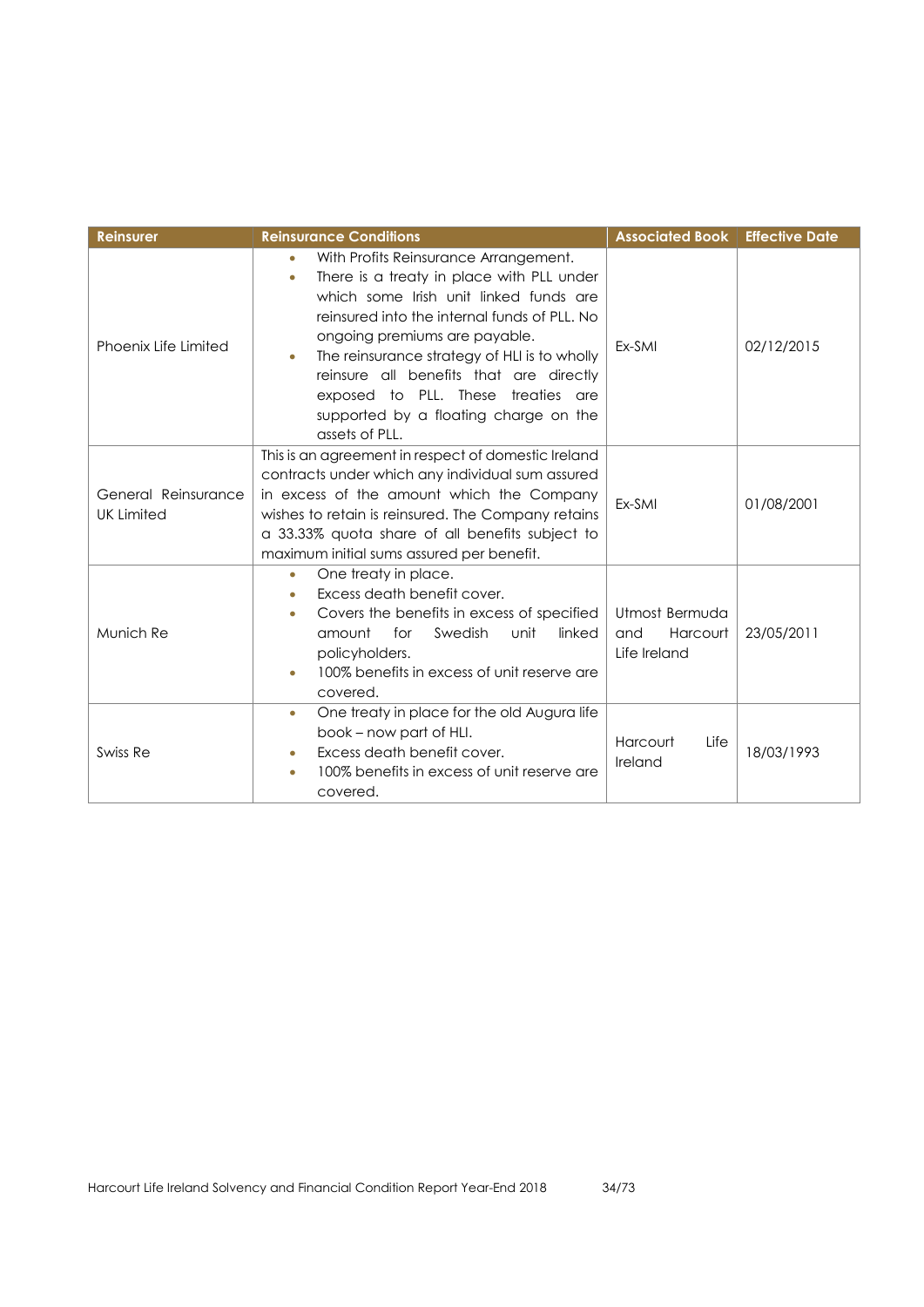## **C.1.4. RISK SENSITIVITY FOR UNDERWRITING RISKS**

The Company carries out stress and scenario testing as part of the ORSA process which includes stress testing for the material underwriting risks. The results of this analysis showed that the most material impact on the SCR cover was in the lapse and expense stress which is consistent with lapse and expense risks being key drivers of the overall SCR, and that the impact from the mortality and morbidity stresses was relatively small, consistent with the reinsurance risk mitigation in place.

## **C.1.5. NON-LIFE UNDERWRITING RISK**

This section is not applicable to HLI.

## <span id="page-34-0"></span>**C.2. MARKET RISK**

## **C.2.1. RISK EXPOSURE AND ASSESSMENT**

The Company is indirectly exposed to market risk through fees earned, management fees are calculated on the market value of policyholder assets under management. Therefore there is the risk that adverse movements in the value of assets in which policyholders are invested results in a reduction in the level of management fees earned by the Company.

The key Market Risks that HLI are exposed to include:

- Equity risk: a reduction in equity values reduces asset values and hence reduces future fee income.
- Interest rate risk: where movements in interest rates directly impacts the value of an asset as well as the value of a liability and hence future fee income.
- Currency risk: where the movement in exchange rates can reduce the value of an asset and hence reduce future fee income.
- Spread Risk: is defined as the risk of adverse changes in the market value of the assets due to changes in the market value of non-defaulted credit assets. The market value of an asset can decrease because of spreads widening either because the market's assessment of the creditworthiness of the specific obligor decreases, which is typically accompanied by a credit rating downgrade, or because there is a market-wide systemic reduction in the price of credit assets.

HLI's market risk capital requirement decreased by circa €261k at year-end 2018 relative to year-end 2017. The key driver of this reduction is due to the modelling updates, partially offset by an increase due to the portfolio transfer which took place on 31 March 2018.

## **C.2.2. RISK MANAGEMENT AND MITIGATION**

The following Risk Management and mitigation activities are in place:

- HLI undertakes a quarterly asset liability matching exercise whereby it uses cash flow duration matching to ensure that its liabilities are well matched by assets of a similar nature and term. The results of this exercise are presented to the Investment Committee on a quarterly basis.
- The assets held by HLI's shareholder fund follow a strict investment mandate.
- Quarterly monitoring and reporting against the investment limits outlined in the RAS.

Harcourt Life Ireland Solvency and Financial Condition Report Year-End 2018 35/73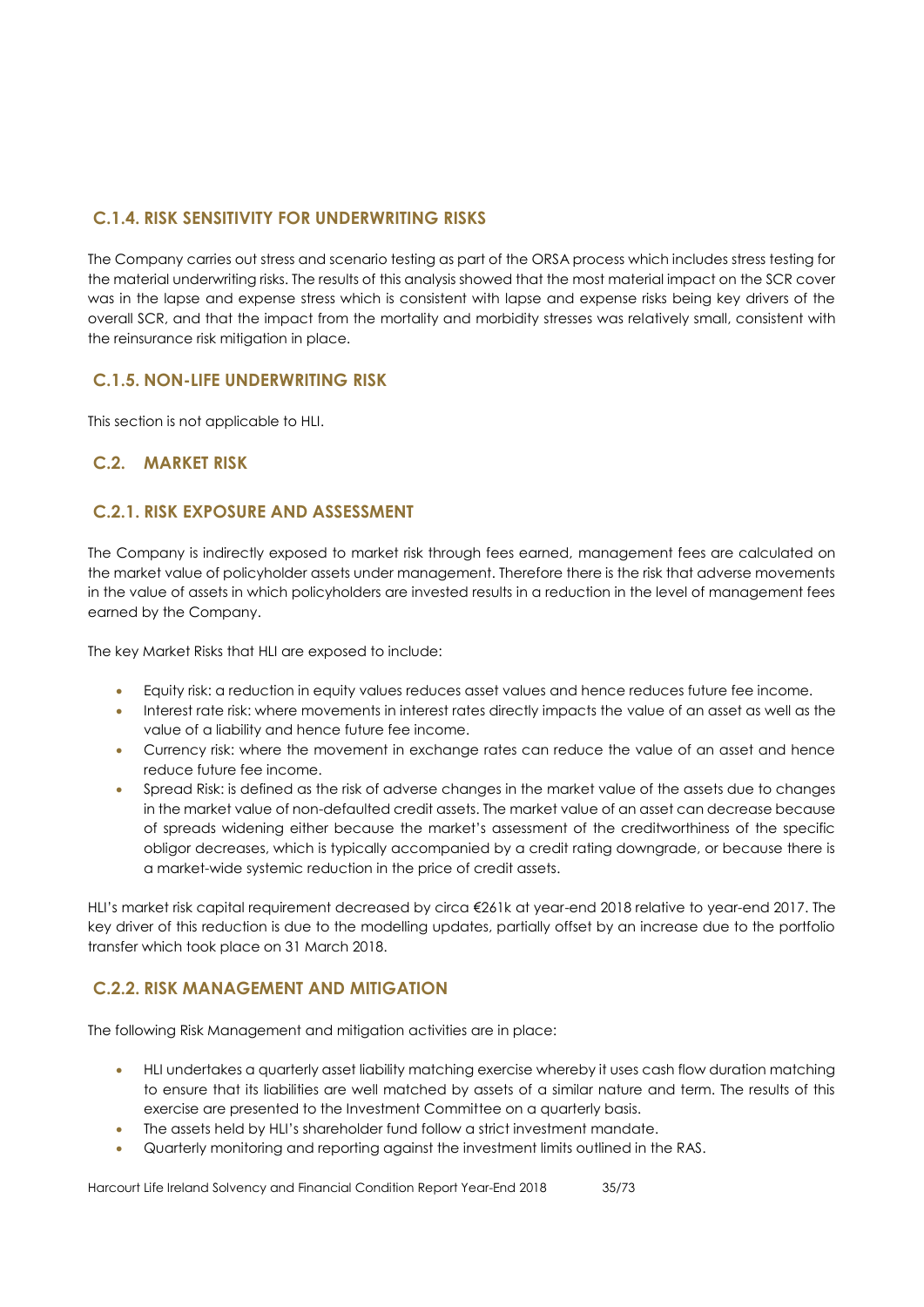## **C.2.3. RISK SENSITIVITY FOR MARKET RISKS**

The Company carries out stress and scenario testing as part of the ORSA process which includes stress testing for the material market risks. This analysis indicated that the Company can withstand a severe market risk shock.

#### <span id="page-35-0"></span>**C.3. CREDIT RISK**

## **C.3.1. RISK EXPOSURE AND ASSESSMENT**

The credit risks that HLI is exposed to include:

 Default Risk: defined as the risk of incurring losses because of the inability of a counterparty to honour its financial obligations. Distinct modelling approaches have been implemented to model default risk in the bond portfolio (referred to as Credit Default Risk) and the default risk arising from the default of counterparties in cash deposits, risk mitigation contracts (including reinsurance), and other type of exposures subject to credit risk (referred to as Counterparty Default Risk).

HLI's main exposures to default risk include:

- The exposure to reinsurance companies defaulting in their obligations
- HLI's counterparty default exposure from cash deposits, bond holdings or derivative positions with banks.

HLI's counterparty risk capital requirement increased by circa €1,764k at year-end 2018 relative to year-end 2017 primarily due to the portfolio transfer which took place on the 31 March 2018.

#### **C.3.2. RISK MANAGEMENT AND MITIGATION**

HLI has outlined risk preferences within its Risk Appetite Statement. A set of comprehensive risk metrics have been developed to support the above Risk Preferences and translate statements and preferences into quantitative and measurable risk limits, tolerances and indicators, and to embed them into the operating processes in order to ensure proper monitoring and steering of business activity.

Limits have been implemented for government bonds, non-government bonds, funds, and counterparties. These ensure that the Company remains within acceptable tolerance for credit risk.

#### **C.3.3. RISK SENSITIVITY FOR CREDIT RISKS**

The Company carries out stress and scenario testing as part of the ORSA process which includes stress testing for the material credit risks. The scenarios included downgrades of key counterparties. The results of these stresses show the Company to be resilient to both scenarios and maintain adequate solvency coverage.

## <span id="page-35-1"></span>**C.4. OPERATIONAL RISK**

#### **C.4.1. RISK EXPOSURE AND ASSESSMENT**

Operational Risk is the risk of loss arising from inadequate or failed internal processes, personnel or systems, or from external events. Losses from events such as fraud, litigation, damages to premises, cyber-attacks and failure

Harcourt Life Ireland Solvency and Financial Condition Report Year-End 2018 36/73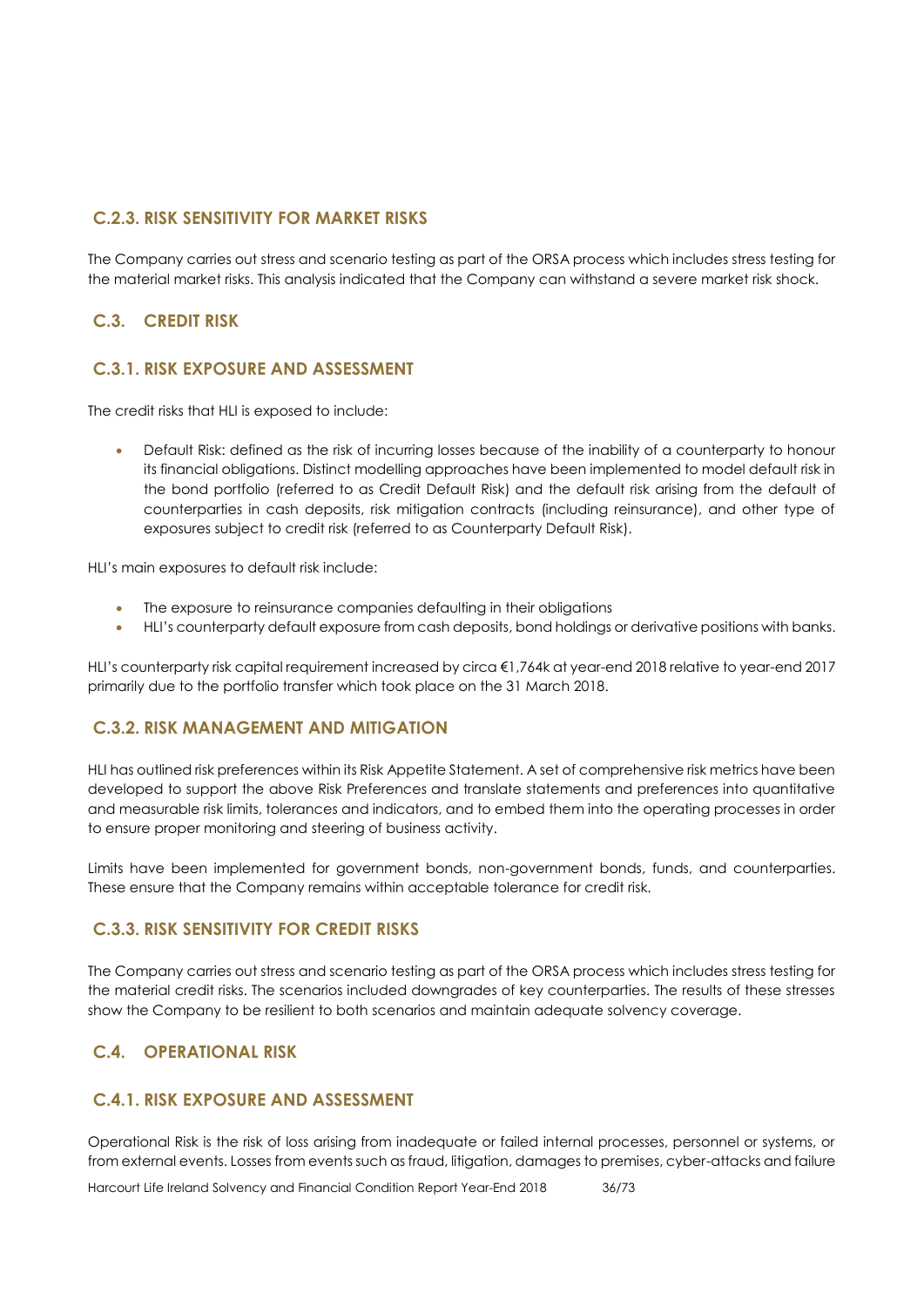to comply with regulations are therefore covered in the definition. It also includes financial reporting risk but excludes strategic and reputational risks.

In line with industry practices, HLI adopts the following operational risk classification categories:

- Internal fraud defined as the losses due to acts of a type intended to defraud, misappropriate property or circumvent regulations, the law or Company Policy, excluding diversity/discrimination events, which involves at least one internal party;
- External fraud defined as the losses due to acts of a type intended to defraud, misappropriate property or circumvent the law, by a third party;
- Employment Practices and Workplace Safety defined as the losses arising from acts inconsistent with employment, health or safety laws or agreements, from payment of personal injury claims, or from diversity/discrimination events;
- Clients, Products and Business Practices defined as the losses arising from an unintentional or negligent failure to meet a professional obligation to specific clients (including fiduciary and suitability requirements), or from the nature or design of a product;
- Damage to Physical Assets defined as the losses arising from loss or damage to physical assets from natural disaster or other events;
- Business disruption and system failures defined as the losses arising from disruption of business or system failures;
- Execution, Delivery and Process Management defined as the losses from failed transaction processing or process management, from relations with trade counterparties and vendors.

Following best industry practices, HLI's framework for Operational Risk Management includes as main activities the risk incident reporting and loss data collection process, risk assessment and scenario analysis.

The risk incident reporting and loss data collection process involves the collection of losses incurred as a result of the occurrence of operational risk events and provides a backward-looking view of the historical losses incurred due to operational risk events.

The risk assessment and scenario analysis processes provide a forward-looking view on the operational risks HLI is exposed to. The Annual Operational Risk and Compliance Assessment provides a high-level evaluation of the forward-looking inherent and residual operational risks faced by HLI. The outcomes of the assessment drive the scenarios assessed as part of the scenario analysis. Scenario analysis is a recurring process which provides a detailed evaluation of the key operational risks faced by HLI and their potential impact.

## **C.4.2. RISK MANAGEMENT AND MITIGATION**

HLI has identified the following key operational risks for the year-ended 31 December 2018:

| <b>Risk Category</b>       | <b>Risk Summary</b>                                                                                                                         | <b>HLI Mitigating Activities</b>                                                                                                                                                |
|----------------------------|---------------------------------------------------------------------------------------------------------------------------------------------|---------------------------------------------------------------------------------------------------------------------------------------------------------------------------------|
| Outsourcing<br><b>Risk</b> | The risk that entities providing services to the<br>Company do not perform to the required<br>standards. The risk includes a failure by the | HLI has the following controls/processes in place to<br>reduce the inherent risk to within tolerance:                                                                           |
|                            | Company itself to adequately manage, monitor<br>and oversee those outsourcing arrangements.                                                 | Outsourcing Management Framework, co-<br>$\bullet$<br>ordinated by the Head of Outsourcing,<br>which includes a process for both the<br>selection of and the ongoing review and |

Harcourt Life Ireland Solvency and Financial Condition Report Year-End 2018 37/73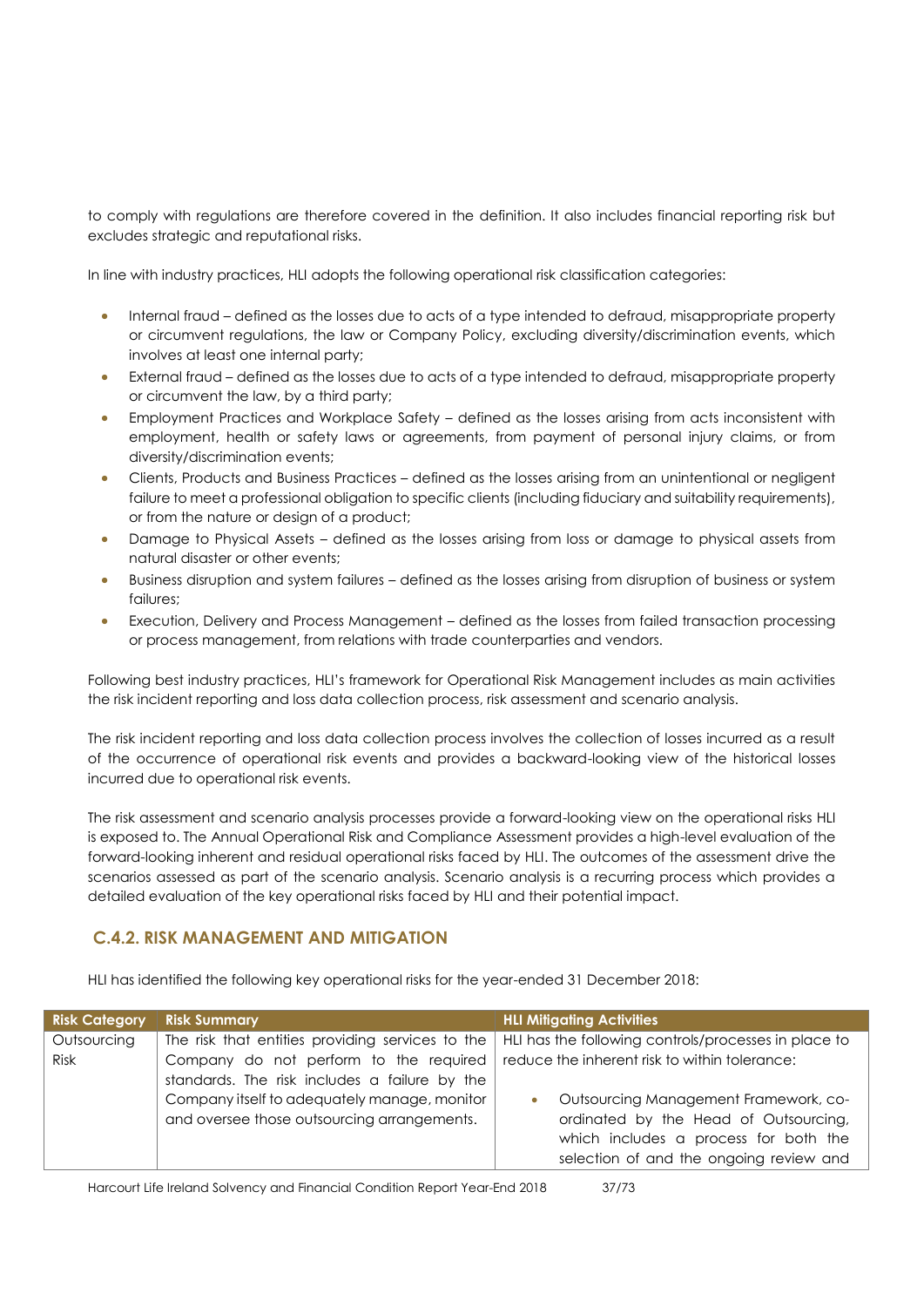| <b>Risk Category</b>                    | <b>Risk Summary</b>                                                                                                                                                                                                                                                                                                                                                                                                                                     | <b>HLI Mitigating Activities</b>                                                                                                                                                                                                                                                                                                                                                                                                                                                                                                                                                                                                                                                  |  |  |
|-----------------------------------------|---------------------------------------------------------------------------------------------------------------------------------------------------------------------------------------------------------------------------------------------------------------------------------------------------------------------------------------------------------------------------------------------------------------------------------------------------------|-----------------------------------------------------------------------------------------------------------------------------------------------------------------------------------------------------------------------------------------------------------------------------------------------------------------------------------------------------------------------------------------------------------------------------------------------------------------------------------------------------------------------------------------------------------------------------------------------------------------------------------------------------------------------------------|--|--|
| Regulatory<br><b>Risk</b>               | Risk of non-compliance with existing or future<br>regulations.                                                                                                                                                                                                                                                                                                                                                                                          | monitoring of outsourced service providers'<br>performance.<br>Annual review and<br>approval of the<br>Outsourcing<br>and<br>Policy<br>Outsourcing<br>Management Process.<br>Quarterly assessments and full annual<br>review over all Outsourced<br>Service<br>Providers.<br>Quarterly reporting to both ExCo and the<br>$\bullet$<br>Risk and Compliance Committee.<br><b>Business Continuity Plans in place.</b><br>$\bullet$<br>HLI has the following controls/processes in place to<br>reduce the inherent risk to within tolerance:<br>Regulatory<br>monitoring<br>framework<br>to<br>0<br>identify new or changing regulations.<br>Formal processes and procedures in place |  |  |
|                                         |                                                                                                                                                                                                                                                                                                                                                                                                                                                         | for existing regulations.<br>Legal and Compliance and Product and<br><b>Technical Services Teams.</b><br>Use of external legal providers, as required.                                                                                                                                                                                                                                                                                                                                                                                                                                                                                                                            |  |  |
| Cyber Risk                              | Cyber Risk is defined as the threat, vulnerabilities<br>and consequences that could arise if logical<br>data is not protected. It can be caused by<br>external attacks to the IT systems in order to steal<br>and manipulate data or make business services<br>unavailable.<br>Information technology is fundamental to the<br>operations of the financial services sector and<br>this dependency increases the risks associated<br>with cyber-attacks. | HLI has the following controls/processes in place to<br>reduce the inherent risk to within tolerance:<br>Business continuity and disaster recovery<br>0<br>planning and testing;<br>Ongoing internal review and monitoring of<br>$\bullet$<br>technologies<br>which<br>keep<br>technical<br>controls up to date; and<br>Ongoing monitoring of regulatory changes<br>$\bullet$<br>and implementation of the required<br>procedures and controls including those<br>related to General<br>Protection<br>Data<br>Regulation ("GDPR").                                                                                                                                                |  |  |
| Policy<br>Administration<br><b>Risk</b> | Risk of errors or delays in administration of<br>policyholder assets including investment and<br>claims management                                                                                                                                                                                                                                                                                                                                      | HLI has the following controls/processes in place to<br>reduce the inherent risk to within tolerance:<br>Formal processes and procedures in place.<br>$\bullet$<br>Risk assessments and themed reviews<br>0<br>Outsourcing framework.<br>Operational risk incident reporting and<br>escalation process.                                                                                                                                                                                                                                                                                                                                                                           |  |  |
| Tax Laws and<br>Regulations             | Tax Risk refers to the risk of failure to comply with<br>existing tax regulation or the risk of a change to<br>the International taxation treatment of life<br>assurance products in respect of policyholders.<br>Changes in the tax regimes and related                                                                                                                                                                                                | HLI has the following controls/processes in place to<br>reduce the inherent risk to within tolerance:                                                                                                                                                                                                                                                                                                                                                                                                                                                                                                                                                                             |  |  |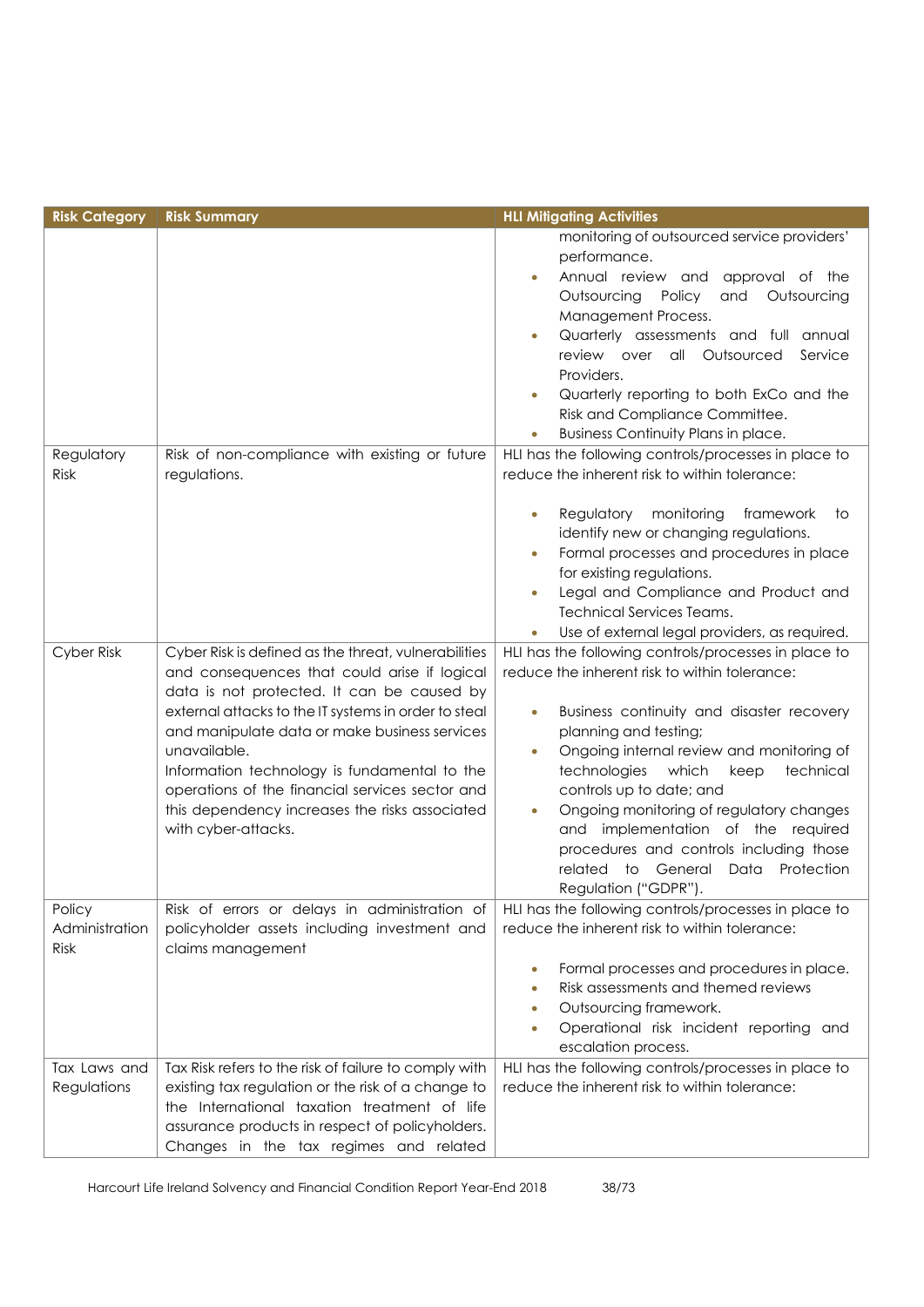| <b>Risk Category</b> | <b>Risk Summary</b>                                                                                                                                         | <b>HLI Mitigating Activities</b>                                                                                                                                                                                                                                                                                                                 |
|----------------------|-------------------------------------------------------------------------------------------------------------------------------------------------------------|--------------------------------------------------------------------------------------------------------------------------------------------------------------------------------------------------------------------------------------------------------------------------------------------------------------------------------------------------|
|                      | government policies and regulations in the<br>countries in which the Company operates<br>could adversely affect the future profitability of<br>the Company. | in<br>potential<br>Monitoring<br>changes<br>$\bullet$<br>International tax legislation and policy in all<br>jurisdictions of operation<br>Head of Taxation responsible for ongoing<br>$\bullet$<br>tax compliance.<br>Formal processes and procedures in place.<br>$\bullet$<br>Tax Strategy approved by the Board of<br>$\bullet$<br>Directors. |

## **C.5. LIQUIDITY RISK**

## **C.5.1. RISK EXPOSURE AND ASSESSMENT**

Liquidity risk refers to the risk that the Company will not be able to meet both expected and unexpected cash flow requirements.

HLI has a Liquidity Risk Policy in place that is reviewed and approved at least annually by the Board. The Policy outlines the strategies, principles and processes to identify, assess and manage present and forward-looking liquidity risks to which HLI is exposed.

It defines in particular:

- The processes and procedures to be followed to ensure an effective liquidity risk mitigation and management;
- The system of governance in place, including roles and responsibilities; and
- The internal and external reporting requirements.

The Chief Financial Officer is responsible for managing the on-going liquidity requirements of HLI.

## **C.5.2. RISK MANAGEMENT AND MITIGATION**

HLI manages Liquidity Risk to meet its own obligations and cash commitments along with unexpected contingent market situations, through a constant monitoring of actual and expected cash flows, and the availability of assets that can be sold easily without loss in the event of need. This activity is aimed at maintaining a high level of financial robustness both in the short and long term, which helps to mitigate HLI's liquidity risk and is the basis for the evaluation of the adequacy of the adopted measures.

HLI maintains sufficient liquidity levels with specified limits relating to the minimum amount of shareholder assets invested in short term liquid investments such as deposit accounts or short term bonds.

HLI carries out annual rolling 5 year cash flow projections based on the Strategic Plan targets.

## **C.6. OTHER RISKS**

## **C.6.1. RISK CONCENTRATION**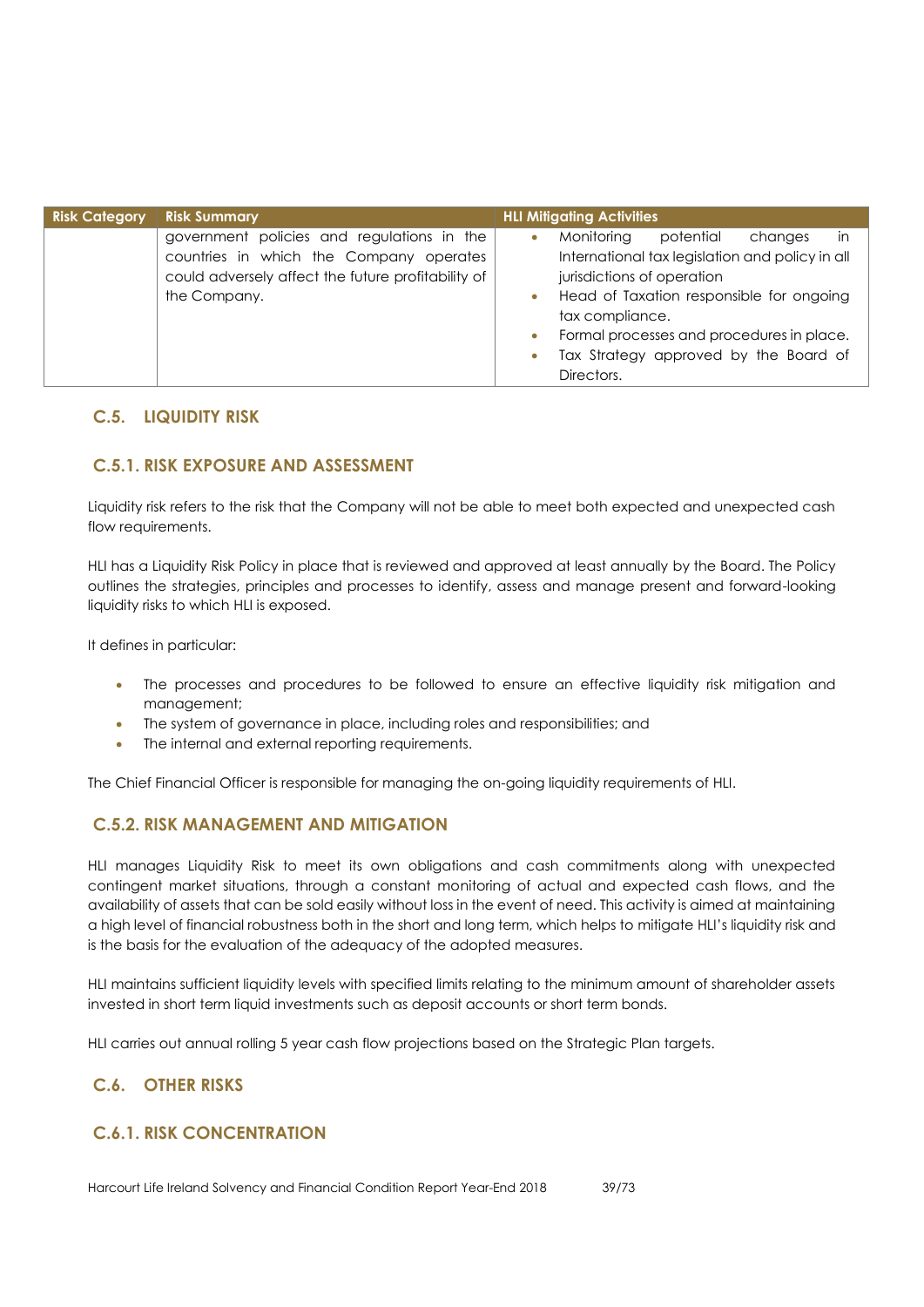Concentration risk is the risk stemming from all risk exposures with a potential loss which could threaten the solvency or the liquidity position of the Company, thus substantially impacting the Company's risk profile. HLI seeks to limit concentration risk by assigning concentration limit to counterparties, sectors and industries where appropriate.

HLI's material risk concentrations relate to reinsurance counterparties, which are concentrated in a small number of reinsurers.

HLI mitigates the concentration risk through quarterly monitoring and reporting to the Risk and Compliance Committee.

## **C.6.2. REPUTATIONAL RISK**

HLI defines reputational risk as the risk of a potential decrease in HLI's value or worsening of its risk profile, due to a reputational deterioration or to a negative perception of HLI's image among its stakeholders. In particular, reputational risk is managed mainly as a second level risk originated from a first level risk (as for example an operational or a financial risk).

## **C.6.3. EMERGING RISKS**

Emerging risks arising from new trends or risks difficult to perceive and quantify, although typically systemic. These usually include changes to the internal or external environment, social trends, regulatory developments, technological achievements, etc. HLI reviews the Emerging Risk Register on a quarterly basis and reports to the Risk and Compliance Committee.

## **C.6.4. STRATEGIC RISK**

Strategic Risk is defined as the possible source of loss that might arise from the pursuit of an unsuccessfu[l business](http://www.businessdictionary.com/definition/business-plan.html)  [plan.](http://www.businessdictionary.com/definition/business-plan.html) For example, strategic risk might arise from making poor [business](http://www.businessdictionary.com/definition/business.html) decisions, from the substandard [execution](http://www.businessdictionary.com/definition/execution.html) of decisions, from inadequate [resource](http://www.businessdictionary.com/definition/resource.html) [allocation,](http://www.businessdictionary.com/definition/allocation.html) or from a [failure](http://www.businessdictionary.com/definition/failure.html) to respond well to [changes](http://www.businessdictionary.com/definition/changes.html) in the [business environment.](http://www.businessdictionary.com/definition/business-environment.html)

HLI ExCo and Board are involved in the strategic planning process of the Company, starting from the target setting phase through to the monitoring of processes. HLI has a number of specific strategic risk preferences and these are actively monitored through the RAS.

## **C.6.5. CONTAGION RISK**

HLI defines Contagion Risk to be the probability that significant economic changes in one country will spread to other countries. Contagion can refer to the spread of either economic booms or economic crises throughout a geographic region. This risk is mitigated through the diversification of HLI's business operations and products.

## **C.7. ANY OTHER INFORMATION**

## **C.7.1. EXPECTED PROFIT INCLUDED IN FUTURE PREMIUMS**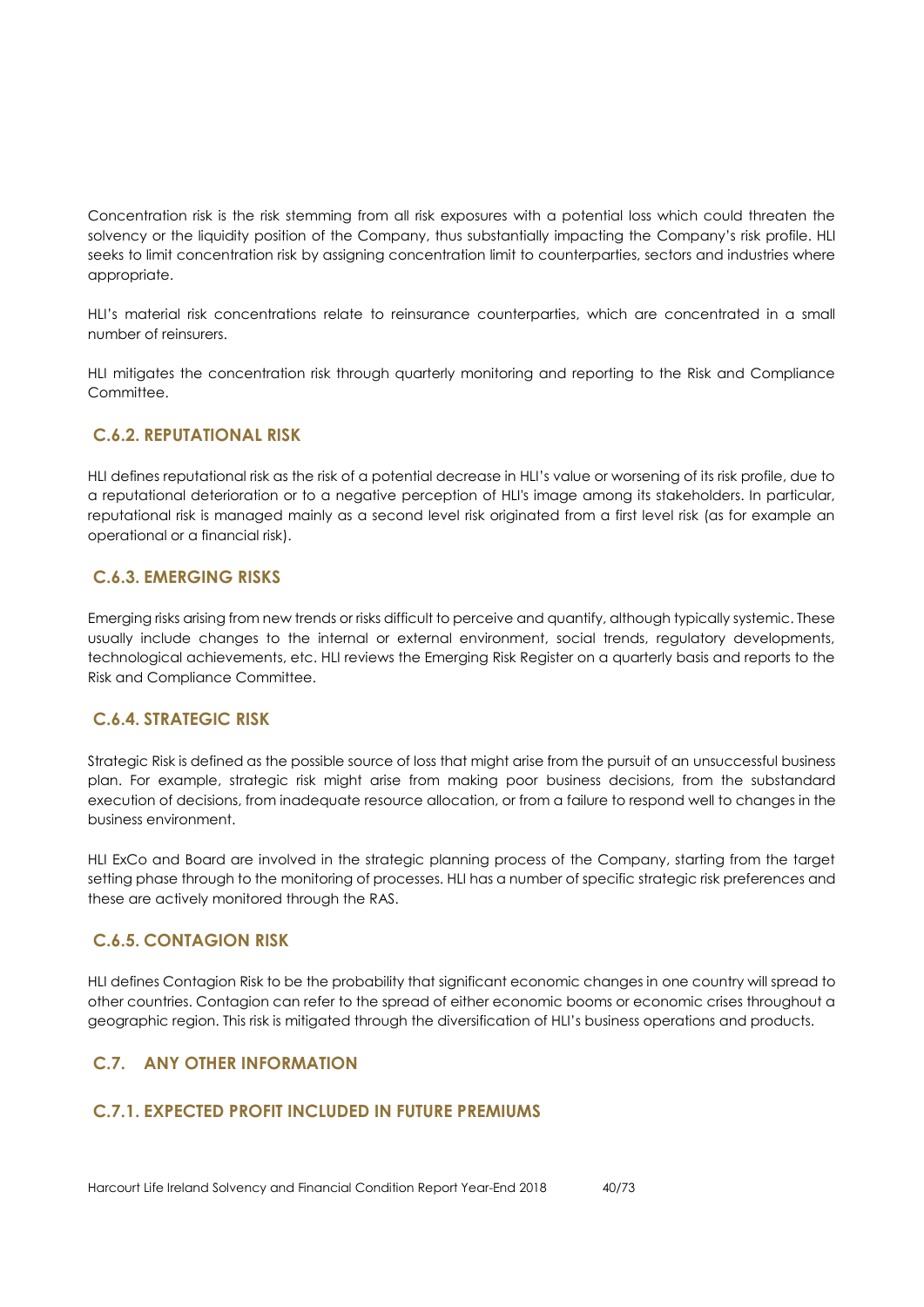The total expected profits included in future premiums is €Nil at 31 December 2018. This compared to €Nil at 31 December 2017.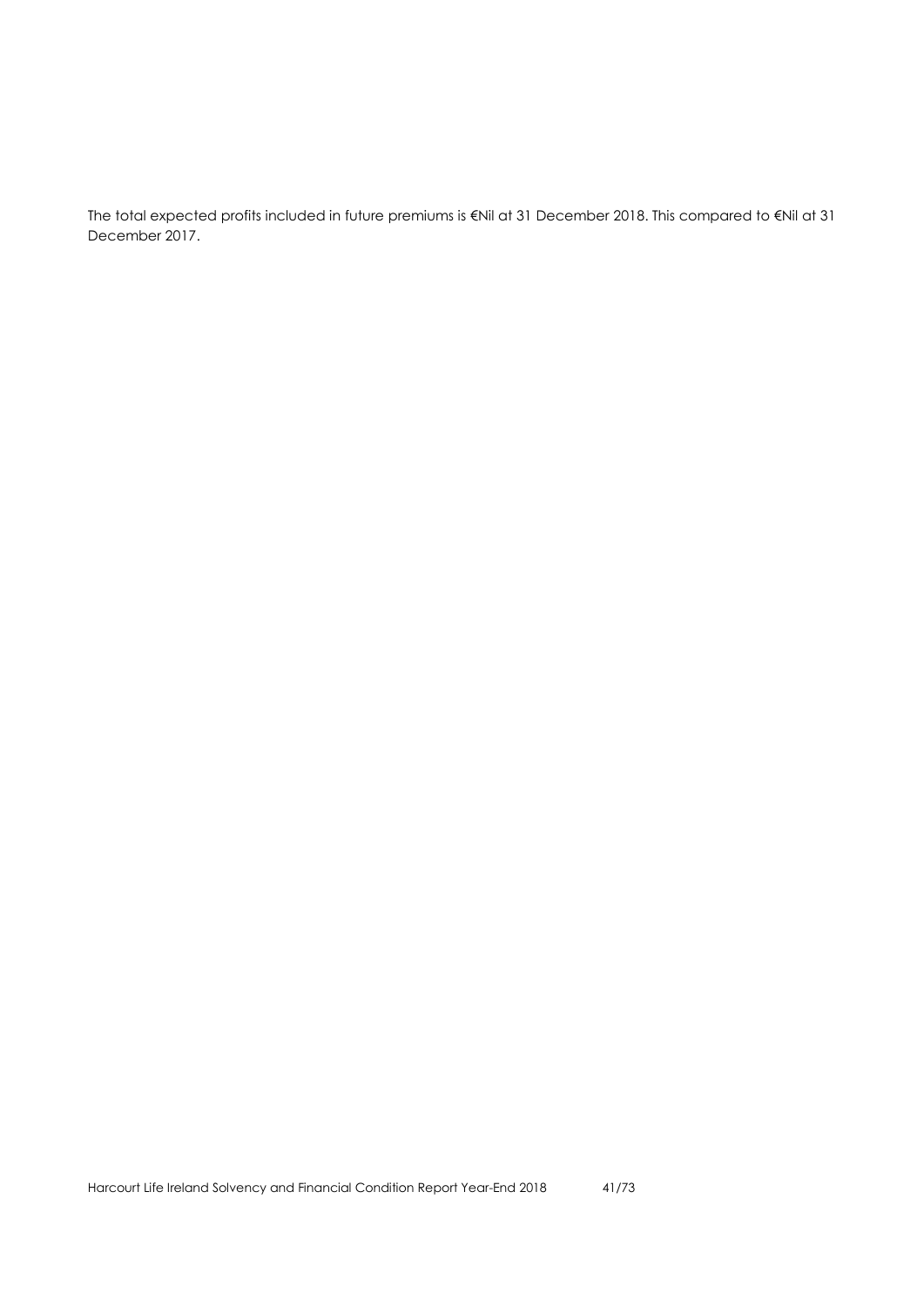# D. Valuation for Solvency Purposes

## **D.1. ASSETS**

## **D.1.1. VALUATION OF ASSETS FOR SOLVENCY II BALANCE SHEET**

The following paragraphs describe the value of assets for solvency and financial statements purposes, along with the valuation criteria and the common methodology used by HLI for the determination of fair value of assets and liabilities. The following sections are covered in the report below:

- Valuation of assets explanation of differences between financial statements statement of financial position and Solvency II balance sheet.
- Fair value hierarchy explanation of methods used to classify assets into three levels, based on the inputs used in valuation techniques to increase consistency and comparability of fair value measurements.
- Guidance on fair value measurement approach HLI reviews its financial investments and classifies them in accordance with IFRS 13 'Fair Value Measurement'. The same approach is taken for investments held on behalf of life assurance policyholders who bear the investment risk.
- Valuation techniques the methods used to maximise the use of observable inputs.

### **Solvency II Assets Valuation**

|                                              | 31 December 2017 <sup>5</sup> | 31 December 2018 |
|----------------------------------------------|-------------------------------|------------------|
|                                              | €'000                         | €'000            |
| Solvency II Valuation                        | 226.101                       | 305,805          |
| Statutory Accounts Valuation (2017 Restated) | 226,467                       | 305,827          |
| <b>Difference</b>                            | (366)                         | (22)             |

### **Valuation of Assets**

 $\overline{a}$ 

In the Solvency II environment, fair value should generally be determined in accordance with the financial statements. HLI's financial statements have been prepared in accordance with International Financial Reporting Standards ("IFRS").

Certain assets are excluded or measured at fair value to comply with Solvency II principles. In particular, the exceptions and non-applicable items for HLI are summarised below.

Harcourt Life Ireland Solvency and Financial Condition Report Year-End 2018 42/73

<sup>5</sup> The 2017 comparatives are not updated to reflect the changes in actuarial assumptions and the restated 2017 financial statements.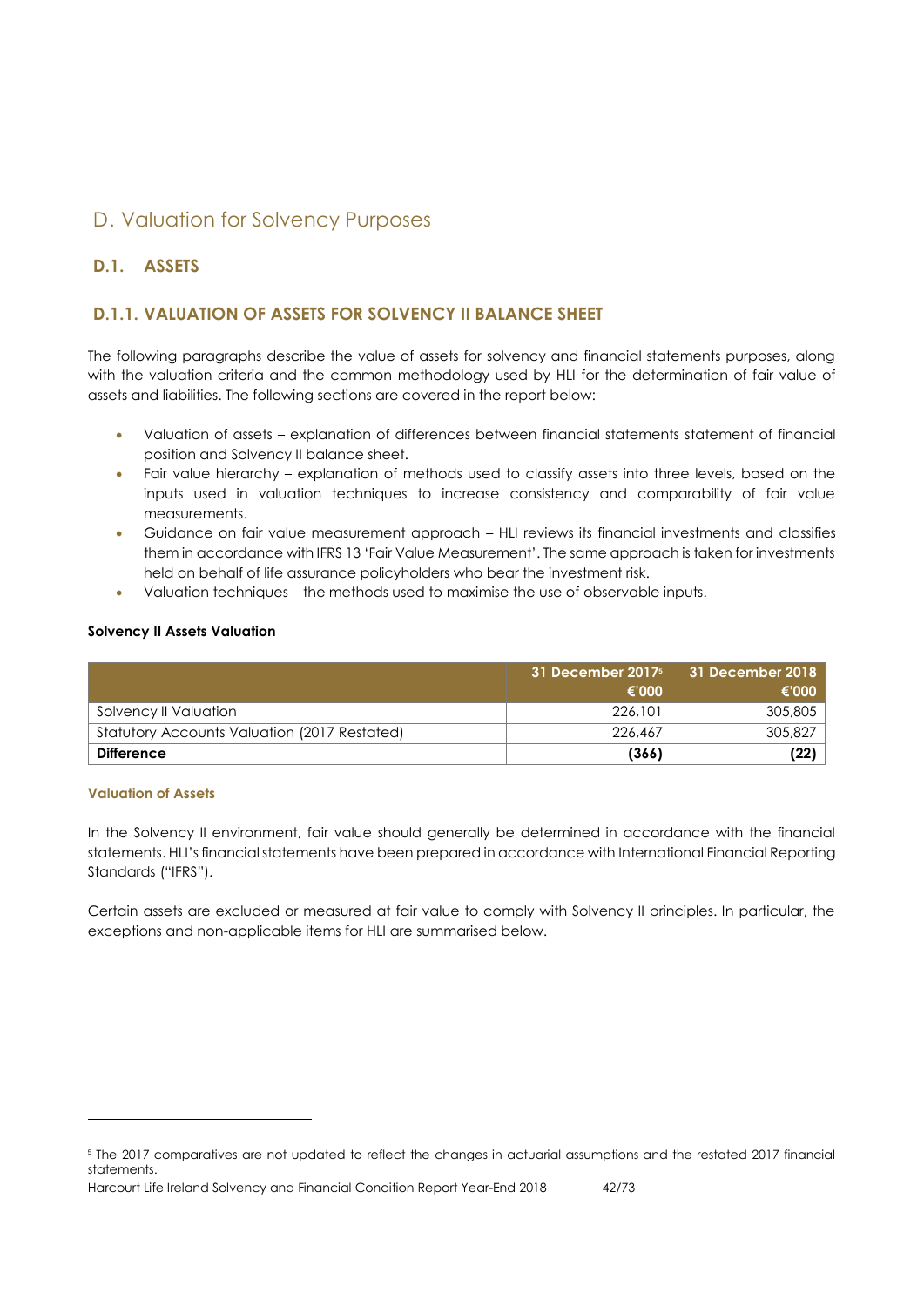#### **Asset Exceptions under Solvency II**

| <b>Valuation of Assets</b>             | <b>Solvency II</b> | <b>Statutory Accounts</b> | <b>Difference</b> |
|----------------------------------------|--------------------|---------------------------|-------------------|
| <b>31 December 2018</b>                | €'000              | €'000                     | €'000             |
| Deferred Tax Assets                    |                    |                           |                   |
| <b>Deferred Acquisition Costs</b>      |                    |                           |                   |
| <b>Fixed Assets</b>                    |                    |                           |                   |
| Intangible Assets                      |                    |                           |                   |
| Investments (Other than assets held    |                    |                           |                   |
| for Index Linked and Unit-Linked       | 93,857             | 93,857                    |                   |
| funds)                                 |                    |                           |                   |
| Assets held for Index Linked and Unit- | 181,552            | 181,552                   |                   |
| Linked funds                           |                    |                           |                   |
| Ceded Reinsurance Reserves             | 11,959             | 11,981                    | (22)              |
| <b>Receivables</b>                     | 3,923              | 3,923                     |                   |
| Cash and Cash Equivalents              | 14,514             | 14,514                    |                   |
| <b>Total Assets</b>                    | 305,805            | 305,827                   | (22)              |

The primary objective for valuation as set out in Article 75 of L1 - Dir (EIOPA guidelines) requires an economic, market-consistent approach to the valuation of assets and liabilities. According to the approach for Solvency II, when valuing balance sheet items on an economic basis, undertakings need to consider the risks that arise from a particular balance sheet item, using assumptions that market participants would use in valuing the asset or the liability.

Assets should be valued at the amount for which they could be exchanged between knowledgeable willing parties in an arm's length transaction.

Liabilities should be valued at the amount for which they could be transferred, or settled, between knowledgeable and willing parties in an arm's length transaction.

This valuation section describes the value of assets for Solvency II purposes and for financial statements, valuation criteria and the methodology used by HLI for the determination of fair value of assets and liabilities.

### *Deferred Tax Asset*

There is no Deferred Tax Asset included within the Solvency II balance sheet.

#### *Deferred Acquisition Costs (DAC)*

The Company does not hold a DAC asset.

#### *Fixed Assets*

The Company does not hold any fixed assets.

#### *Intangible Assets*

The Company does not hold any intangible fixed assets.

Harcourt Life Ireland Solvency and Financial Condition Report Year-End 2018 43/73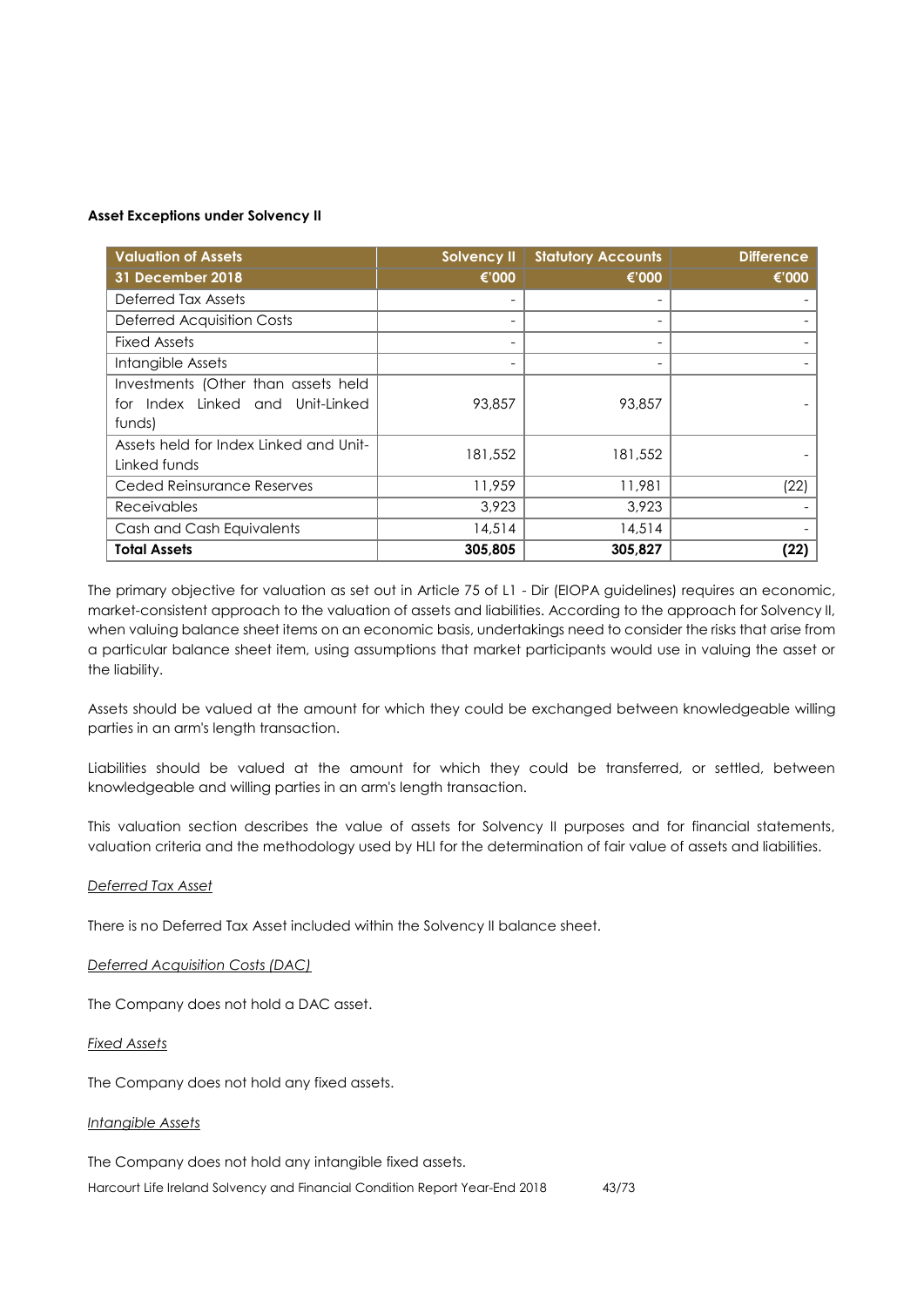## *Investments including assets held for index-linked and unit-linked funds*

In the statutory financial statements HLI has classified its financial assets into the following categories:

Assets held at fair value through profit or loss

Financial assets held to back investment contracts and one of HLI's solvency portfolios have been designated upon initial recognition as at fair value through profit or loss and are carried at fair value. The basis of this designation is that financial assets and liabilities in connection with investment contracts are managed and evaluated together on a fair value basis. This designation eliminates or significantly reduces a measurement inconsistency that would otherwise occur if these financial assets were not measured at fair value and the changes in fair value were not recognised in the statement of comprehensive income account. There is no valuation difference under Solvency II and the financial statements.

### *Ceded reinsurance reserves*

This amount represents the reinsurers' share of technical reserves. The ceded reinsurance reserves for Solvency II decreased by €22k. Please refer to section D.2 for detailed narrative on the valuation of technical liabilities.

### *Receivables*

Receivables represent amounts owing to HLI. Receivables are held at initial book value in the Company's financial statements and are recoverable within one year. There is no valuation difference under Solvency II and the statutory financial statements.

### *Cash and cash equivalents*

Cash is a liquid asset and comprises cash holdings in current accounts. Balances are held at initial book value in the Company's financial statements. There is no valuation difference under Solvency II and the statutory financial statements.

### **Fair Value Hierarchy**

IFRS 13 seeks to increase consistency and comparability in fair value measurements and related disclosures through a 'fair value hierarchy'. The hierarchy categories the inputs used in valuation [techniques](http://www.iasplus.com/en/standards/ifrs/ifrs13#measurement_techniques) into three levels. The hierarchy gives the highest priority to (unadjusted) quoted prices in active markets for identical assets or liabilities and the lowest priority to unobservable inputs:

### Level 1 inputs

Level 1 inputs are quoted prices in active markets for identical assets or liabilities that the entity can access at the measurement date. A quoted market price in an active market provides the most reliable evidence of fair value and is used without adjustment to measure fair value whenever available, with limited exceptions. If an entity holds a position in a single asset or liability and the asset or liability is traded in an active market, the fair value of the asset or liability is measured within Level 1 as the product of the quoted price for the individual asset or liability and the quantity held by the entity, even if the market's normal daily trading volume is not sufficient to absorb the quantity held and placing orders to sell the position in a single transaction might affect the quoted price.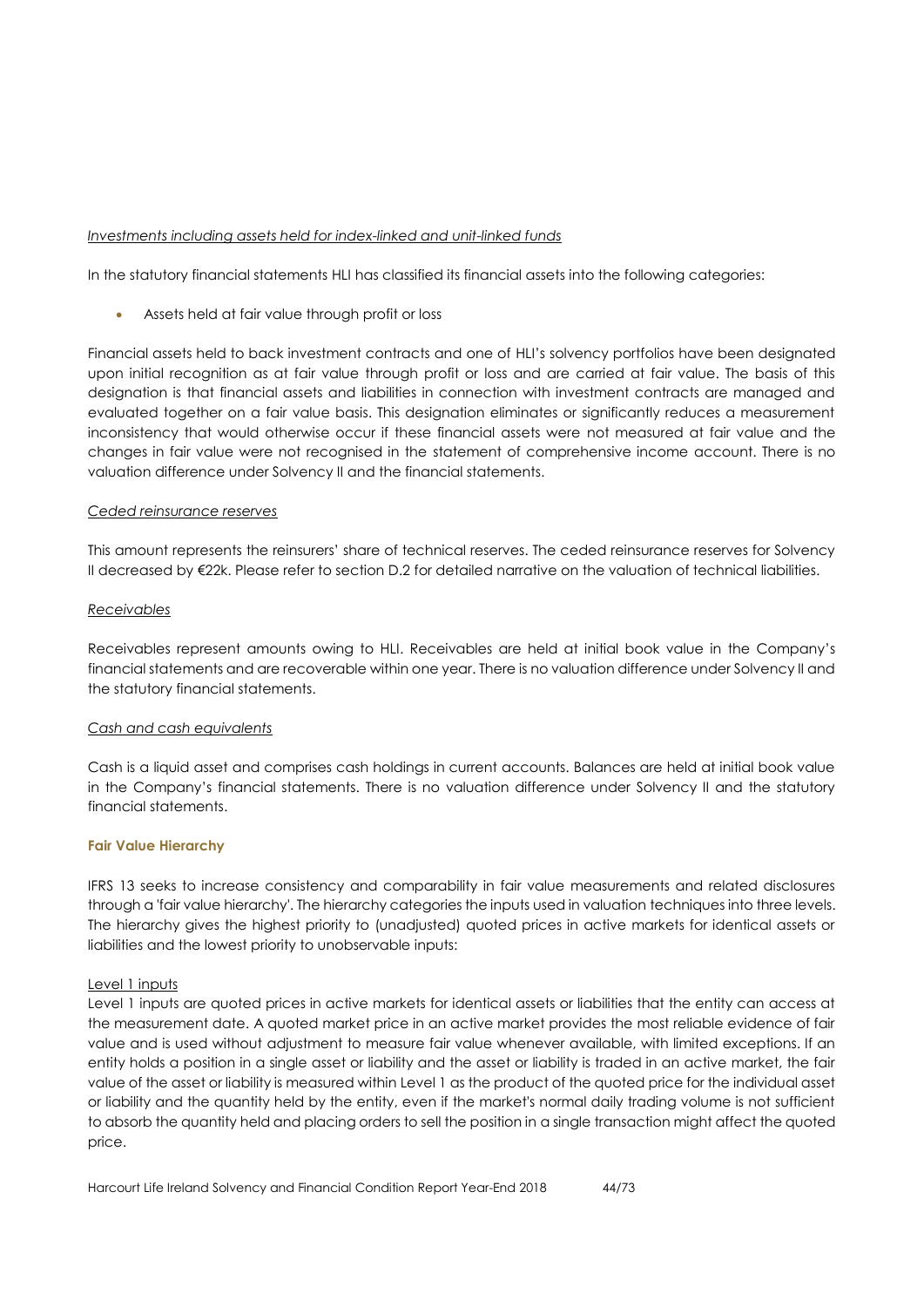### Level 2 inputs

Level 2 inputs are inputs other than quoted market prices included within Level 1 that are observable for the asset or the liability, either directly or indirectly.

## Level 3 inputs

Level 3 inputs are unobservable inputs for the asset. Unobservable inputs are used to measure fair value to the extent that relevant observable inputs are not available, thereby allowing for situations in which there is little, if any, market activity for the asset or liability at the measurement date. An entity develops unobservable inputs using the best information available in the circumstances, which might include the entity's own data, taking into account all information about market participant assumptions that is reasonably available.

### **Guidance on Fair Value Measurement Approach**

The objective of a fair value measurement is to estimate the price at which an orderly transaction to sell the asset or to transfer the liability would take place between market participants at the measurement date under current market conditions.

A fair value measurement requires an entity to determine all of the following:

- The particular asset or liability that is the subject of the measurement (consistently with its unit of account);
- For a non-financial asset, the valuation premise that is appropriate for the measurement (consistently with its highest and best use);
- The principal (or most advantageous) market for the asset or for the liability; and
- The valuation technique(s) appropriate for the measurement, considering the availability of data with which to develop inputs that represent the assumptions that market participants would use when pricing the asset or the liability and the level of the fair value hierarchy within which the inputs are categorised.

IFRS 13 provides further guidance on the measurement of fair value, including the following:

- An entity takes into account the characteristics of the asset or the liability being measured that a market participant would take into account when pricing the asset or the liability at measurement date (e.g. the condition and location of the asset and any restrictions on the sale and use of the asset);
- Fair value measurement assumes an orderly transaction between market participants at the measurement date under current market conditions;
- Fair value measurement assumes a transaction taking place in the principal market for the asset or the liability, or in the absence of a principal market, the most advantageous market for the asset or the liability;
- A fair value measurement of a non-financial asset takes into account its highest and best use;
- A fair value measurement of a financial or non-financial liability or an entity's own equity instruments assumes it is transferred to a market participant at the measurement date, without settlement, extinguishment, or cancellation at the measurement date;
- The fair value of a liability reflects non-performance risk (the risk the entity will not fulfil an obligation), including an entity's own credit risk and assuming the same non-performance risk before and after the transfer of the liability; and
- An optional exception applies for certain financial assets with offsetting positions in market risks or counterparty credit risk, provided conditions are met (additional disclosure is required).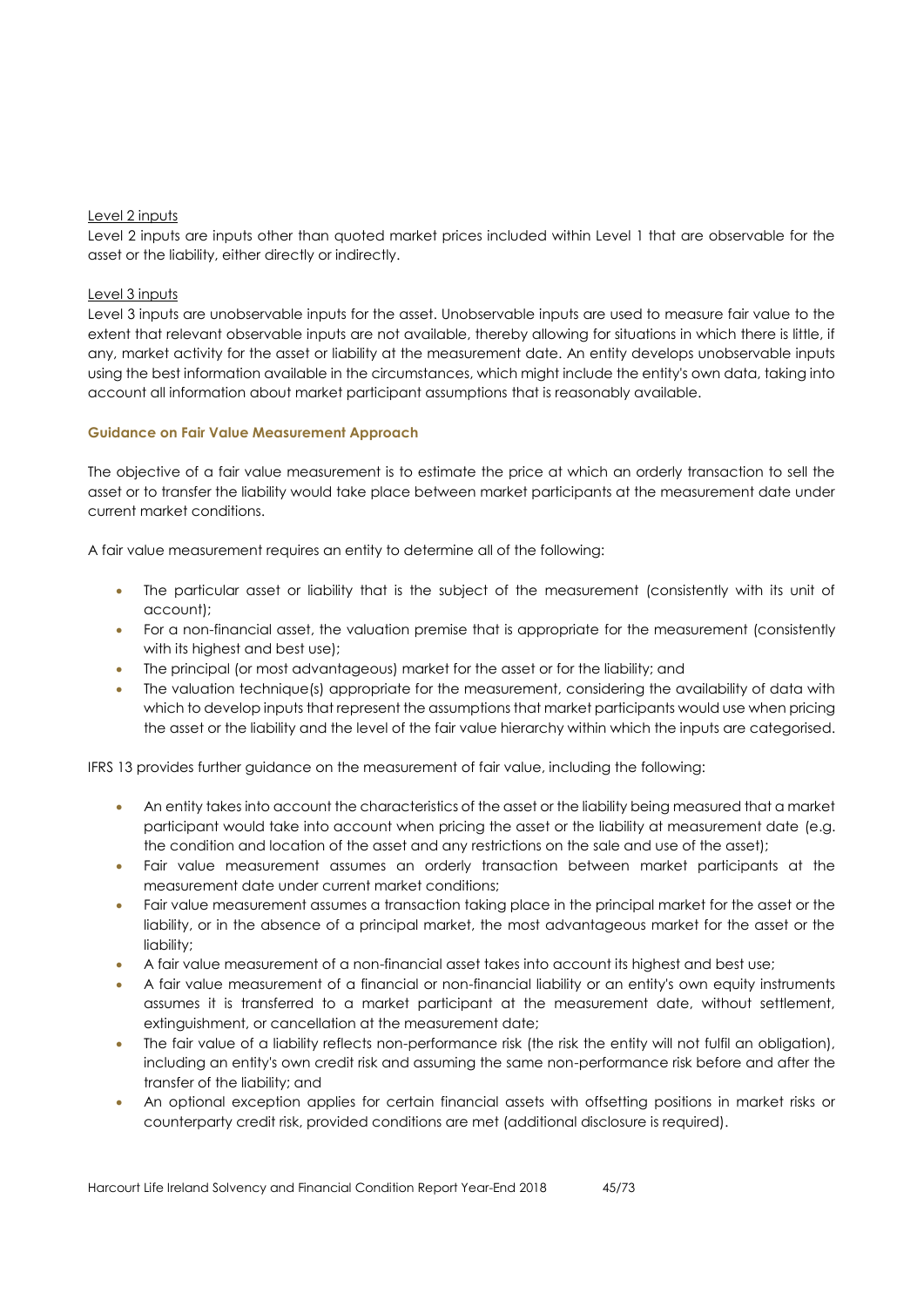#### **Valuation Techniques**

An entity uses valuation techniques appropriate in the circumstances and for which sufficient data are available to measure fair value, maximising the use of relevant observable inputs and minimising the use of unobservable inputs.

The objective of using a valuation technique is to estimate the price at which an orderly transaction to sell the asset would take place between market participants and the measurement date under current market conditions. Three used valuation techniques are:

- Market approach uses prices and other relevant information generated by market transactions involving identical or comparable (similar) assets/liabilities or a group of assets/liabilities (e.g. a business);
- Cost approach reflects the amount that would be required currently to replace the service capacity of an asset (current replacement cost);
- Income approach converts future amounts (cash flows or income and expenses) to a single current (discounted) amount, reflecting current market expectations about those future amounts.

In some cases, a single valuation technique will be appropriate, whereas in other cases multiple valuation techniques will be appropriate.

Further information on HLI's assets is included in S.02.01.02 in Section F.

## **D.2. TECHNICAL PROVISIONS**

The Life Technical Provisions as at 31 December 2018 have been assessed adopting HLI's methodology and techniques which are compliant with the Solvency II framework and are proportionate to the nature, scale and complexity of the business in question.

Life Technical Provisions results as at 31 December 2018 are set out in the table below. No transitional adjustments have been deducted from the Life Technical Provisions.

#### **Main Technical Provisions Results**

 $\overline{a}$ 

| <b>Entity</b>                     | 31 December 2017 <sup>6</sup><br>€'000 | 31 December 2018<br>€'000 |
|-----------------------------------|----------------------------------------|---------------------------|
| Best Estimate of Liabilities      | 208,081                                | 284,642                   |
| Risk Margin                       | 2.706                                  | 4,592                     |
| <b>Gross Technical Provisions</b> | 210.787                                | 289.234                   |
| Reinsurance Recoverable           | (14, 146)                              | (11, 959)                 |
| <b>Net Technical Provisions</b>   | 196.641                                | 277,275                   |

The increase in life technical provisions from 31 December 2017 to 31 December 2018 is mainly due to the portfolio transfer which took place on the 31 March 2018. Another key driver of this increase was due to a modelling update at year-end 2018. This increased the best estimate liabilities by c. €9.2m.

<sup>6</sup> The 2017 comparatives are not updated to reflect the changes in actuarial assumptions and the restated 2017 financial statements.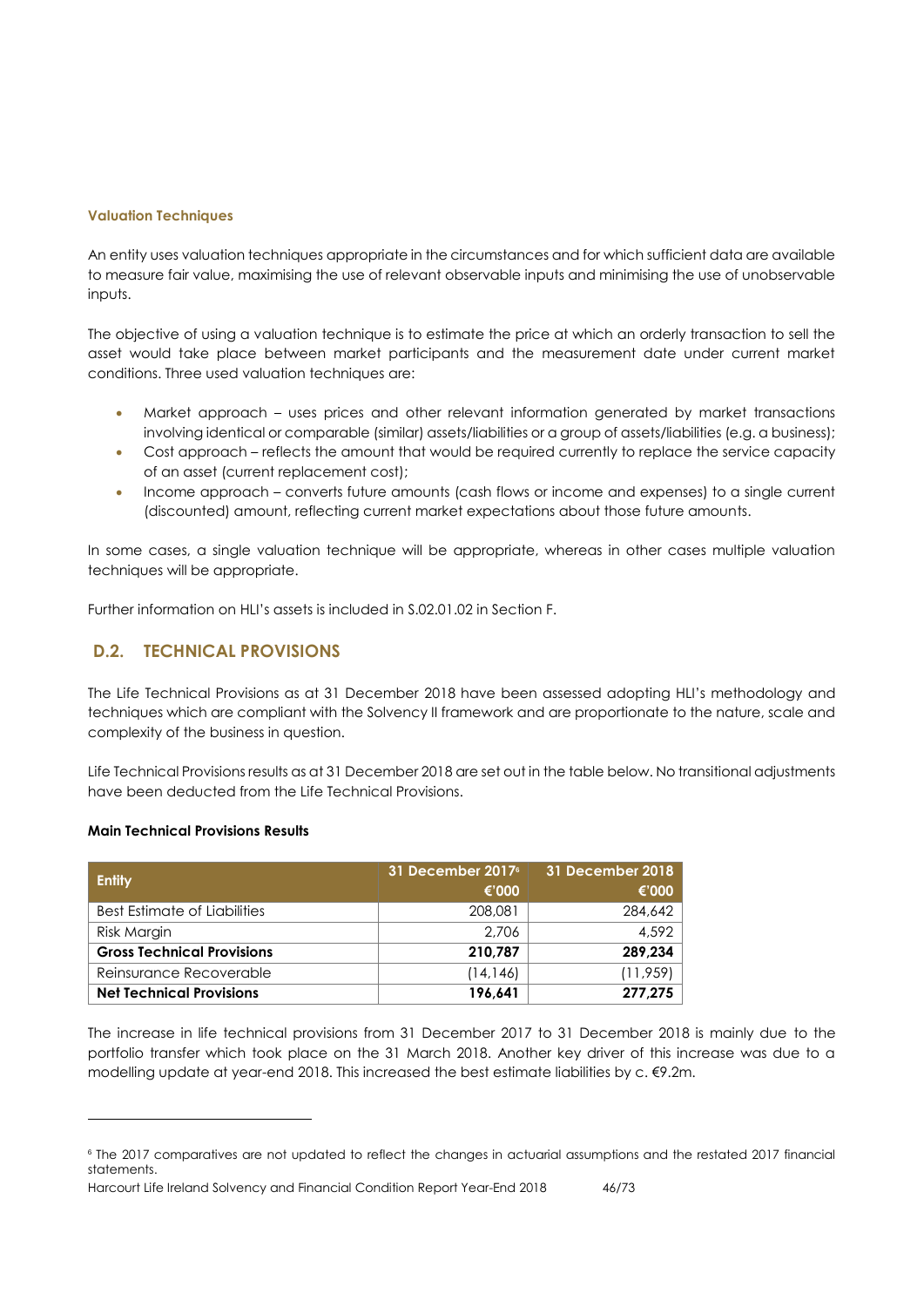The difference between IFRS reserves and SII technical provisions is due to the methodological differences between the two valuations. The valuation of the IFRS reserves is based on technical provisions calculated in accordance with local accounting principles. The Solvency II valuation, instead, is based on the projection of future cash flows performed using best estimate assumptions, and discounting using the current interest rate term structure. Moreover, under the Solvency II framework, the valuation of technical provisions includes the risk margin which is not included in the valuation of IFRS reserves

The main factors that have an impact on the Technical Provisions are set out below:

- The Best Estimate assumptions;
- The application of contract boundaries; and
- Projected SCRs: The risk margin is a constituent part of the total Technical Provisions. As the risk margin is based on projected SCRs the method and assumptions used in projecting these SCRs can have a sizeable impact on the resulting risk margin.

In calculating the Technical Provisions, HLI has made material judgments in relation to:

- The choice of what are deemed to be best estimate assumptions;
- The use of certainty equivalent deterministic calculations:
- The choice of method used in calculating the risk margin; and
- The application of contract boundaries.

### **Best Estimate of Liabilities**

The BEL is defined as the probability-weighted average of future cash-flows, taking account of the time value of money (expected present value of future cash-flows), using the relevant risk-free interest rate term structure.

The method used to derive the BEL is the direct approach, which specifically refers to a valuation method based on projecting and discounting on a market consistent basis all expected future cash flows to policyholders in the certainty equivalent scenario. Therefore, the cash flow projection used in this context considers all potential cash in-and-out flows required to settle the insurance obligations over their lifetime, within the appropriate contract boundaries.

The projected future cash flows typically include:

- Fund management charges and other income;
- Future premiums (where relevant);
- Claims payments (including surrender payments, guarantee payments and death benefits);
- Expenses; and
- Commission

These cash flows are then discounted using the relevant risk-free rates provided by EIOPA to obtain the gross **BEL.** 

#### **Reinsurance Recoverables**

Reinsurance recoverable is defined as the present value of the future liability cash flows referring to the reinsurance contractual agreements.

Harcourt Life Ireland Solvency and Financial Condition Report Year-End 2018 47/73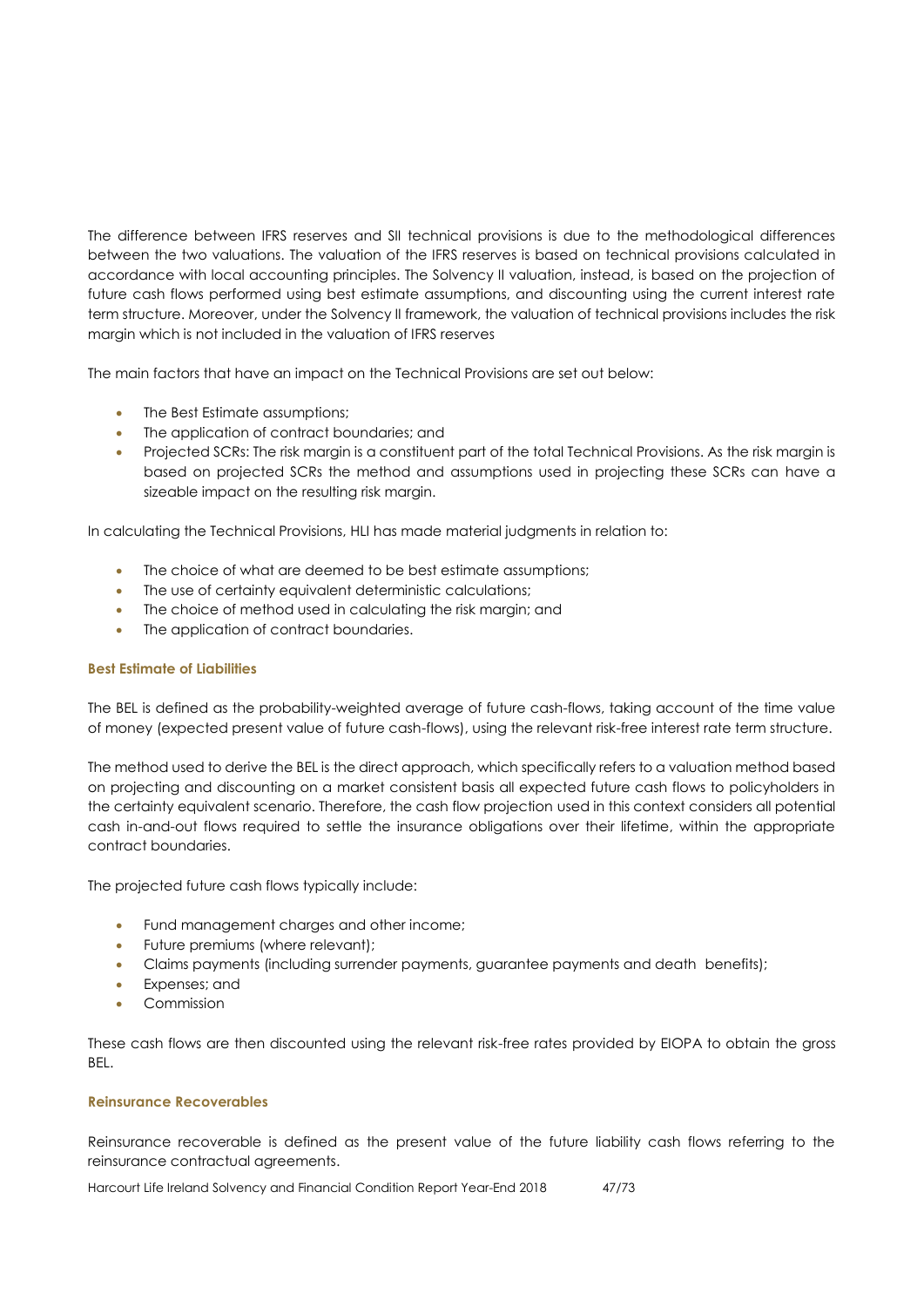From the ceding Company perspective, the reinsurance cash inflows include at a minimum:

- Reinsurance recoverables for claims payments and expenses contractually recoverable by the Company from the agreement; and
- Revenues from reinsurance commissions and from shares in profit from technical sources relevant to reinsurance contracts paid to the Company.

From the ceding Company perspective, the reinsurance cash outflows includes at least:

Future premiums paid by the Company to reinsurers.

### **Risk Margin**

The risk margin represents a prudent margin for unavoidable uncertainty. The risks considered are:

- Mortality Trend Risk;
- Mortality Catastrophe Risk;
- Morbidity Risk;
- Longevity Risk;
- Lapse Risk;
- **Expense Risk;**
- Credit Risk with respect to Reinsurance contracts; and
- Operational Risk.

### **Description of the Level of Uncertainty of Life Technical Provisions Valuation**

The key sources of uncertainty for the Company are expenses, policyholder behaviour assumptions and potential costs arising out of litigation. It is noted that no significant simplified methods were used to calculate technical provisions, including those used for calculating the risk margin.

HLI does not apply a volatility adjustment, as referred to in Article 77d of Directive 2009/138/EC. No basic own fund items have been subject to transitional arrangements.

Further information on the technical provisions is included in S.02.01.02 and S.12.01.02 in Section F.

## **D.3. OTHER LIABILITIES**

## **D.3.1. VALUATION OF LIABILITIES FOR SOLVENCY II BALANCE SHEET**

The following paragraphs describe the valuation criteria and the common methodology used by HLI for the determination of fair value of other liabilities.

### **Valuation of Liabilities**

In the Solvency II environment, fair value should be generally determined in accordance with International Financial Reporting Standards ("IFRS"). Certain liabilities are excluded or fair valued to comply with Solvency II principles. In particular, the exceptions and non-applicable items for the Company are technical liabilities;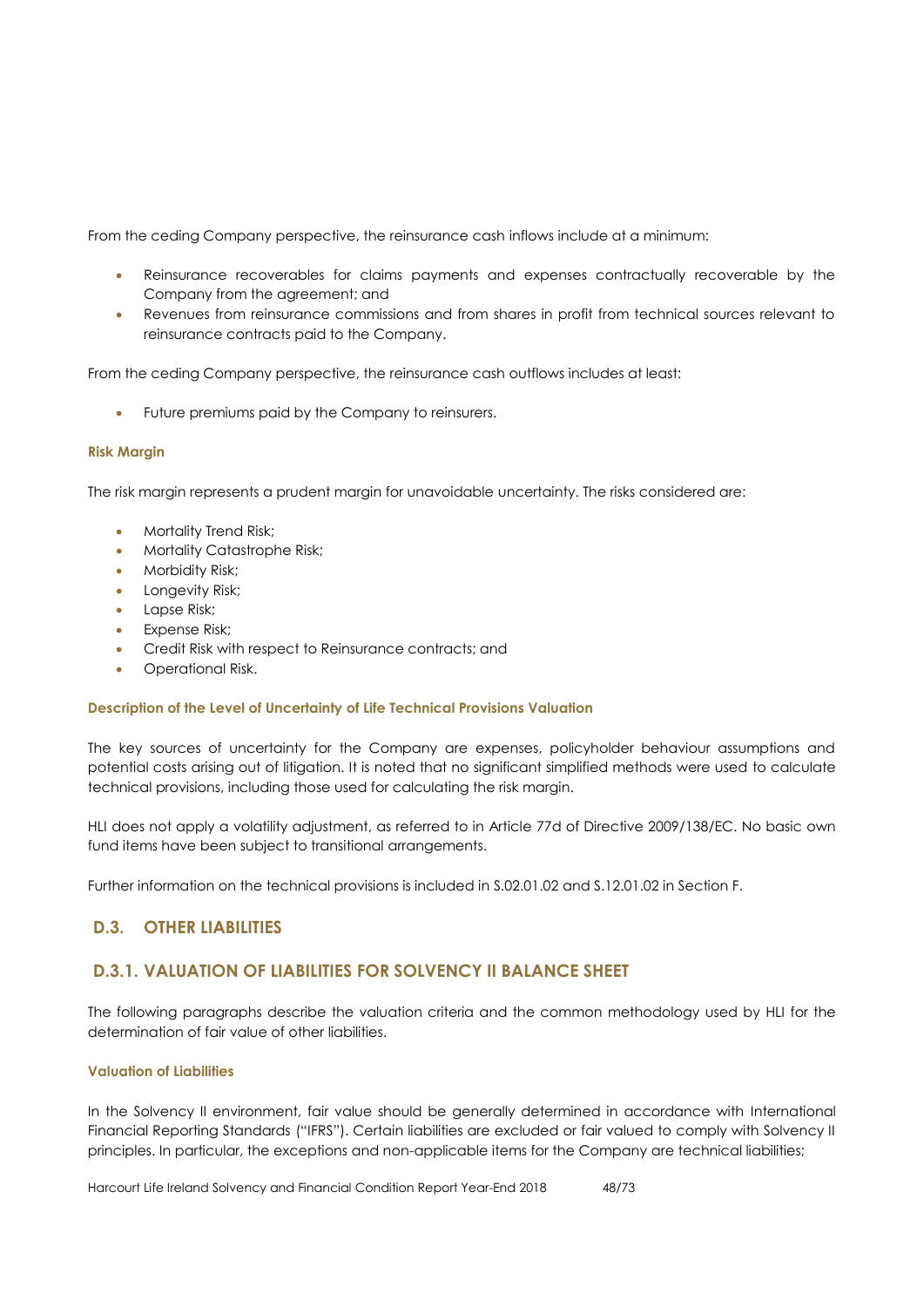### **Solvency II Liabilities Valuation**

|                                              | 31 December 2017<br>€'000 | 31 December 2018<br>€'000 |
|----------------------------------------------|---------------------------|---------------------------|
| Solvency II Valuation                        | 216.277                   | 298,378                   |
| Statutory Accounts Valuation (2017 Restated) | 226.649                   | 295,161                   |
| Difference                                   | (10, 372)                 | 3.217                     |

### **Value of Liabilities**

| <b>Values of Liabilities</b><br>31 December 2018                      | <b>Solvency II Value</b> | <b>Statutory Accounts</b><br><b>Value</b> | <b>Difference</b> |
|-----------------------------------------------------------------------|--------------------------|-------------------------------------------|-------------------|
|                                                                       | €'000                    | €'000                                     | €'000             |
| Technical Liabilities - Life (Inc. Index Linked<br>and United Linked) | 289,233                  | 286,016                                   | 3,217             |
| Deferred Tax Liabilities                                              |                          |                                           |                   |
| Financial Liability - Group Loan                                      | $\overline{\phantom{a}}$ |                                           |                   |
| Financial Liability - Derivatives                                     | $\overline{\phantom{0}}$ |                                           |                   |
| Financial Liability - Bank Overdraft                                  | 136                      | 136                                       |                   |
| Deferred Income Liability                                             |                          |                                           |                   |
| <b>Other Liabilities</b>                                              | 9,009                    | 9,009                                     |                   |
| <b>Total Liabilities</b>                                              | 298.378                  | 295,161                                   | 3.217             |

The valuation section describes the value of liabilities for solvency purposes and for financial statements, valuation criteria and the common methodology used by the Company for the determination of fair value of assets and liabilities.

### *Technical Liabilities*

The Technical Liabilities comprise the Technical Provisions for life assurance policies where the investment risk is borne by the policyholders, the provision for claims, the life assurance provision and the provision for unearned premiums.

Under Solvency II, Technical Provisions comprise the BEL and risk margin. The BEL recognises the cashflow required to meet policyholder liabilities, while the risk margin represents a prudent margin for unavoidable uncertainty. The Technical Provisions liability for Solvency II increased by €3,217k.

Please refer to section D2 for detailed narrative on the valuation of Technical Provisions.

### *Deferred Tax Liability*

 $\overline{a}$ 

There is no Deferred Tax Liability included within the Solvency II balance sheet.

Harcourt Life Ireland Solvency and Financial Condition Report Year-End 2018 49/73

<sup>7</sup> The 2017 comparatives are not updated to reflect the changes in actuarial assumptions and the restated 2017 financial statements.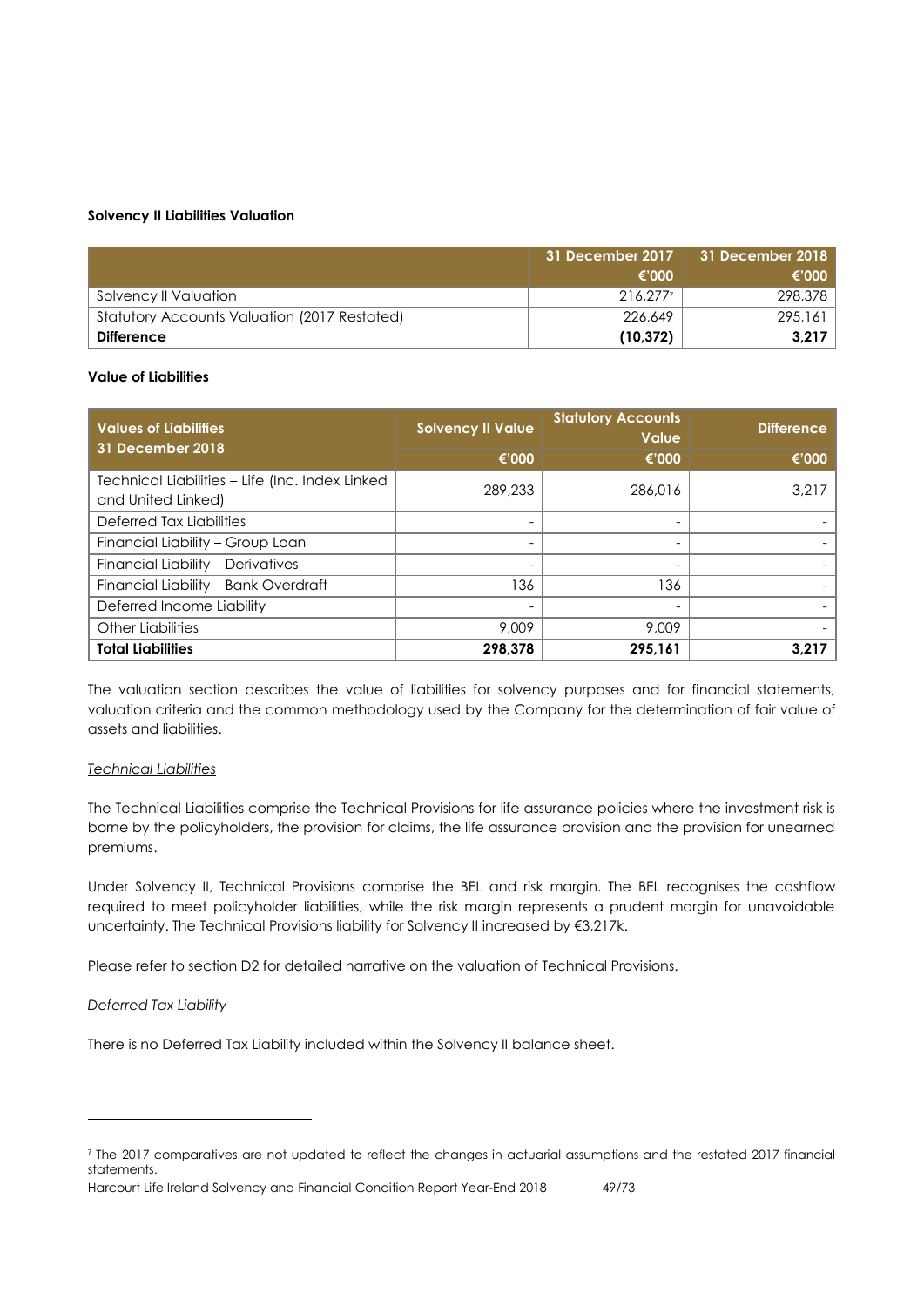### *Financial Liabilities*

There is no valuation difference between the Solvency II and the statutory financial statements.

### *Deferred Income Liability*

HLI does not have any deferred income liability.

#### *Other Liabilities*

Other liabilities represent amounts owing by HLI. Other liabilities are held at initial book value in the Company's financial statements. There is no valuation difference between the Solvency II and the statutory financial statements.

#### *Contingent Liabilities*

HLI does not have any contingent liabilities.

### **Fair Value Measurement Approach**

The fair value measurement approach for other liabilities is outlined above.

Further information on HLI's liabilities is included in S.02.01.02 in Section F.

## **D.4. ALTERNATIVE METHODS FOR VALUATION**

The Company does not use any alternative methods for valuation.

## **D.5. ANY OTHER INFORMATION**

No other information noted.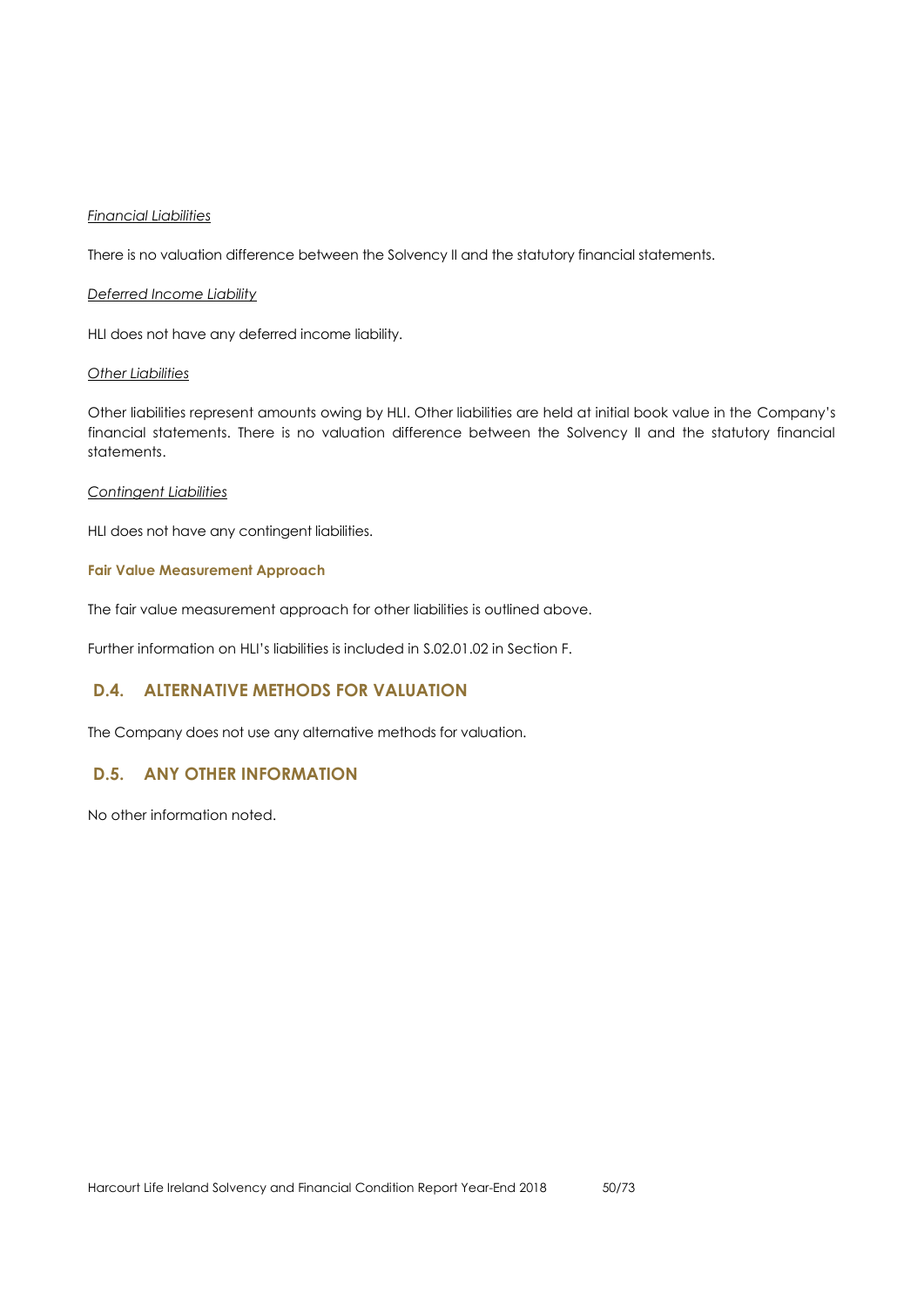# E. Capital Management

## **E.1. OWN FUNDS**

According to the Article 87 of the Directive 2009/138/EC (hereinafter 'Directive' or 'L1 – Dir"), own funds comprise the sum of Basic Own Funds, referred to in Article 88 and ancillary own funds referred to in Article 89.

## **E.1.1. CAPITAL MANAGEMENT POLICIES**

HLI has a Capital Management policy in place which is approved on an annual basis by the Board and includes the following:

- A description of the procedure to ensure that own fund items, both at the time of issue and subsequently, meet the requirements of the applicable capital and distribution regime and are classified correctly as the applicable regime requires;
- A description of the procedure to monitor the issuance of own fund items according to the mediumterm capital management plan;
- A description of the procedure to ensure that the terms and conditions of any own fund item are clear and unambiguous in relation to the criteria of the applicable capital regime; and
- A description of the procedures to:
	- o ensure that any policy or statement in respect of ordinary share dividends is taken into account in consideration of the capital position; and
	- o identify and document instances in which distributions on an own funds item are expected to be deferred or cancelled.

In addition to the Capital Management policy, HLI prepares a Capital Management Plan which is approved by the Board on an annual basis. The purpose of the Capital Management Plan is to outline the capital requirements of HLI.

Planning and managing own funds are a core part of the strategic planning process.

## **Basic Own Funds**

According to Article 88 of L1-Dir, Basic Own Funds is defined as the sum of the excess of assets over liabilities (reduced by the amount of own shares held by the insurance or reinsurance undertaking) and subordinated liabilities.

The components of the excess of assets over liabilities are valued in accordance with Article 75 and Section 2 of the Directive, which states that all assets and liabilities must be measured on market consistent principles.

Basic own fund items shall be classified into three tiers, depending on the extent to which they possess specific characteristics. Article 69 of Delegated Acts issued at October 2014 (hereinafter 'L2 – DA' or 'DA"), outlines Tier 1 capital, with Article 72 and Article 76 covering Tier 2 and Tier 3 capital respectively.

HLI's basic own funds includes ordinary share capital, capital contributions and reconciliation reserve. HLI has Tier 1 Capital only.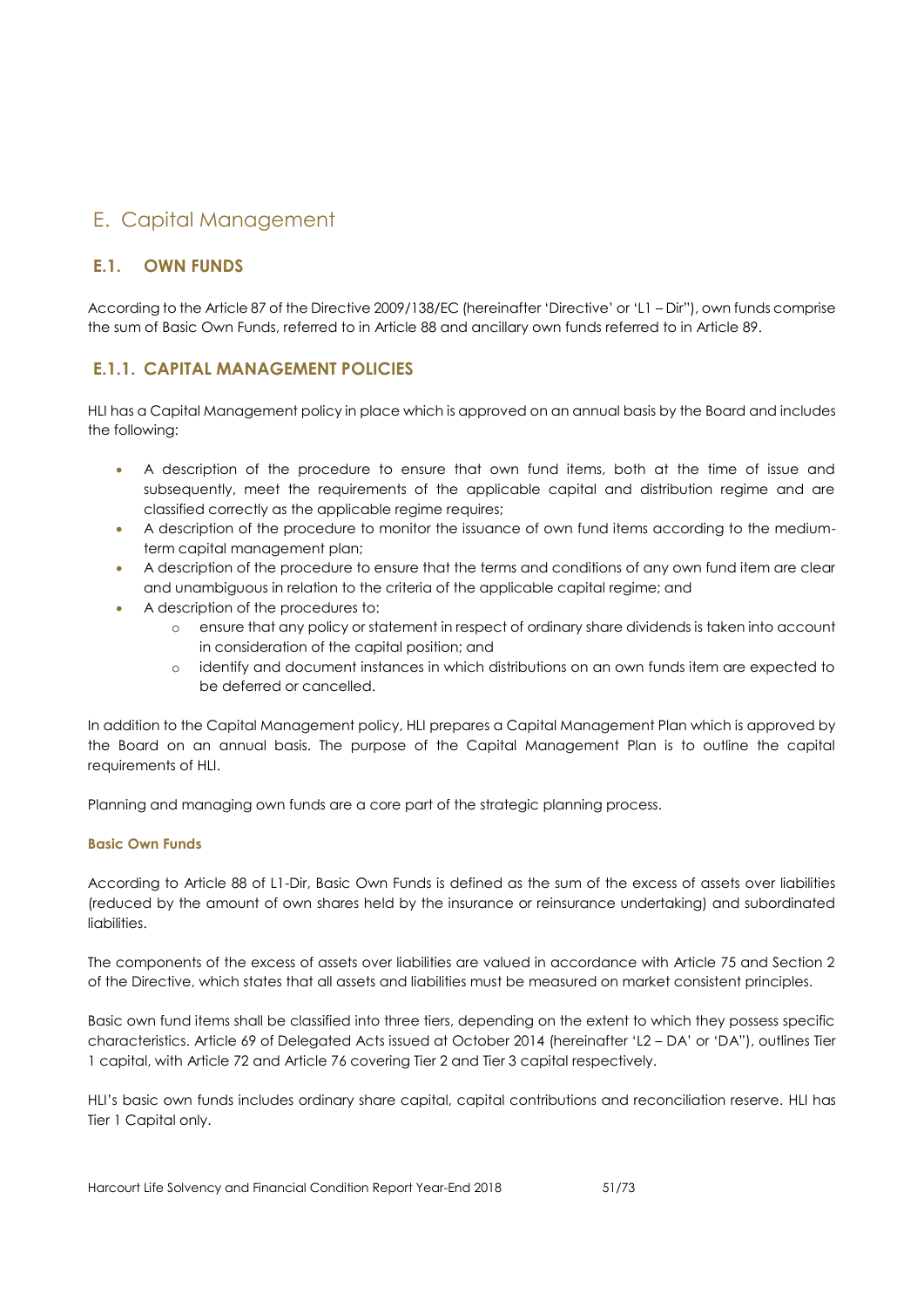### **Basic Own Funds**

|                                                                | <b>Total</b> | Tier 1<br><b>Unrestricted</b> | Tier $1 -$<br><b>Restricted</b> | Tier 2 | Tier 3 |
|----------------------------------------------------------------|--------------|-------------------------------|---------------------------------|--------|--------|
|                                                                | €'000        | €'000                         | €'000                           | €'000  | €'000  |
| Total eligible Own Funds to<br>meet the SCR at 31 Dec<br>2018  | 7,426        | 7,426                         |                                 |        |        |
| Total eligible Own Funds to<br>meet the SCR at 31 Dec<br>20178 | 9.824        | 9.824                         |                                 |        |        |

### *Tier 1 Basic Own Funds*

Basic own fund items are classified into three tiers, depending on the extent to which they possess specific characteristics. Generally, assets which are free from any foreseeable liabilities are available to absorb losses due to adverse business fluctuations on a going-concern basis or in the case of winding-up. HLI's excess of assets over liabilities, is valued in accordance with the principles set out in L1 - Dir, and treated as Tier 1. Details on the composition of HLI's Own Funds assets are outlined above.

## Ordinary Share Capital:

- The company has issued 1,000,000 ordinary shares of GBP1.00 each and 30,000 ordinary shares of €1.25 each. Total value of ordinary share capital amounts to €1,451k
- In March 2019, in line with the recovery plan process, the Board of Directors of Utmost PanEurope, HLI's immediate parent, approved a capital injection of €10m into HLI by subscribing for an additional 8,000,000 of HLI € denominated ordinary shares at €1.25 each.

### Reconciliation Reserve:

The excess of assets over liabilities are divided into amounts that correspond to capital items in the financial statements and a reconciliation reserve. The reconciliation reserve may be positive or negative. For HLI, the reconciliation reserve is made up of a foreign currency translation reserve as per the financial statements, the revenue reserves as per the financial statements and adjustments to assets and liabilities for Solvency II purposes, as outlined in sections D1 and D3.

### *Tier 2 Basic Own Funds*

This does not apply to the Company.

*Tier 3 Basic Own Funds*

 $\overline{a}$ 

This does not apply to the Company.

<sup>&</sup>lt;sup>8</sup> The 2017 comparatives are not updated to reflect the changes in actuarial assumptions and the restated 2017 financial statements.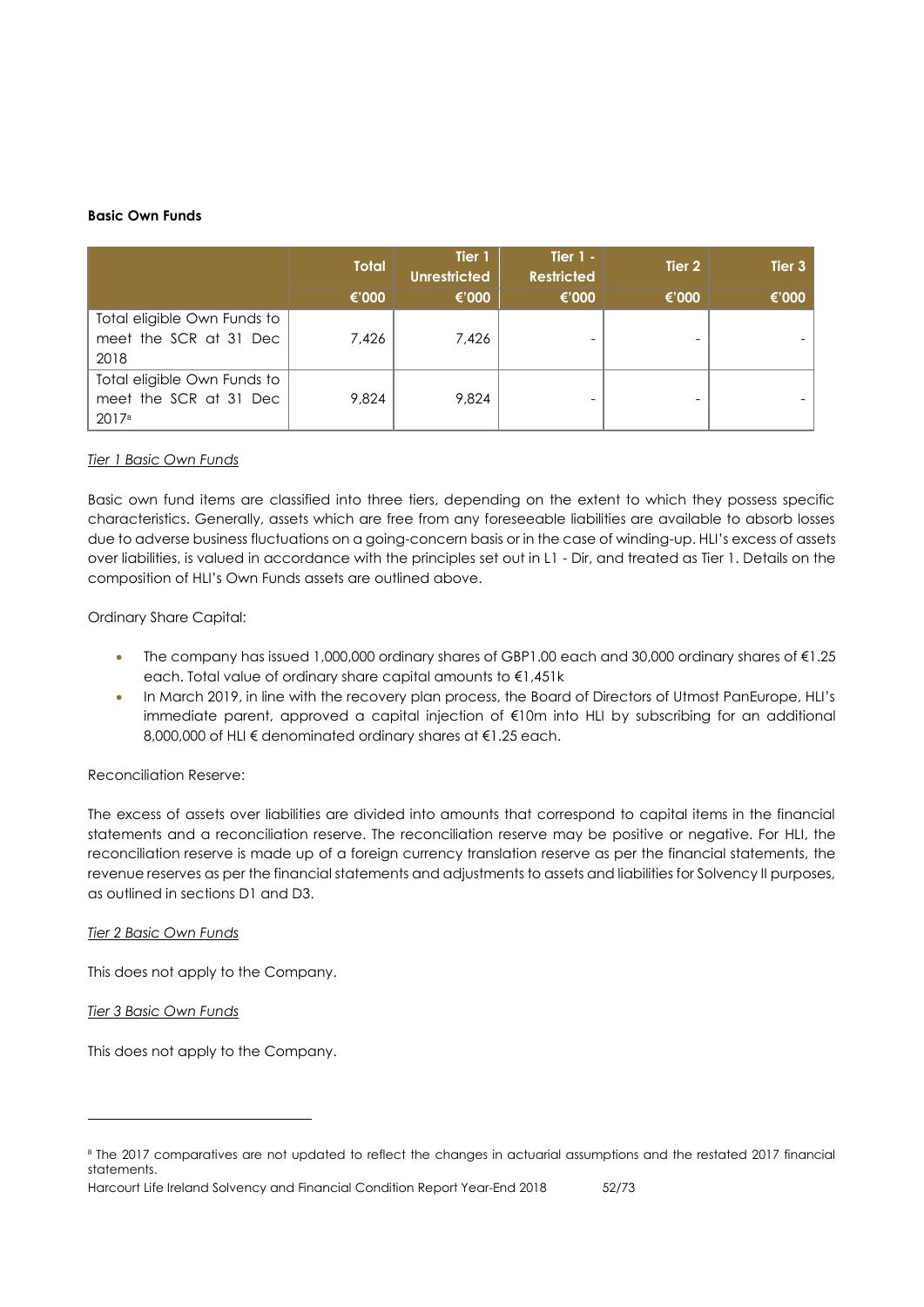### **Reconciliation between Equity in the Financial Statements and Basic Own Funds**

Basic Own Funds is valued at €7,426k, while the shareholders' equity per the statutory accounts is €10,667k. The table below reconciles the movement from shareholders' equity to basic own funds.

### **Reconciliation to Shareholders' Equity**

| <b>Reconciliation of Shareholders Equity to Basic Own Funds</b> | 31 December 2017 <sup>9</sup><br>€'000 | 31 December 2018  <br>€'000 |
|-----------------------------------------------------------------|----------------------------------------|-----------------------------|
| Shareholder Equity                                              | 3,748                                  | 10,667                      |
| SII Valuation of Technical Provisions                           | 6.076                                  | (3,241)                     |
| <b>Basic Own Funds</b>                                          | 9.824                                  | 7,426                       |

Basic own funds decreased by €2,398k from 31 December 2017 to 31 December 2018. Retained earnings and Solvency II valuation of technical provisions are the key drivers for the decrease.

## **Deduction from Own Funds**

The deduction rule from own funds does not apply to the Company.

## **Ancillary Own Funds**

Ancillary own funds does not apply to the Company.

## **E.1.2. ELIGIBLE OWN FUNDS**

## **Own Funds Assets**

 $\overline{a}$ 

|                                                                  | <b>Total</b><br>€'000 | Tier 1<br>Unrestricted<br>€'000 | Tier 1<br><b>Restricted</b><br>€'000 | Tier 2<br>€'000 | Tier <sub>3</sub><br>€'000 |
|------------------------------------------------------------------|-----------------------|---------------------------------|--------------------------------------|-----------------|----------------------------|
| Total Eligible Own Funds to Meet<br>the MCR / SCR at 31 Dec 2018 | 7.426                 | 7.426                           |                                      |                 |                            |
| Total Eligible Own Funds to Meet<br>the MCR / SCR at 31 Dec 2017 | 9.824                 | 9.824                           |                                      |                 |                            |

The Company maintains an efficient capital structure to meet its regulatory requirements. The Company is required to hold sufficient capital to cover the SCR.

All of the Company's Own Funds are classified as Tier 1 and therefore are eligible to cover the SCR.

Harcourt Life Ireland Solvency and Financial Condition Report Year-End 2018 53/73

<sup>9</sup> The 2017 comparatives are not updated to reflect the changes in actuarial assumptions and the restated 2017 financial statements.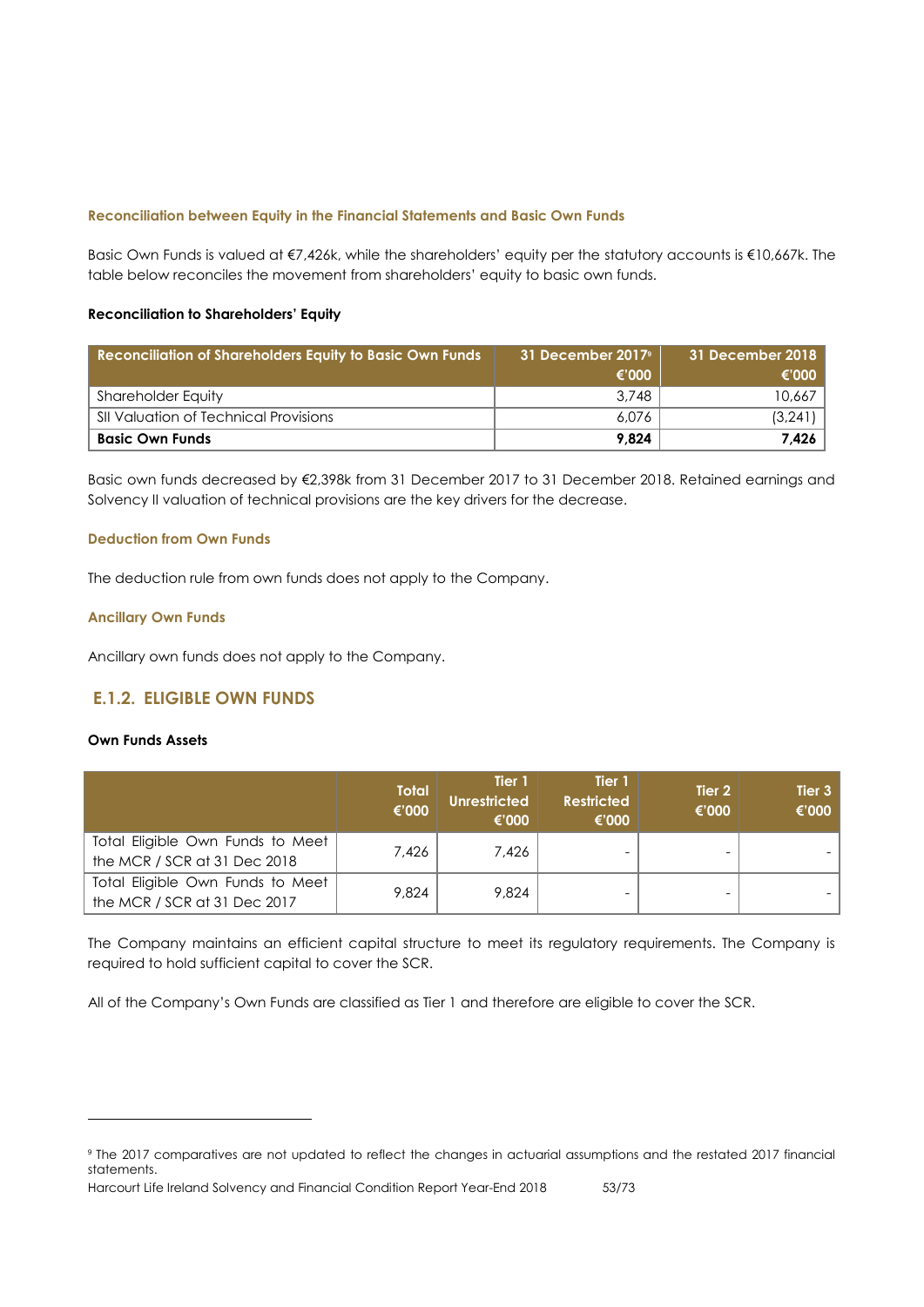## **E.1.3. ELIGIBLE OF OWN FUNDS TO MEET THE SOLVENCY CAPITAL REQUIREMENT**

All of the Company's Own Funds are classified as Tier 1 and are eligible to meet the SCR.

## **E.1.4. ELIGIBLE OF OWN FUNDS TO MEET THE MINIMUM CAPITAL REQUIREMENT**

All of the Company's Own Funds are classified as Tier 1 and are eligible to meet the MCR.

Further information on the own funds is included in S.23.01.01 in Section F.

## **E.2. SOLVENCY CAPITAL REQUIREMENT AND MINIMUM CAPITAL REQUIREMENT**

## **E.2.1. SCR AND MCR VALUES**

The SCR at year-end 2018 was €11,594k. The MCR at year-end 2018 was €3,700k. The calculations of the capital follow EIOPA's Standard Formula regime. The Directive 2009/138/EC and the Delegated Regulation (EU) 2015/35 describe the process to be followed by companies applying the Standard Formula approach, defined by EIOPA.

The primary reason for changes in capital requirements from 2017 to 2018 is due to the portfolio transfer at 31 March 2018.

## **SCR and MCR Values**

 $\overline{a}$ 

|                                     | 31 December<br>201710<br>€'000 | 31 December 2018<br>€'000 |
|-------------------------------------|--------------------------------|---------------------------|
| <b>Solvency Capital Requirement</b> | 9,300                          | 11,594                    |
| Minimum Capital Requirement         | 3,700                          | 3,700                     |
| Own Funds                           | 9.824                          | 7,426                     |
| Solvency Capital Ratio              | 105.6%                         | 64.1%                     |
| Minimum Capital Ratio               | 265.5%                         | 200.7%                    |

<sup>10</sup> The 2017 comparatives are not updated to reflect the changes in actuarial assumptions and the restated 2017 financial statements.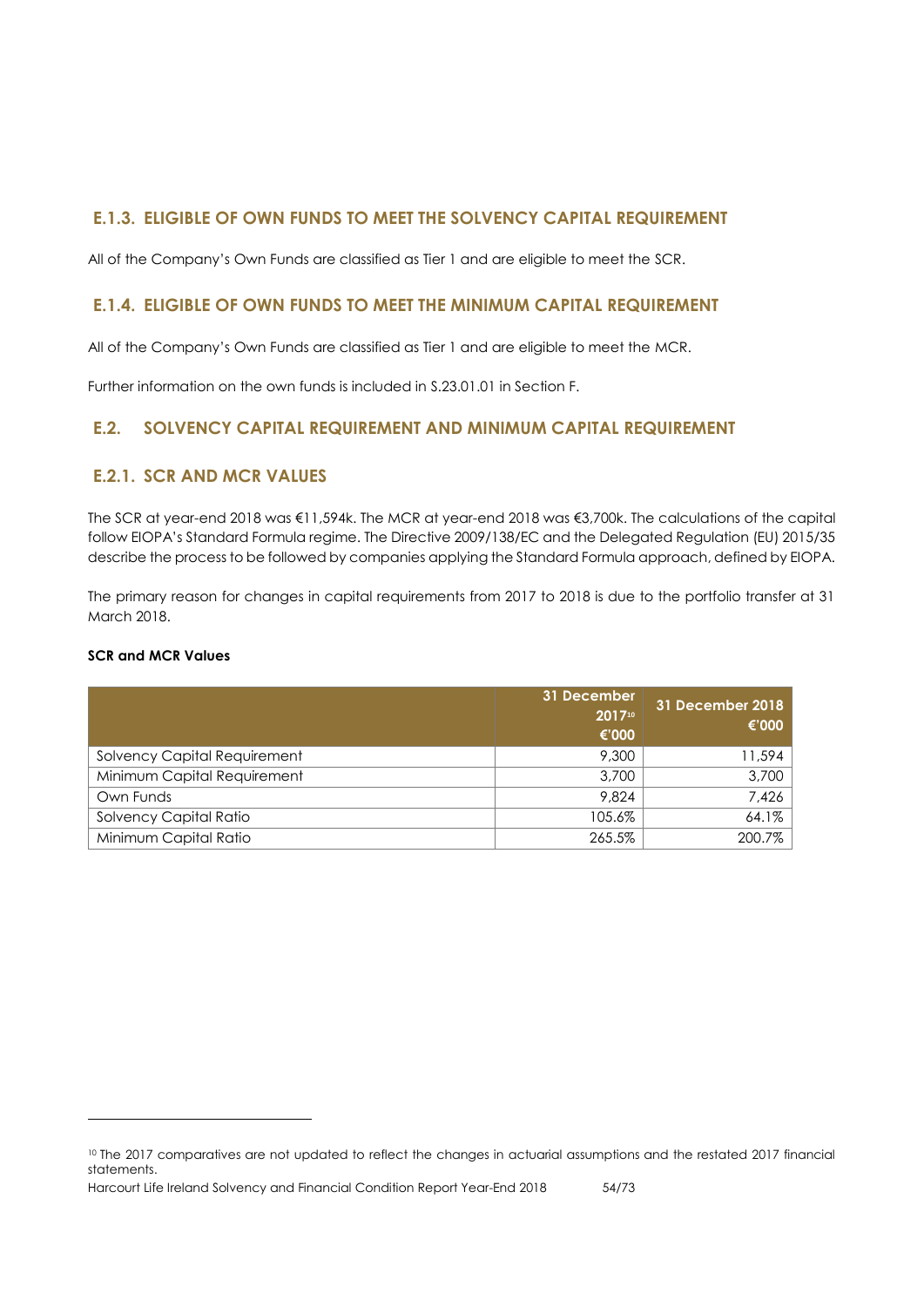## **E.2.2. SCR BREAKDOWN**

A summary of Company's SCR is provided below with further detail provided in S.25.01.21 in Section F.

## **SCR Breakdown**

|                                                              | 31 December 2017 <sup>11</sup> | <b>31 December 2018</b> |
|--------------------------------------------------------------|--------------------------------|-------------------------|
|                                                              | €'000                          | €'000                   |
| Life Underwriting Risk                                       | 4.924                          | 6,411                   |
| <b>Health Underwriting</b>                                   |                                | 106                     |
| Non-Life Underwriting                                        |                                |                         |
| <b>Market Risk</b>                                           | 5,060                          | 4.799                   |
| Counterparty Risk                                            | 1,878                          | 3,642                   |
| <b>Operational Risk</b>                                      | 628                            | 917                     |
| <b>Diversification</b>                                       | (3,190)                        | (4,281)                 |
| Adjustment for the loss-absorbing capacity of deferred taxes |                                |                         |
| <b>Solvency Capital Requirement</b>                          | 9,300                          | 11,594                  |

Further information on HLI SCR is included in S.25.01.21 in Section F.

## **E.3. USE OF THE DURATION-BASED EQUITY RISK SUB-MODULE IN THE CALCULATION OF THE SOLVENCY CAPITAL REQUIREMENT**

This section is not applicable for HLI.

## **E.4. DIFFERENCES BETWEEN THE STANDARD FORMULA AND ANY INTERNAL MODEL USED**

This section is not applicable for HLI.

 $\overline{a}$ 

## **E.5. NON-COMPLIANCE WITH THE MINIMUM CAPITAL REQUIREMENT AND SOLVENCY CAPITAL REQUIREMENT**

## Non-Compliance with Solvency Capital Requirement:

The Company is required by the Central Bank of Ireland to maintain adequate regulatory capital under the Solvency II regime. The two key capital requirements are the SCR and the MCR.

As at 31 December the company's own funds was €7.3m which is €3.6m in excess of the MCR. The own funds amounted to 64.1% of the SCR requirement as at 31 December 2018. In March 2019 the company received a capital injection of €10m from its immediate parent Utmost PanEurope dac. This is a direct increase to own funds resulting in a 31 March 2019 SCR coverage of 142.7% (unaudited).

<sup>11</sup> The 2017 comparatives are not updated to reflect the changes in actuarial assumptions and the restated 2017 financial statements.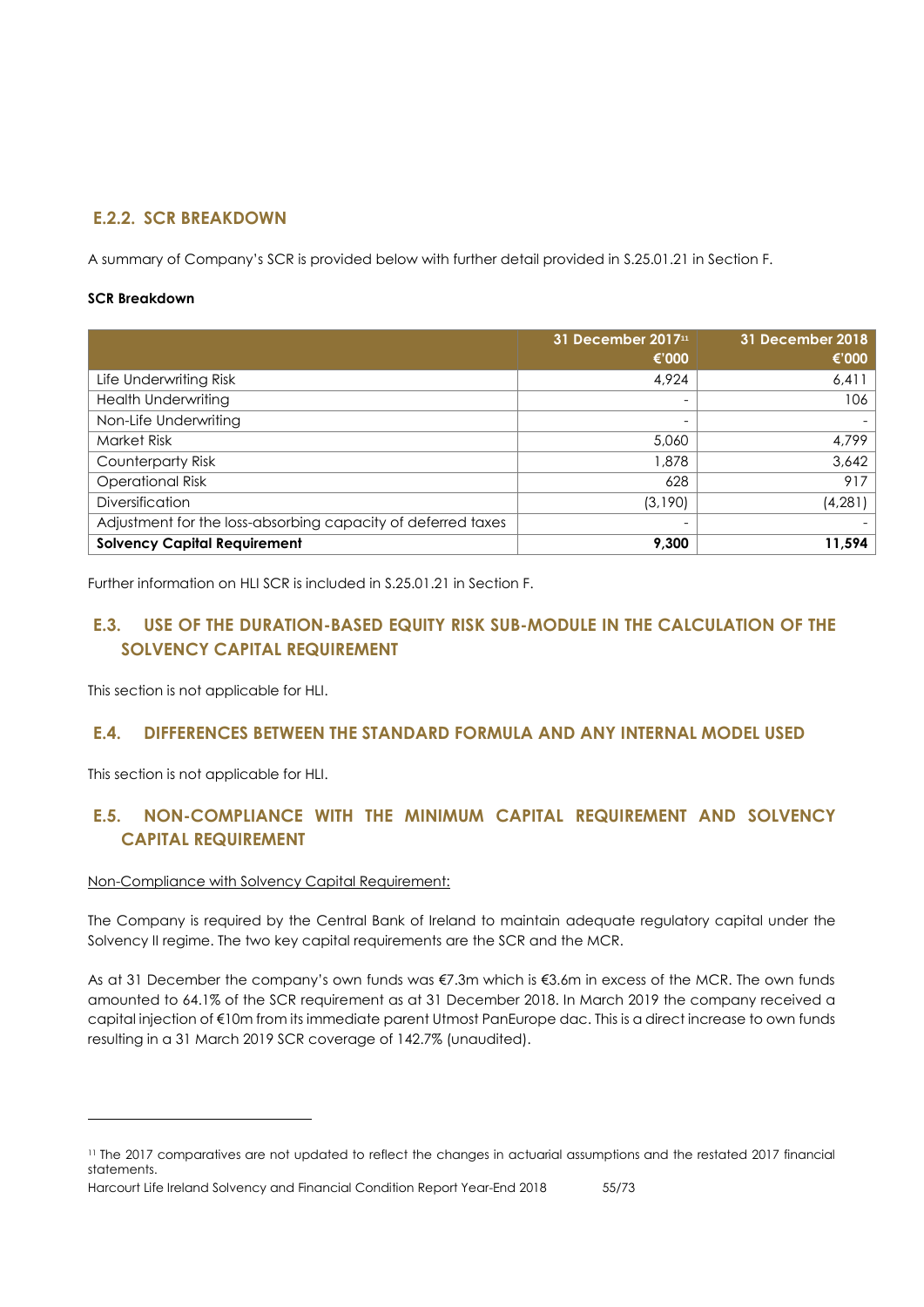|                              | 31 December 2018<br>€'000 | 31 March 2019 (Unaudited)<br>€'000 |
|------------------------------|---------------------------|------------------------------------|
| Solvency Capital Requirement | 11.594                    | 12,029                             |
| Minimum Capital Requirement  | 3,700                     | 3.700                              |
| Own Funds                    | 7.426                     | 17.161                             |
| Solvency Capital Ratio       | 64.1%                     | 142.7%                             |
| Minimum Capital Ratio        | 200.7%                    | 463.8%                             |

## **E.6. ANY OTHER INFORMATION**

No additional information required.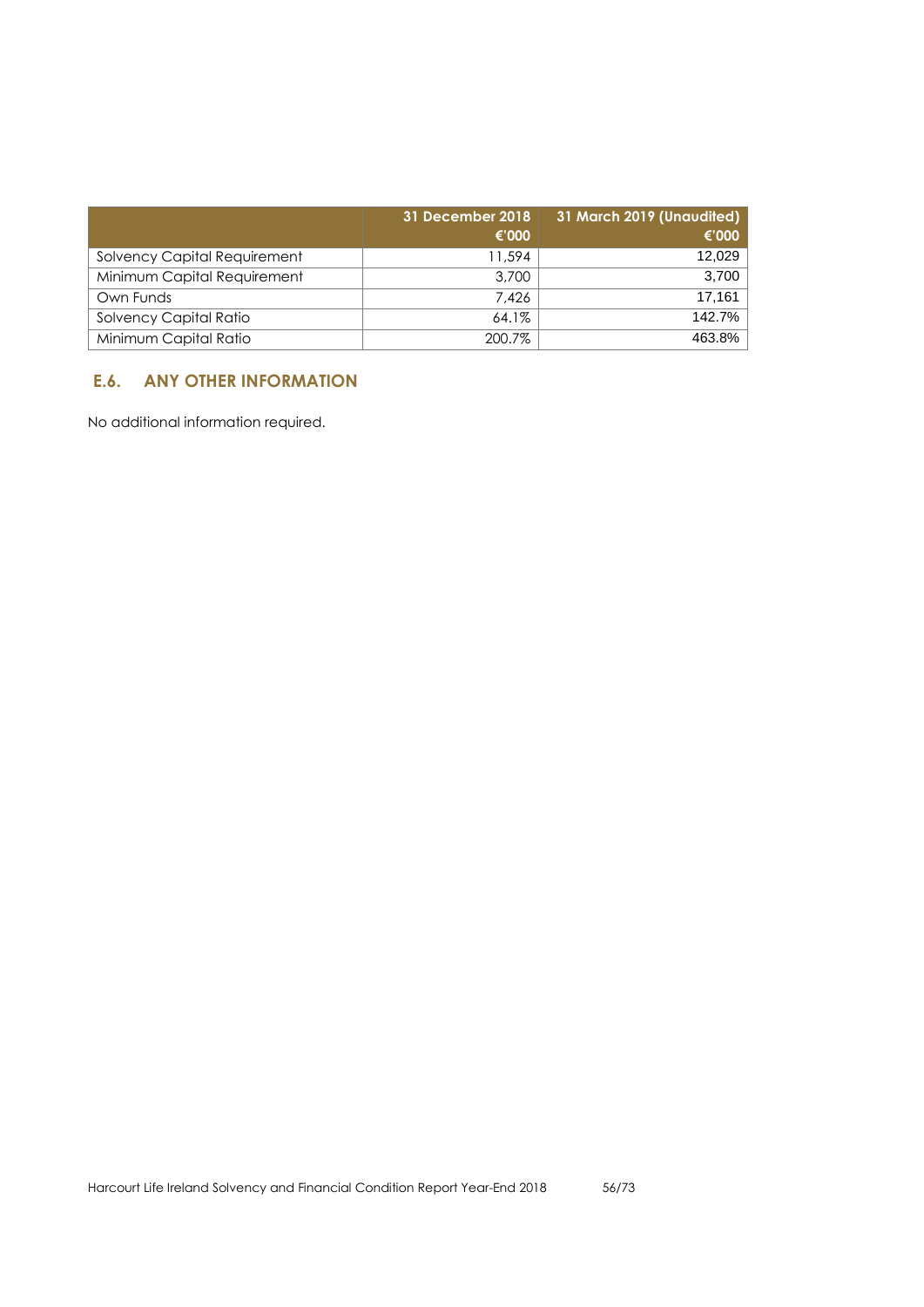# F. Quantitative Reporting Templates

## **F.1.S.02.01.02 BALANCE SHEET**

|                                                                                    |              | <b>Solvency II value</b> |
|------------------------------------------------------------------------------------|--------------|--------------------------|
|                                                                                    |              | <b>C0010</b>             |
| <b>Assets</b>                                                                      |              |                          |
| Goodwill                                                                           | <b>R0010</b> |                          |
| Deferred acquisition costs                                                         | <b>R0020</b> |                          |
| Intangible assets                                                                  | <b>R0030</b> |                          |
| Deferred tax assets                                                                | <b>R0040</b> |                          |
| Pension benefit surplus                                                            | <b>RO050</b> |                          |
| Property, plant & equipment held for own use                                       | <b>RO060</b> |                          |
| Investments (other than assets held for index-linked and unit-linked<br>contracts) | <b>R0070</b> | 93,857,288.21            |
| Property (other than for own use)                                                  | <b>R0080</b> | 12,844.87                |
| Holdings in related undertakings, including participations                         | <b>ROO90</b> | 3,621,638.98             |
| Equities                                                                           | R0100        | 0.00                     |
| Equities - listed                                                                  | R0110        |                          |
| Equities - unlisted                                                                | R0120        |                          |
| <b>Bonds</b>                                                                       | R0130        | 18,119,759.36            |
| Government Bonds                                                                   | R0140        | 17,510,671.12            |
| Corporate Bonds                                                                    | R0150        | 609,088.24               |
| Structured notes                                                                   | R0160        |                          |
| Collateralised securities                                                          | R0170        |                          |
| Collective Investments Undertakings                                                | R0180        | 72,103,045.00            |
| Derivatives                                                                        | R0190        |                          |
| Deposits other than cash equivalents                                               | R0200        |                          |
| Other investments                                                                  | R0210        |                          |
| Assets held for index-linked and unit-linked contracts                             | R0220        | 181,551,602.97           |
| Loans and mortgages                                                                | R0230        | 0.00                     |
| Loans on policies                                                                  | R0240        |                          |
| Loans and mortgages to individuals                                                 | R0250        |                          |
| Other loans and mortgages                                                          | R0260        |                          |
| Reinsurance recoverables from:                                                     | <b>RO270</b> | 11,959,097.18            |
| Non-life and health similar to non-life                                            | R0280        | 0.00                     |
| Non-life excluding health                                                          | R0290        |                          |
| Health similar to non-life                                                         | <b>R0300</b> |                          |
| Life and health similar to life, excluding health and index-linked and unit-       | R0310        | 6,313,662.30             |
| linked                                                                             |              |                          |
| Health similar to life                                                             | R0320        |                          |
| Life excluding health and index-linked and unit-linked                             | R0330        | 6,313,662.30             |
| Life index-linked and unit-linked                                                  | R0340        | 5,645,434.88             |
| Deposits to cedants                                                                | R0350        |                          |

Harcourt Life Solvency and Financial Condition Report Year-End 2018 57/73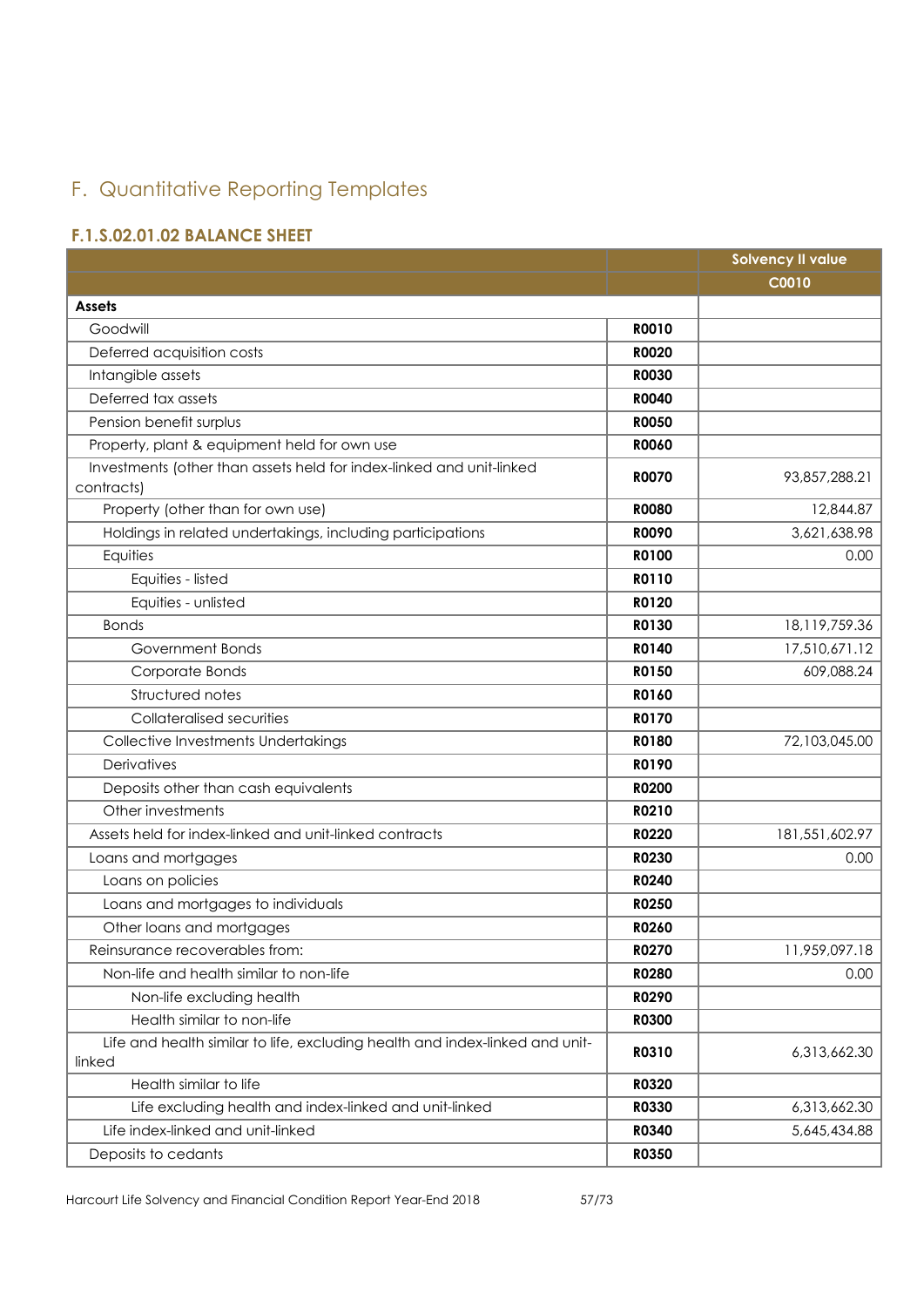|                                                                                           |              | <b>Solvency II value</b> |
|-------------------------------------------------------------------------------------------|--------------|--------------------------|
|                                                                                           |              | <b>C0010</b>             |
| Insurance and intermediaries receivables                                                  | R0360        |                          |
| Reinsurance receivables                                                                   | <b>R0370</b> | 9,095.74                 |
| Receivables (trade, not insurance)                                                        | <b>R0380</b> | 3,913,415.19             |
| Own shares (held directly)                                                                | <b>R0390</b> |                          |
| Amounts due in respect of own fund items or initial fund called up but not<br>yet paid in | <b>R0400</b> |                          |
| Cash and cash equivalents                                                                 | R0410        | 14,513,625.00            |
| Any other assets, not elsewhere shown                                                     | <b>R0420</b> |                          |
| <b>Total assets</b>                                                                       | <b>R0500</b> | 305,804,124.29           |
| <b>Liabilities</b>                                                                        |              |                          |
| Technical provisions - non-life                                                           | <b>R0510</b> | 0.00                     |
| Technical provisions - non-life (excluding health)                                        | <b>R0520</b> | 0.00                     |
| Technical provisions calculated as a whole                                                | <b>R0530</b> |                          |
| <b>Best Estimate</b>                                                                      | <b>R0540</b> |                          |
| Risk margin                                                                               | <b>R0550</b> |                          |
| Technical provisions - health (similar to non-life)                                       | <b>R0560</b> | 0.00                     |
| Technical provisions calculated as a whole                                                | <b>R0570</b> |                          |
| <b>Best Estimate</b>                                                                      | <b>R0580</b> |                          |
| Risk margin                                                                               | <b>R0590</b> |                          |
| Technical provisions - life (excluding index-linked and unit-linked)                      | <b>R0600</b> | 90,655,346.33            |
| Technical provisions - health (similar to life)                                           | R0610        | 265, 141.67              |
| Technical provisions calculated as a whole                                                | R0620        |                          |
| <b>Best Estimate</b>                                                                      | R0630        | 260,932.00               |
| Risk margin                                                                               | R0640        | 4,209.67                 |
| Technical provisions - life (excluding health and index-linked and unit-<br>linked)       | <b>RO650</b> | 90,390,204.66            |
| Technical provisions calculated as a whole                                                | <b>RO660</b> |                          |
| <b>Best Estimate</b>                                                                      | R0670        | 88,955,073.00            |
| Risk margin                                                                               | <b>R0680</b> | 1,435,131.66             |
| Technical provisions - index-linked and unit-linked                                       | R0690        | 198,578,737.01           |
| Technical provisions calculated as a whole                                                | R0700        |                          |
| <b>Best Estimate</b>                                                                      | R0710        | 195,425,888.39           |
| Risk margin                                                                               | R0720        | 3,152,848.62             |
| Other technical provisions                                                                | R0730        |                          |
| Contingent liabilities                                                                    | R0740        |                          |
| Provisions other than technical provisions                                                | R0750        |                          |
| Pension benefit obligations                                                               | R0760        |                          |
| Deposits from reinsurers                                                                  | <b>R0770</b> |                          |
| Deferred tax liabilities                                                                  | R0780        |                          |
| Derivatives                                                                               | R0790        |                          |
| Debts owed to credit institutions                                                         | <b>R0800</b> | 135,963.00               |
| Debts owed to credit institutions resident domestically                                   | ER0801       | 135,963.00               |

Harcourt Life Ireland Solvency and Financial Condition Report Year-End 2018 58/73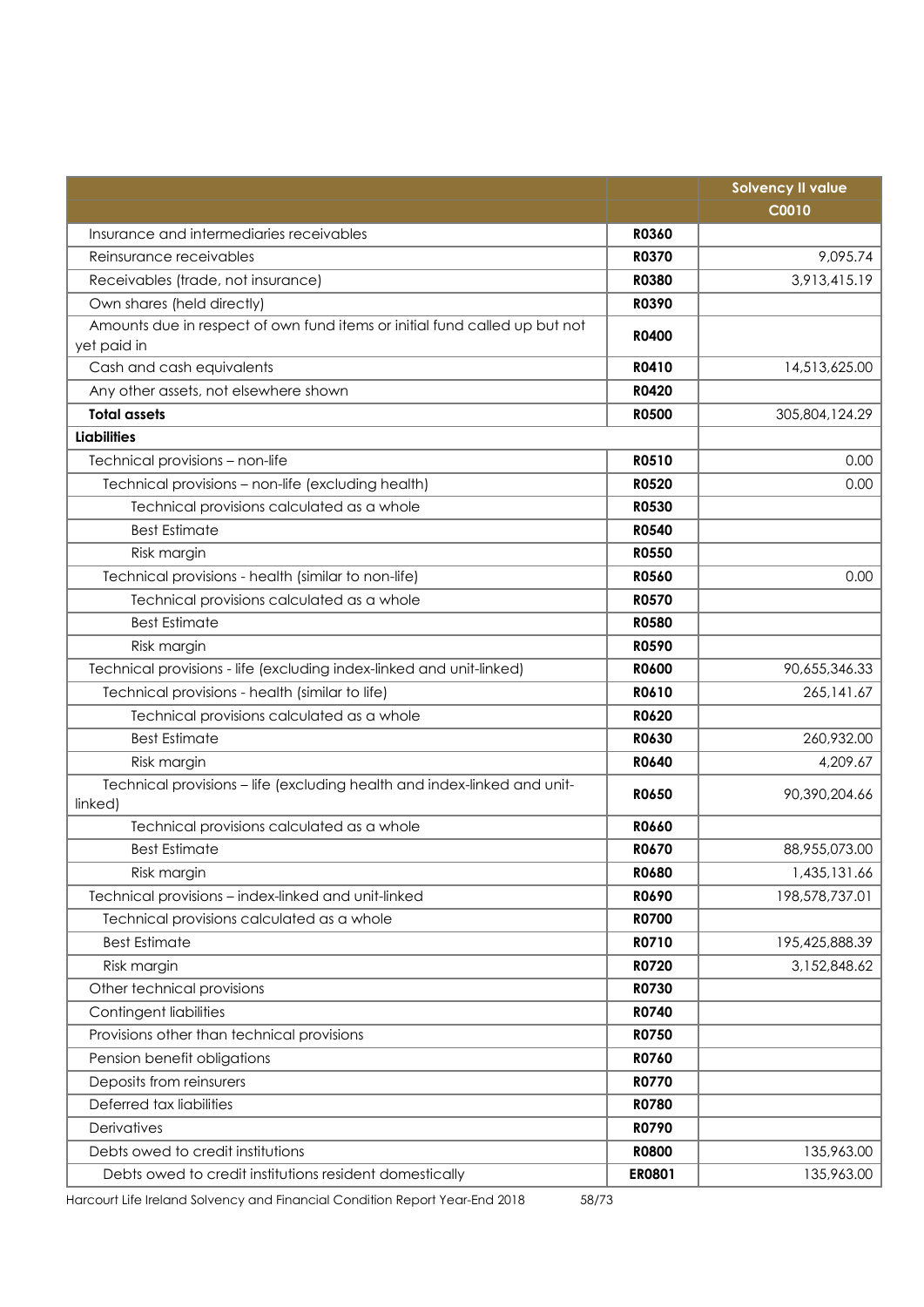|                                                                        |               | <b>Solvency II value</b> |
|------------------------------------------------------------------------|---------------|--------------------------|
|                                                                        |               | C0010                    |
| Debts owed to credit institutions resident in the euro area other than | <b>ER0802</b> |                          |
| domestic                                                               |               |                          |
| Debts owed to credit institutions resident in rest of the world        | <b>ER0803</b> |                          |
| Financial liabilities other than debts owed to credit institutions     | R0810         | 0.00                     |
| Debts owed to non-credit institutions                                  | ER0811        | 0.00                     |
| Debts owed to non-credit institutions resident domestically            | <b>ER0812</b> |                          |
| Debts owed to non-credit institutions resident in the euro area other  | <b>ER0813</b> |                          |
| than domestic                                                          |               |                          |
| Debts owed to non-credit institutions resident in rest of the world    | <b>ER0814</b> |                          |
| Other financial liabilities (debt securities issued)                   | <b>ER0815</b> |                          |
| Insurance & intermediaries payables                                    | <b>R0820</b>  | 5,081,523.71             |
| Reinsurance payables                                                   | <b>R0830</b>  | 5,565.35                 |
| Payables (trade, not insurance)                                        | <b>R0840</b>  | 3,920,771.67             |
| Subordinated liabilities                                               | <b>R0850</b>  | 0.00                     |
| Subordinated liabilities not in Basic Own Funds                        | <b>RO860</b>  |                          |
| Subordinated liabilities in Basic Own Funds                            | <b>R0870</b>  |                          |
| Any other liabilities, not elsewhere shown                             | <b>R0880</b>  |                          |
| <b>Total liabilities</b>                                               | <b>RO900</b>  | 298,377,907.07           |
| <b>Excess of assets over liabilities</b>                               | R1000         | 7,426,217.22             |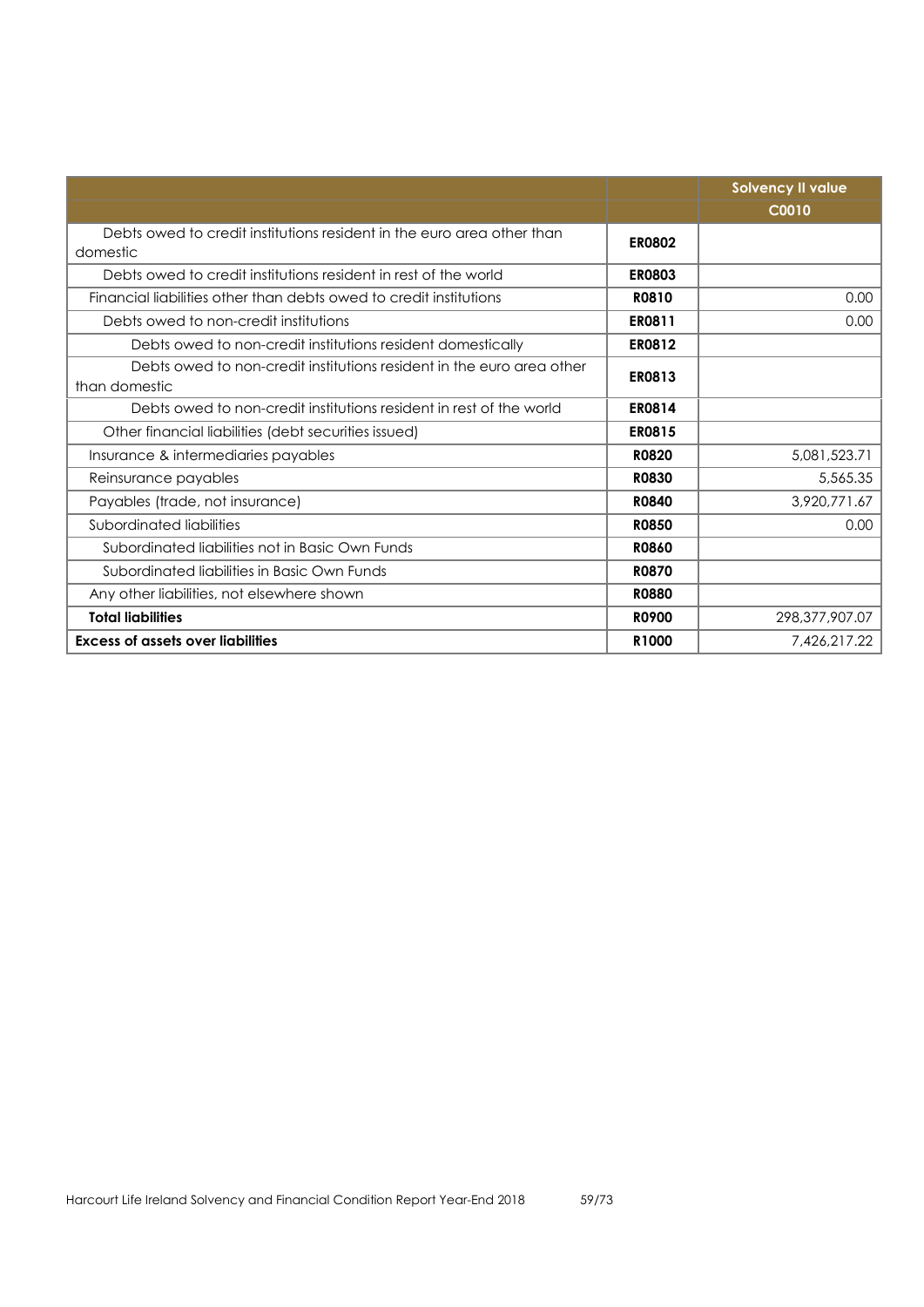## **F.2.S.05.01.02 PREMIUMS, CLAIMS AND EXPENSES BY LINE OF BUSINESS**

|                                       |       |                            |                                                  |                                                         | Line of Business for: life insurance obligations |                                                                                                                            |                                                                                                                                                             | Life reinsurance<br>obligations |                         |               |
|---------------------------------------|-------|----------------------------|--------------------------------------------------|---------------------------------------------------------|--------------------------------------------------|----------------------------------------------------------------------------------------------------------------------------|-------------------------------------------------------------------------------------------------------------------------------------------------------------|---------------------------------|-------------------------|---------------|
|                                       |       | <b>Health</b><br>insurance | <b>Insurance</b><br>with profit<br>participation | <b>Index-linked</b><br>and unit-<br>linked<br>insurance | <b>Other life</b><br>insurance                   | <b>Annuities stemming</b><br>from non-life<br>insurance<br>contracts and<br>relating to health<br>insurance<br>obligations | <b>Annuities stemming</b><br>from non-life<br>insurance contracts<br>and relating to<br>insurance obligations<br>other than health<br>insurance obligations | <b>Health</b><br>reinsurance    | Life<br>reinsuran<br>ce | <b>Total</b>  |
|                                       |       | C0210                      | C0220                                            | C0230                                                   | C0240                                            | C0250                                                                                                                      | C0260                                                                                                                                                       | C0270                           | C0280                   | C0300         |
| <b>Premiums written</b>               |       |                            |                                                  |                                                         |                                                  |                                                                                                                            |                                                                                                                                                             |                                 |                         |               |
| Gross                                 | R1410 | 5,338.79                   | 154,082.97                                       | 87,132.06                                               | 78,915.66                                        |                                                                                                                            |                                                                                                                                                             |                                 |                         | 325,469.48    |
| Reinsurers'<br>share                  | R1420 | 0.00                       | 2,255.05                                         | 5,880.16                                                | 42,791.82                                        |                                                                                                                            |                                                                                                                                                             |                                 |                         | 50,927.03     |
| Net                                   | R1500 | 5,338.79                   | 151,827.91                                       | 81,251.90                                               | 36,123.84                                        | 0.00                                                                                                                       | 0.00                                                                                                                                                        | 0.00                            | 0.00                    | 274,542.44    |
| <b>Premiums earned</b>                |       |                            |                                                  |                                                         |                                                  |                                                                                                                            |                                                                                                                                                             |                                 |                         |               |
| Gross                                 | R1510 | 5,338.79                   | 154,082.97                                       | 87,132.06                                               | 78,915.66                                        |                                                                                                                            |                                                                                                                                                             |                                 |                         | 325,469.48    |
| Reinsurers'<br>share                  | R1520 | 0.00                       | 2,255.05                                         | 5,880.16                                                | 42,791.82                                        |                                                                                                                            |                                                                                                                                                             |                                 |                         | 50,927.03     |
| Net                                   | R1600 | 5,338.79                   | 151,827.91                                       | 81,251.90                                               | 36,123.84                                        | 0.00                                                                                                                       | 0.00                                                                                                                                                        | 0.00                            | 0.00                    | 274,542.44    |
| <b>Claims incurred</b>                |       |                            |                                                  |                                                         |                                                  |                                                                                                                            |                                                                                                                                                             |                                 |                         |               |
| Gross                                 | R1610 |                            | 8,752,605.75                                     | 33,063,206.89                                           | 15,466.07                                        |                                                                                                                            |                                                                                                                                                             |                                 |                         | 41,831,278.72 |
| Reinsurers'<br>share                  | R1620 |                            | 431,207.65                                       | 1,348,844.11                                            | 0.00                                             |                                                                                                                            |                                                                                                                                                             |                                 |                         | 1,780,051.75  |
| Net                                   | R1700 | 0.00                       | 8,321,398.11                                     | 31,714,362.78                                           | 15,466.07                                        | 0.00                                                                                                                       | 0.00                                                                                                                                                        | 0.00                            | 0.00                    | 40,051,226.96 |
| Changes in other technical provisions |       |                            |                                                  |                                                         |                                                  |                                                                                                                            |                                                                                                                                                             |                                 |                         |               |
| Gross                                 | R1710 | 96,757.00                  | 15,167,913.73                                    | 42,485,363.76                                           | -138,098.49                                      |                                                                                                                            |                                                                                                                                                             |                                 |                         | 57,611,936.00 |
| Reinsurers'<br>share                  | R1720 |                            | 1,072,586.56                                     | 1,348,844.11                                            |                                                  |                                                                                                                            |                                                                                                                                                             |                                 |                         | 2,421,430.66  |
| <b>Net</b>                            | R1800 | 96,757.00                  | 14,095,327.17                                    | 41,136,519.65                                           | -138,098.49                                      | 0.00                                                                                                                       | 0.00                                                                                                                                                        | 0.00                            | 0.00                    | 55,190,505.34 |

Harcourt Life Solvency and Financial Condition Report Year-End 2018 60/73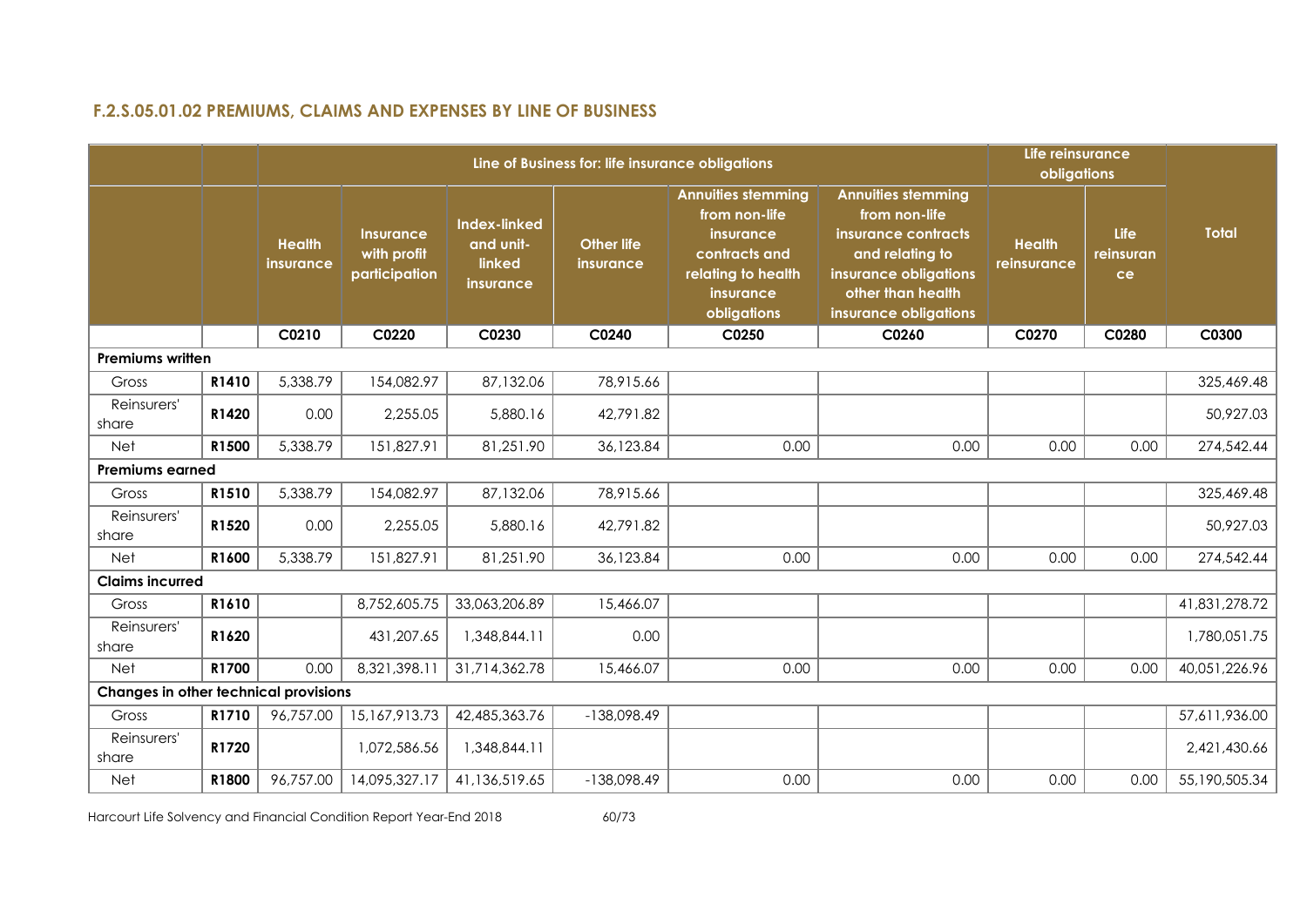|                                   |       |                            |                                                  |                                                         | Line of Business for: life insurance obligations |                                                                                                                            |                                                                                                                                                             | Life reinsurance<br>obligations |                         |              |
|-----------------------------------|-------|----------------------------|--------------------------------------------------|---------------------------------------------------------|--------------------------------------------------|----------------------------------------------------------------------------------------------------------------------------|-------------------------------------------------------------------------------------------------------------------------------------------------------------|---------------------------------|-------------------------|--------------|
|                                   |       | <b>Health</b><br>insurance | <b>Insurance</b><br>with profit<br>participation | <b>Index-linked</b><br>and unit-<br>linked<br>insurance | <b>Other life</b><br>insurance                   | <b>Annuities stemming</b><br>from non-life<br>insurance<br>contracts and<br>relating to health<br>insurance<br>obligations | <b>Annuities stemming</b><br>from non-life<br>insurance contracts<br>and relating to<br>insurance obligations<br>other than health<br>insurance obligations | <b>Health</b><br>reinsurance    | Life<br>reinsuran<br>ce | <b>Total</b> |
| <b>Expenses</b><br>incurred       | R1900 | 0.00                       | 0.00                                             | 0.00                                                    | 0.00                                             | 0.00                                                                                                                       | 0.00                                                                                                                                                        | 0.00                            | 0.00                    | 0.00         |
| <b>Administrative expenses</b>    |       |                            |                                                  |                                                         |                                                  |                                                                                                                            |                                                                                                                                                             |                                 |                         |              |
| Gross                             | R1910 |                            |                                                  |                                                         |                                                  |                                                                                                                            |                                                                                                                                                             |                                 |                         | 0.00         |
| Reinsurers'<br>share              | R1920 |                            |                                                  |                                                         |                                                  |                                                                                                                            |                                                                                                                                                             |                                 |                         | 0.00         |
| <b>Net</b>                        | R2000 | 0.00                       | 0.00                                             | 0.00                                                    | 0.00                                             | 0.00                                                                                                                       | 0.00                                                                                                                                                        | 0.00                            | 0.00                    | 0.00         |
| Investment management expenses    |       |                            |                                                  |                                                         |                                                  |                                                                                                                            |                                                                                                                                                             |                                 |                         |              |
| Gross                             | R2010 |                            |                                                  |                                                         |                                                  |                                                                                                                            |                                                                                                                                                             |                                 |                         | 0.00         |
| Reinsurers'<br>share              | R2020 |                            |                                                  |                                                         |                                                  |                                                                                                                            |                                                                                                                                                             |                                 |                         | 0.00         |
| Net                               | R2100 | 0.00                       | 0.00                                             | 0.00                                                    | 0.00                                             | 0.00                                                                                                                       | 0.00                                                                                                                                                        | 0.00                            | 0.00                    | 0.00         |
| <b>Claims management expenses</b> |       |                            |                                                  |                                                         |                                                  |                                                                                                                            |                                                                                                                                                             |                                 |                         |              |
| Gross                             | R2110 |                            |                                                  |                                                         |                                                  |                                                                                                                            |                                                                                                                                                             |                                 |                         | 0.00         |
| Reinsurers'<br>share              | R2120 |                            |                                                  |                                                         |                                                  |                                                                                                                            |                                                                                                                                                             |                                 |                         | 0.00         |
| <b>Net</b>                        | R2200 | 0.00                       | 0.00                                             | 0.00                                                    | 0.00                                             | 0.00                                                                                                                       | 0.00                                                                                                                                                        | 0.00                            | 0.00                    | 0.00         |
| <b>Acquisition expenses</b>       |       |                            |                                                  |                                                         |                                                  |                                                                                                                            |                                                                                                                                                             |                                 |                         |              |
| Gross                             | R2210 |                            |                                                  |                                                         |                                                  |                                                                                                                            |                                                                                                                                                             |                                 |                         | 0.00         |
| Reinsurers'<br>share              | R2220 |                            |                                                  |                                                         |                                                  |                                                                                                                            |                                                                                                                                                             |                                 |                         | 0.00         |
| <b>Net</b>                        | R2300 | 0.00                       | 0.00                                             | 0.00                                                    | 0.00                                             | 0.00                                                                                                                       | 0.00                                                                                                                                                        | 0.00                            | 0.00                    | 0.00         |
| <b>Overhead expenses</b>          |       |                            |                                                  |                                                         |                                                  |                                                                                                                            |                                                                                                                                                             |                                 |                         |              |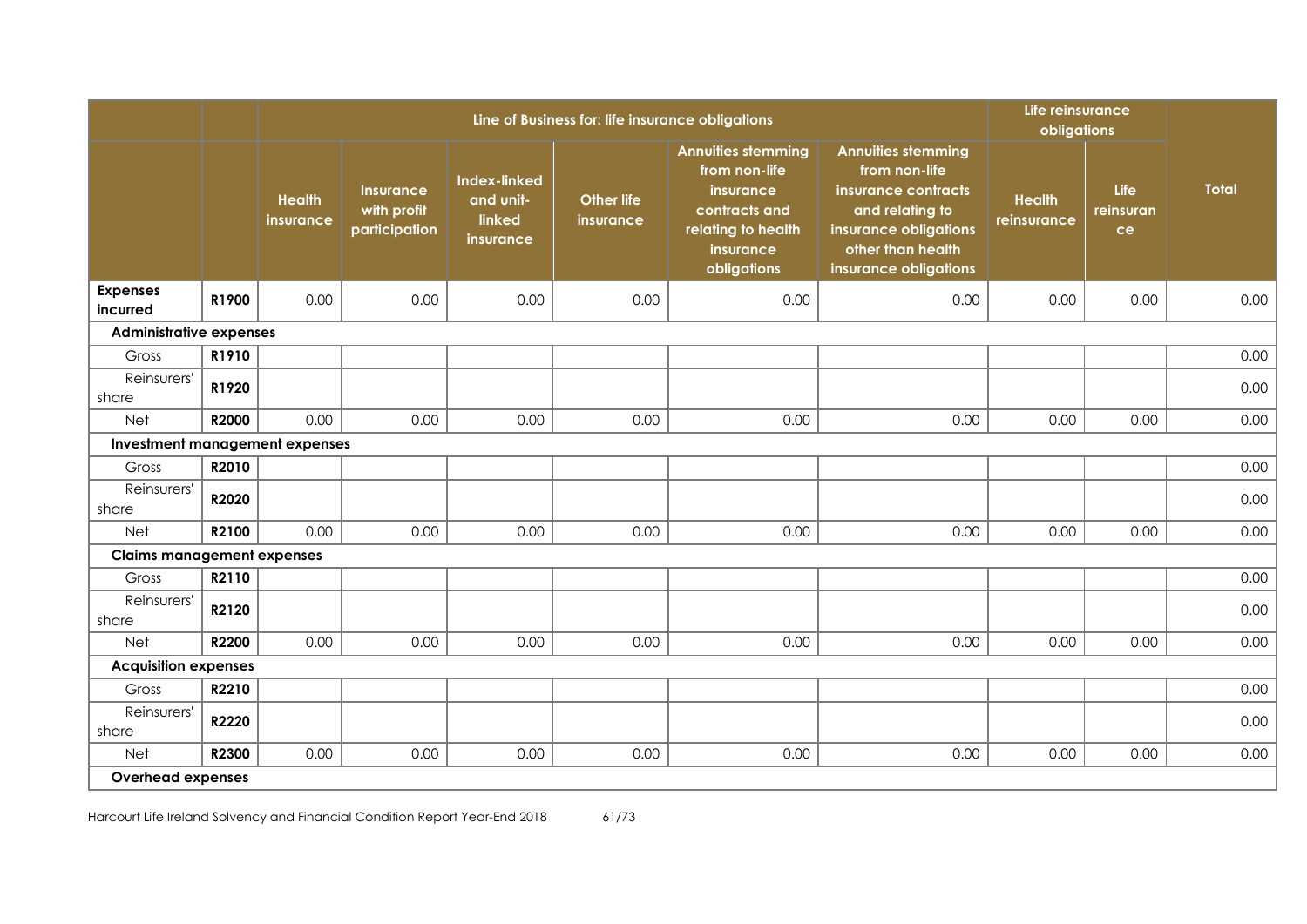|                                      |              |                                   |                                                  |                                                         | Line of Business for: life insurance obligations |                                                                                                                            |                                                                                                                                                             | Life reinsurance<br>obligations |                                |               |
|--------------------------------------|--------------|-----------------------------------|--------------------------------------------------|---------------------------------------------------------|--------------------------------------------------|----------------------------------------------------------------------------------------------------------------------------|-------------------------------------------------------------------------------------------------------------------------------------------------------------|---------------------------------|--------------------------------|---------------|
|                                      |              | <b>Health</b><br><i>insurance</i> | <b>Insurance</b><br>with profit<br>participation | Index-linked<br>and unit-<br>linked<br><i>insurance</i> | <b>Other life</b><br>insurance                   | <b>Annuities stemming</b><br>from non-life<br>insurance<br>contracts and<br>relating to health<br>insurance<br>obligations | <b>Annuities stemming</b><br>from non-life<br>insurance contracts<br>and relating to<br>insurance obligations<br>other than health<br>insurance obligations | <b>Health</b><br>reinsurance    | <b>Life</b><br>reinsuran<br>ce | <b>Total</b>  |
| Gross                                | R2310        |                                   |                                                  |                                                         |                                                  |                                                                                                                            |                                                                                                                                                             |                                 |                                | 0.00          |
| Reinsurers'<br>share                 | R2320        |                                   |                                                  |                                                         |                                                  |                                                                                                                            |                                                                                                                                                             |                                 |                                | 0.00          |
| Net                                  | R2400        | 0.00                              | 0.00                                             | 0.00                                                    | 0.00                                             | 0.00                                                                                                                       | 0.00                                                                                                                                                        | 0.00                            | 0.00                           | 0.00          |
| Other<br>expenses                    | <b>R2500</b> |                                   |                                                  |                                                         |                                                  |                                                                                                                            |                                                                                                                                                             |                                 |                                | 3,140,366.81  |
| Total<br>expenses                    | R2600        |                                   |                                                  |                                                         |                                                  |                                                                                                                            |                                                                                                                                                             |                                 |                                | 3,140,366.81  |
| <b>Total amount</b><br>of surrenders | <b>R2700</b> | 0.00                              | 8,752,605.75                                     | 33,063,206.89                                           | 15,466.07                                        | 0.00                                                                                                                       | 0.00                                                                                                                                                        | 0.00                            | 0.00                           | 41,831,278.72 |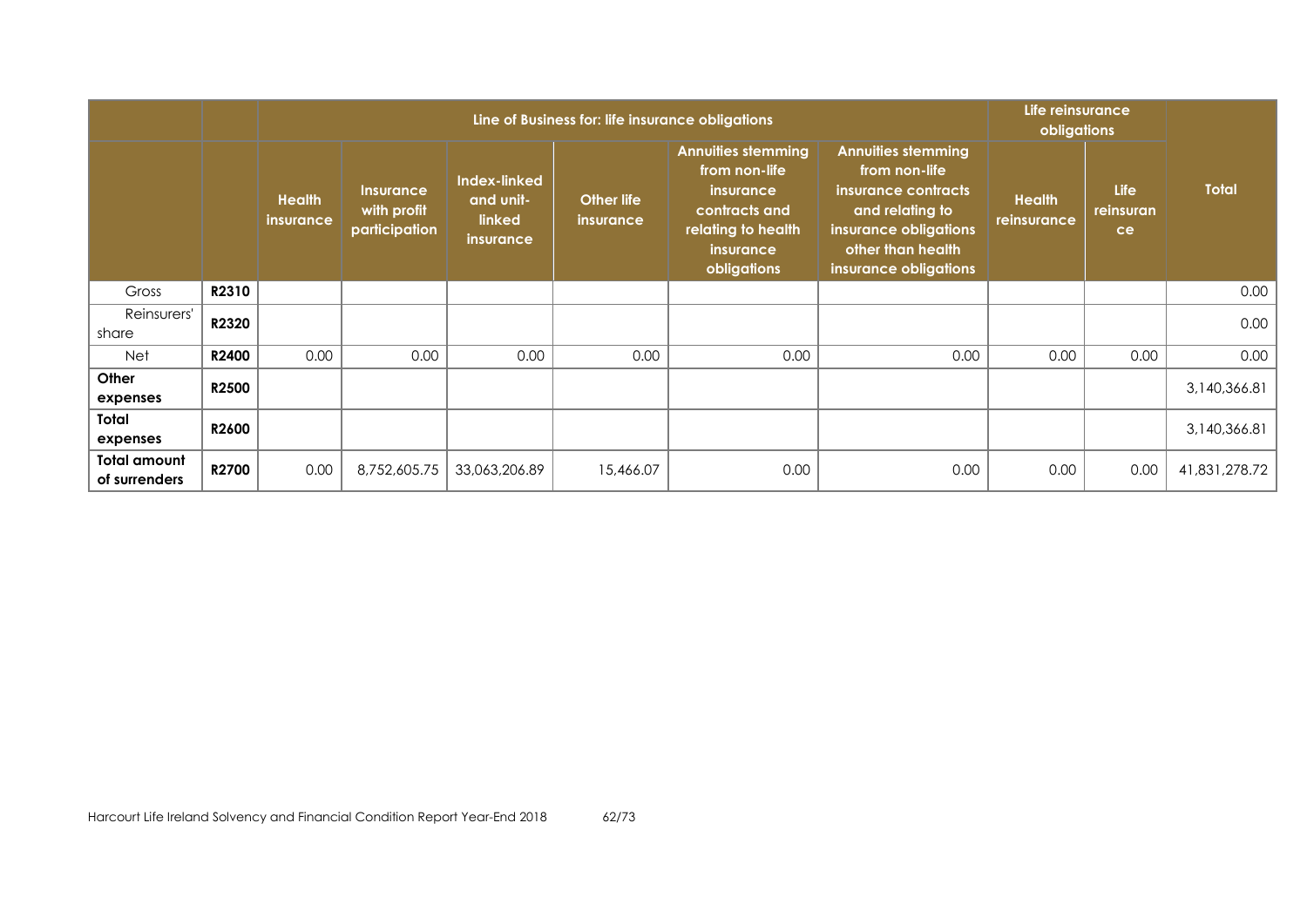## **F.3.S.05.02.01 PREMIUMS, CLAIMS AND EXPENSES BY COUNTRY**

|                                          |       | <b>Home country</b> | <b>Country (by</b><br>amount of gross<br>premiums<br>written) | Country (by<br>amount of gross<br>premiums written) | Country (by<br>amount of gross<br>premiums written) | Country (by<br>amount of gross<br>premiums written) | <b>Country (by</b><br>amount of<br>gross<br>premiums<br>written) | Total for top 5<br>countries and<br>home country<br>(by amount of<br>gross premiums |
|------------------------------------------|-------|---------------------|---------------------------------------------------------------|-----------------------------------------------------|-----------------------------------------------------|-----------------------------------------------------|------------------------------------------------------------------|-------------------------------------------------------------------------------------|
|                                          |       |                     | <b>AE</b>                                                     | BE.                                                 | DE.                                                 | <b>GB</b>                                           | <b>SE</b>                                                        | written)                                                                            |
|                                          |       | C0220               | C0230                                                         | C0230                                               | C0230                                               | C0230                                               | C0230                                                            | C0280                                                                               |
| <b>Premiums written</b>                  |       |                     |                                                               |                                                     |                                                     |                                                     |                                                                  |                                                                                     |
| Gross                                    | R1410 | 319,592.00          |                                                               |                                                     |                                                     | 5,877.00                                            |                                                                  | 325,469.00                                                                          |
| Reinsurers' share                        | R1420 | 49,409.64           |                                                               | 531.30                                              |                                                     |                                                     | 986.70                                                           | 50,927.64                                                                           |
| <b>Net</b>                               | R1500 | 270,182.36          | 0.00                                                          | $-531.30$                                           | 0.00                                                | 5,877.00                                            | $-986.70$                                                        | 274,541.36                                                                          |
| <b>Premiums earned</b>                   |       |                     |                                                               |                                                     |                                                     |                                                     |                                                                  |                                                                                     |
| Gross                                    | R1510 | 319,592.00          | 0.00                                                          | 0.00                                                | 0.00                                                | 5,877.00                                            | 0.00                                                             | 325,469.00                                                                          |
| Reinsurers' share                        | R1520 | 49,409.64           | 0.00                                                          | 531.30                                              | 0.00                                                | 0.00                                                | 986.70                                                           | 50,927.64                                                                           |
| <b>Net</b>                               | R1600 | 270,182.36          | 0.00                                                          | $-531.30$                                           | 0.00                                                | 5,877.00                                            | $-986.70$                                                        | 274,541.36                                                                          |
| <b>Claims incurred</b>                   |       |                     |                                                               |                                                     |                                                     |                                                     |                                                                  |                                                                                     |
| Gross                                    | R1610 | 23,337,291.18       | 429,444.50                                                    | 740,699.00                                          | 552,465.05                                          | 10,339,739.17                                       | 4,722,684.27                                                     | 40,122,323.16                                                                       |
| Reinsurers' share                        | R1620 | 1,407,692.61        |                                                               |                                                     |                                                     | 30,154.11                                           |                                                                  | 1,437,846.72                                                                        |
| <b>Net</b>                               | R1700 | 21,929,598.56       | 429,444.50                                                    | 740,699.00                                          | 552,465.05                                          | 10,309,585.06                                       | 4,722,684.27                                                     | 38,684,476.44                                                                       |
| Changes in other technical<br>provisions |       |                     |                                                               |                                                     |                                                     |                                                     |                                                                  |                                                                                     |
| Gross                                    | R1710 | 31,131,296.87       | 967,925.39                                                    | 1,417,872.00                                        | 1,090,733.84                                        | 15,316,368.74                                       | 5,165,284.94                                                     | 55,089,481.78                                                                       |
| Reinsurers' share                        | R1720 |                     |                                                               |                                                     |                                                     |                                                     |                                                                  | 0.00                                                                                |
| <b>Net</b>                               | R1800 | 31,131,296.87       | 967,925.39                                                    | 1,417,872.00                                        | 1,090,733.84                                        | 15,316,368.74                                       | 5,165,284.94                                                     | 55,089,481.78                                                                       |
| <b>Expenses incurred</b>                 | R1900 |                     |                                                               |                                                     |                                                     |                                                     |                                                                  | 0.00                                                                                |
| Other expenses                           | R2500 |                     |                                                               |                                                     |                                                     |                                                     |                                                                  |                                                                                     |
| <b>Total expenses</b>                    | R2600 |                     |                                                               |                                                     |                                                     |                                                     |                                                                  | 0.00                                                                                |

Harcourt Life Ireland Solvency and Financial Condition Report Year-End 2018 63/73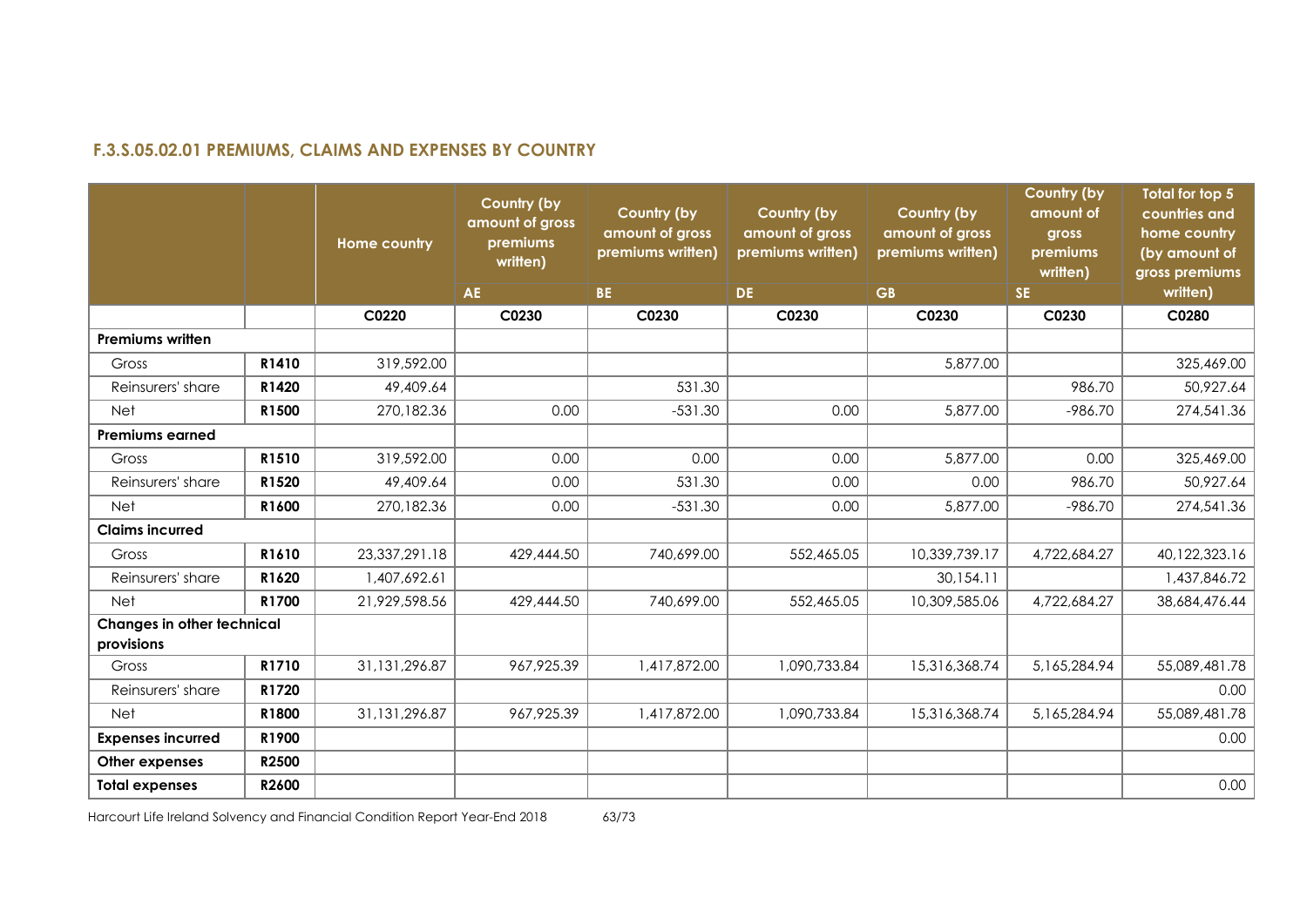## **F.4.S.12.01.02 LIFE AND HEALTH SLT TECHNICAL PROVISIONS**

|                                                                                                                                                                                                     | Insurance<br>with profit |               | Index-linked and unit-linked insurance                   |                                                      | Other life insurance                                     |                                                             | <b>Total (Life other</b><br>than health | <b>Health insurance (direct</b><br>business)            | Total<br>(Health<br>similar to<br>life<br>insurance) |
|-----------------------------------------------------------------------------------------------------------------------------------------------------------------------------------------------------|--------------------------|---------------|----------------------------------------------------------|------------------------------------------------------|----------------------------------------------------------|-------------------------------------------------------------|-----------------------------------------|---------------------------------------------------------|------------------------------------------------------|
|                                                                                                                                                                                                     |                          | participation | <b>Contracts</b><br>without options<br>and<br>guarantees | <b>Contracts</b><br>with options<br>or<br>guarantees | <b>Contracts</b><br>without<br>options and<br>guarantees | <b>Contracts</b><br>with options<br><b>or</b><br>guarantees | insurance, incl.<br>Unit-Linked)        | <b>Contracts</b><br>without<br>options and<br>guarantee |                                                      |
| <b>Technical provisions</b><br>calculated as a<br>whole                                                                                                                                             | R0010                    |               |                                                          |                                                      |                                                          |                                                             | 0.00                                    |                                                         | 0.00                                                 |
| <b>Total Recoverables</b><br>from<br>reinsurance/SPV and<br>Finite Re after the<br>adjustment for<br>expected losses due<br>to counterparty<br>default associated to<br>TP calculated as a<br>whole | <b>R0020</b>             |               |                                                          |                                                      |                                                          |                                                             | 0.00                                    |                                                         | 0.00                                                 |
| <b>Technical provisions</b><br>calculated as a sum<br>of BE and RM                                                                                                                                  |                          |               |                                                          |                                                      |                                                          |                                                             |                                         |                                                         |                                                      |
| <b>Best Estimate</b>                                                                                                                                                                                |                          |               |                                                          |                                                      |                                                          |                                                             |                                         |                                                         |                                                      |
| <b>Gross Best</b><br>Estimate                                                                                                                                                                       | <b>R0030</b>             | 87,594,253.00 | 195,425,888.39                                           | 0.00                                                 | 1,360,820.00                                             | 0.00                                                        | 284,380,961.39                          | 260,932.00                                              | 260,932.00                                           |
| Total<br>recoverables from<br>reinsurance/SPV and<br>Finite Re before the<br>adjustment for<br>expected losses due<br>to counterparty<br>default                                                    | <b>R0040</b>             | 6,167,920.00  | 5,653,920.00                                             | 0.00                                                 | 159,659.00                                               | 0.00                                                        | 11,981,499.00                           | 0.00                                                    | 0.00                                                 |
| Recoverables<br>from reinsurance                                                                                                                                                                    | <b>R0050</b>             | 6,167,920.00  | 5,653,920.00                                             | 0.00                                                 | 159,659.00                                               | 0.00                                                        | 11,981,499.00                           | 0.00                                                    | 0.00                                                 |

Harcourt Life Ireland Solvency and Financial Condition Report Year-End 2018 64/73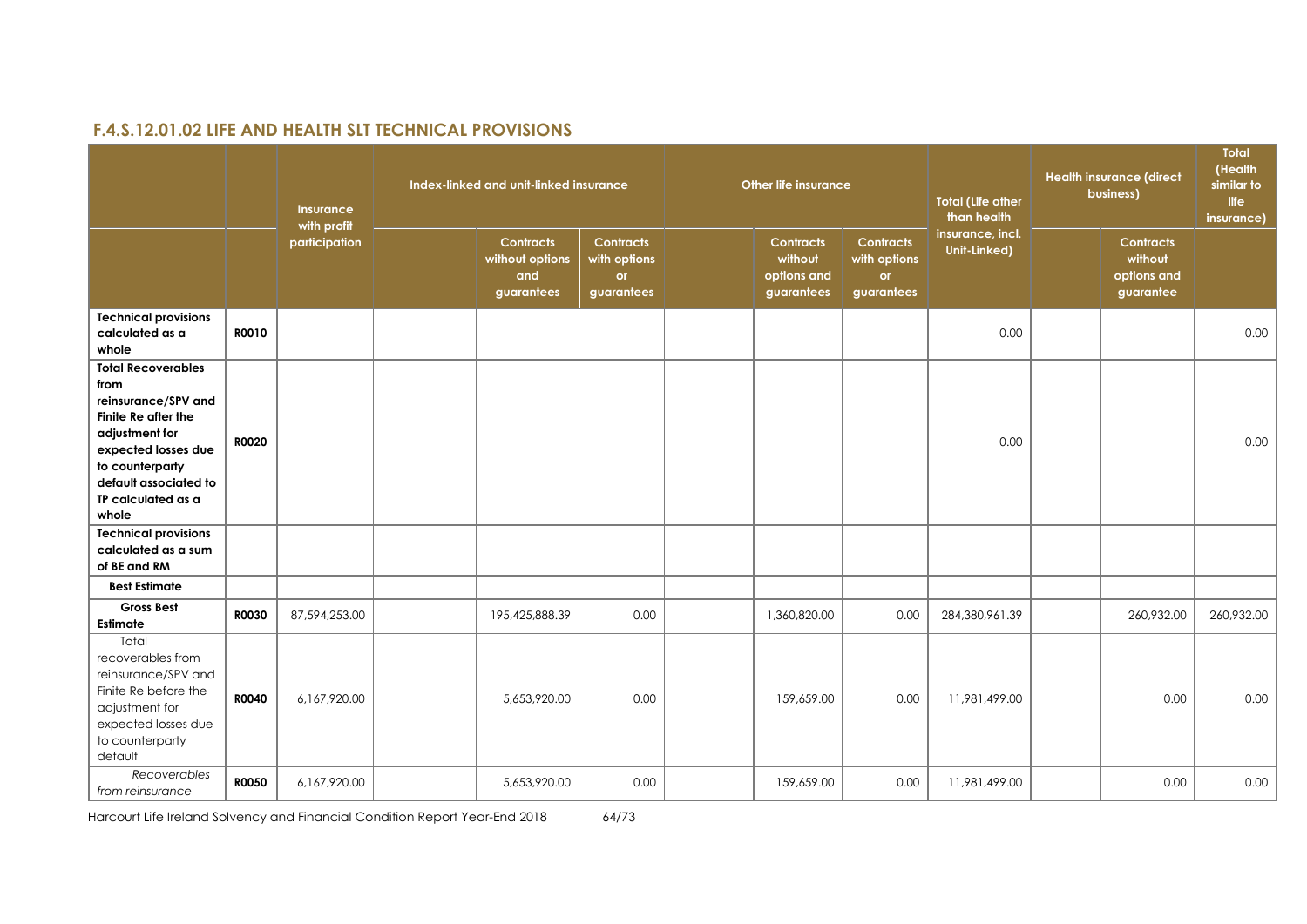|                                                                                                                                                 |              | Insurance<br>with profit |              | Index-linked and unit-linked insurance                   |                                                      |           | <b>Other life insurance</b>                              |                                                             | <b>Total (Life other</b><br>than health |          | <b>Health insurance (direct</b><br>business)            | Total<br>(Health<br>similar to<br>life<br>insurance) |
|-------------------------------------------------------------------------------------------------------------------------------------------------|--------------|--------------------------|--------------|----------------------------------------------------------|------------------------------------------------------|-----------|----------------------------------------------------------|-------------------------------------------------------------|-----------------------------------------|----------|---------------------------------------------------------|------------------------------------------------------|
|                                                                                                                                                 |              | participation            |              | <b>Contracts</b><br>without options<br>and<br>guarantees | <b>Contracts</b><br>with options<br>or<br>guarantees |           | <b>Contracts</b><br>without<br>options and<br>guarantees | <b>Contracts</b><br>with options<br><b>or</b><br>guarantees | insurance, incl.<br>Unit-Linked)        |          | <b>Contracts</b><br>without<br>options and<br>guarantee |                                                      |
| (except SPV and<br>Finite Re) before<br>adjustment for<br>expected<br>losses                                                                    |              |                          |              |                                                          |                                                      |           |                                                          |                                                             |                                         |          |                                                         |                                                      |
| Recoverables<br>from SPV before<br>adjustment for<br>expected losses                                                                            | <b>ROO60</b> | 0.00                     |              | 0.00                                                     | 0.00                                                 |           | 0.00                                                     | 0.00                                                        | 0.00                                    |          | 0.00                                                    | 0.00                                                 |
| <b>Recoverables</b><br>from Finite Re before<br>adjustment for<br>expected losses                                                               | <b>RO070</b> | 0.00                     |              | 0.00                                                     | 0.00                                                 |           | 0.00                                                     | 0.00                                                        | 0.00                                    |          | 0.00                                                    | 0.00                                                 |
| Total<br>Recoverables from<br>reinsurance/SPV and<br>Finite Re after the<br>adjustment for<br>expected losses due<br>to counterparty<br>default | <b>R0080</b> | 6,154,035.24             |              | 5,645,434.88                                             | 0.00                                                 |           | 159,627.07                                               | 0.00                                                        | 11,959,097.18                           |          | 0.00                                                    | 0.00                                                 |
| Best estimate<br>minus recoverables<br>from<br>reinsurance/SPV and<br>Finite Re                                                                 | <b>ROO90</b> | 81,440,217.76            |              | 189,780,453.51                                           | 0.00                                                 |           | 1,201,192.94                                             | 0.00                                                        | 272,421,864.21                          |          | 260,932.00                                              | 260,932.00                                           |
| <b>Risk Margin</b><br>Amount of the                                                                                                             | R0100        | 1,413,177.25             | 3,152,848.62 |                                                          |                                                      | 21,954.41 |                                                          |                                                             | 4,587,980.28                            | 4,209.67 |                                                         | 4,209.67                                             |
| transitional on<br><b>Technical Provisions</b>                                                                                                  |              |                          |              |                                                          |                                                      |           |                                                          |                                                             |                                         |          |                                                         |                                                      |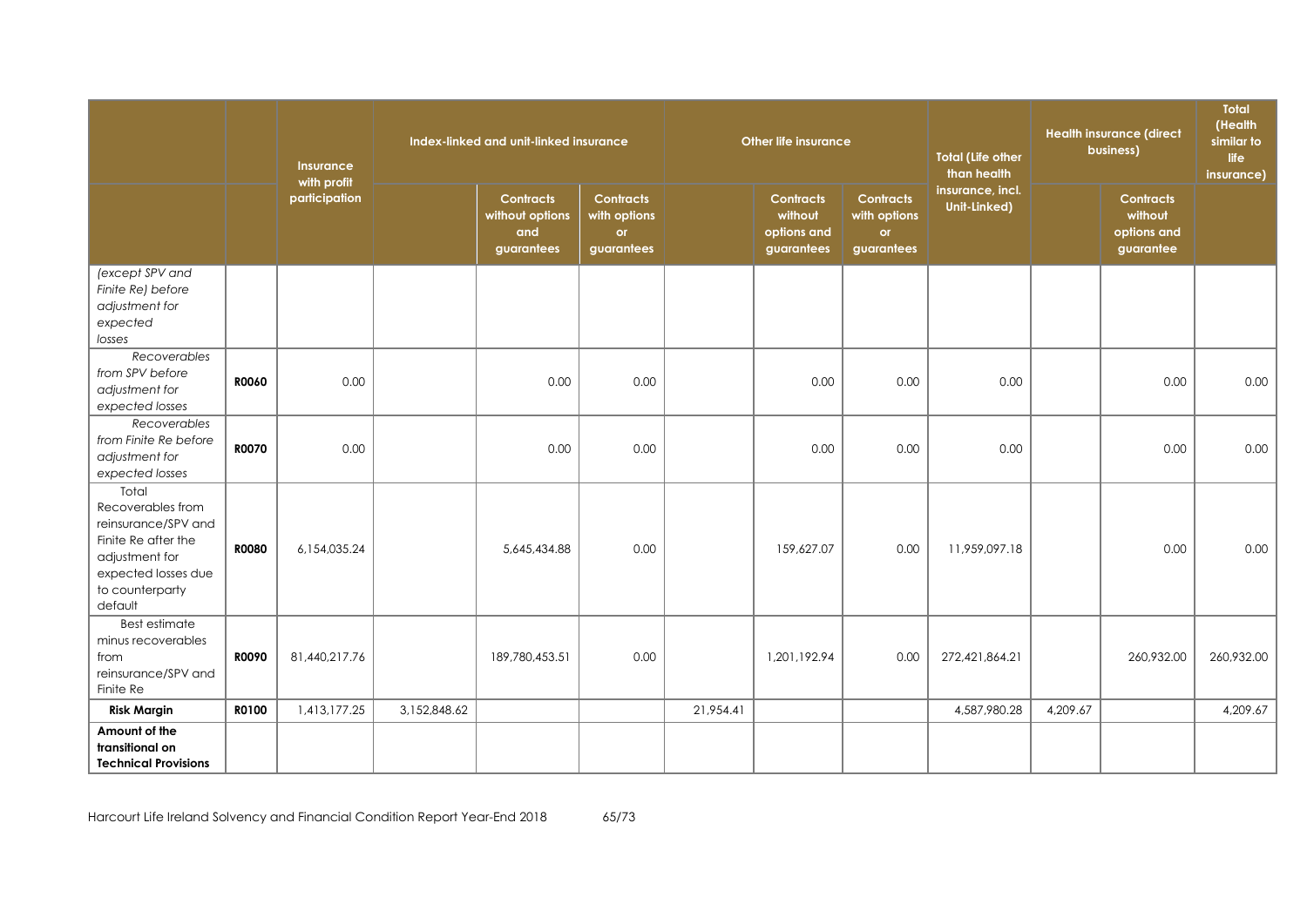|                                                                                                       | Insurance<br>with profit |               |                | Index-linked and unit-linked insurance                   |                                                      |              | Other life insurance                                     |                                                             | <b>Total (Life other</b><br>than health |                             | <b>Health insurance (direct</b><br>business)            | Total<br>(Health<br>similar to<br>life<br>insurance) |
|-------------------------------------------------------------------------------------------------------|--------------------------|---------------|----------------|----------------------------------------------------------|------------------------------------------------------|--------------|----------------------------------------------------------|-------------------------------------------------------------|-----------------------------------------|-----------------------------|---------------------------------------------------------|------------------------------------------------------|
|                                                                                                       |                          | participation |                | <b>Contracts</b><br>without options<br>and<br>guarantees | <b>Contracts</b><br>with options<br>or<br>guarantees |              | <b>Contracts</b><br>without<br>options and<br>guarantees | <b>Contracts</b><br>with options<br><b>or</b><br>guarantees | insurance, incl.<br>Unit-Linked)        |                             | <b>Contracts</b><br>without<br>options and<br>guarantee |                                                      |
| Technical<br>Provisions calculated<br>as a whole                                                      | R0110                    | 0.00          | 0.00           |                                                          |                                                      | 0.00         |                                                          |                                                             | 0.00                                    | 0.00                        |                                                         | 0.00                                                 |
| <b>Best estimate</b>                                                                                  | R0120                    | 0.00          |                | 0.00                                                     | 0.00                                                 |              | 0.00                                                     | 0.00                                                        | 0.00                                    |                             | 0.00                                                    | 0.00                                                 |
| Risk margin                                                                                           | R0130                    | 0.00          | 0.00           |                                                          |                                                      | 0.00         |                                                          |                                                             | 0.00                                    | 0.00                        |                                                         | 0.00                                                 |
| <b>Technical provisions</b><br>- total                                                                | R0200                    | 89,007,430.25 | 198,578,737.01 |                                                          |                                                      | 1,382,774.41 |                                                          |                                                             | 288, 968, 941.67                        | 265,141.6<br>$\overline{7}$ |                                                         | 265, 141.67                                          |
| <b>Technical provisions</b><br>minus recoverables<br>from<br>reinsurance/SPV and<br>Finite Re - total | R0210                    | 82,853,395.02 | 192,933,302.13 |                                                          |                                                      | 1,223,147.34 |                                                          |                                                             | 277,009,844.49                          | 265,141.6<br>$\overline{7}$ |                                                         | 265,141.67                                           |
| <b>Best Estimate of</b><br>products with a<br>surrender option                                        | R0220                    | 87,594,253.00 | 195,425,888.39 |                                                          |                                                      | 1,360,820.00 |                                                          |                                                             | 284,380,961.39                          | 260,932.0<br>0              |                                                         | 260.932.00                                           |
| <b>Gross BE for Cash</b><br>flow                                                                      |                          |               |                |                                                          |                                                      |              |                                                          |                                                             |                                         |                             |                                                         |                                                      |
| Cash out-flows                                                                                        |                          |               |                |                                                          |                                                      |              |                                                          |                                                             |                                         |                             |                                                         |                                                      |
| Future<br>guaranteed and<br>discretionary benefits                                                    | R0230                    |               | 181,564,313,17 |                                                          |                                                      | 910,282.24   |                                                          |                                                             | 263,626,362.72                          | 22,652.44                   |                                                         | 22.652.44                                            |
| Future<br>guaranteed benefits                                                                         | R0240                    | 55,461,364.74 |                |                                                          |                                                      |              |                                                          |                                                             | 55,461,364.74                           |                             |                                                         |                                                      |
| Future<br>discretionary benefits                                                                      | R0250                    | 25,690,402.57 |                |                                                          |                                                      |              |                                                          |                                                             | 25,690,402.57                           |                             |                                                         |                                                      |
| Future expenses<br>and other cash out-<br>flows                                                       | R0260                    | 6,442,485.69  | 14,758,393.59  |                                                          |                                                      | 1,520,047.76 |                                                          |                                                             | 22,720,927.04                           | 260,301.9<br>$\mathbf{1}$   |                                                         | 260,301.91                                           |
| Cash in-flows                                                                                         |                          |               |                |                                                          |                                                      |              |                                                          |                                                             |                                         |                             |                                                         |                                                      |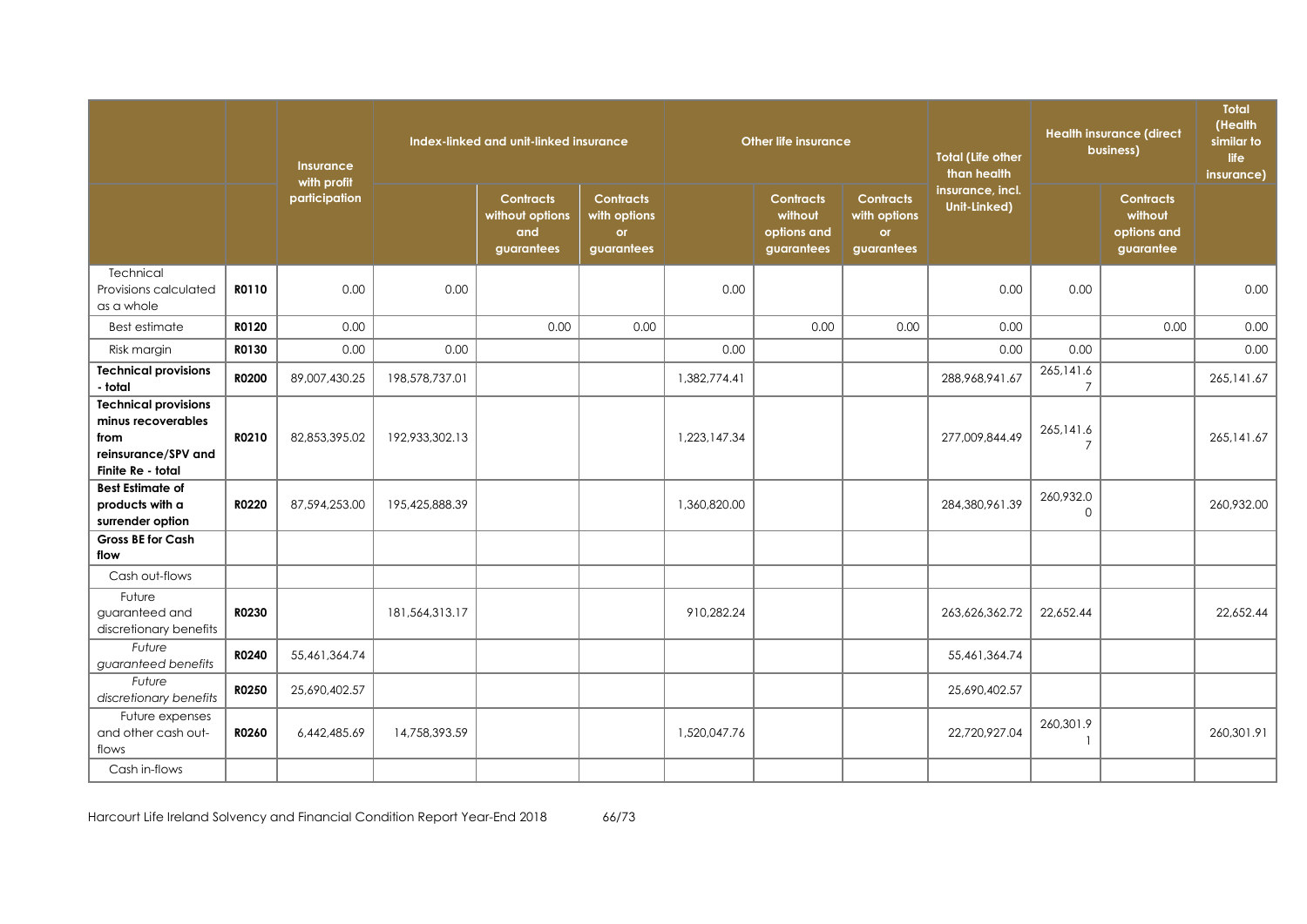|                                                                                                                |              | Insurance<br>with profit<br>participation |                  | Index-linked and unit-linked insurance                   |                                                      | <b>Other life insurance</b> |                                                          |                                                             | <b>Total (Life other</b><br>than health | <b>Health insurance (direct</b><br>business) |                                                         | Total<br>(Health<br>similar to<br>life<br>insurance) |
|----------------------------------------------------------------------------------------------------------------|--------------|-------------------------------------------|------------------|----------------------------------------------------------|------------------------------------------------------|-----------------------------|----------------------------------------------------------|-------------------------------------------------------------|-----------------------------------------|----------------------------------------------|---------------------------------------------------------|------------------------------------------------------|
|                                                                                                                |              |                                           |                  | <b>Contracts</b><br>without options<br>and<br>guarantees | <b>Contracts</b><br>with options<br>or<br>guarantees |                             | <b>Contracts</b><br>without<br>options and<br>guarantees | <b>Contracts</b><br>with options<br><b>or</b><br>guarantees | insurance, incl.<br>Unit-Linked)        |                                              | <b>Contracts</b><br>without<br>options and<br>guarantee |                                                      |
| Future premiums                                                                                                | R0270        | 0.00                                      | 896,818.37       |                                                          |                                                      | 909,851.00                  |                                                          |                                                             | 1,806,669.37                            | 22,022.35                                    |                                                         | 22,022.35                                            |
| Other cash in-<br>flows                                                                                        | <b>R0280</b> | 0.00                                      | 0.00             |                                                          |                                                      | 159,659.00                  |                                                          |                                                             | 159,659.00                              | 0.00                                         |                                                         | 0.00                                                 |
| Percentage of gross<br><b>Best Estimate</b><br>calculated using<br>approximations                              | R0290        | 0.0000                                    | 0.0000           |                                                          |                                                      | 0.0000                      |                                                          |                                                             |                                         | 0.0000                                       |                                                         |                                                      |
| Surrender value                                                                                                | <b>R0300</b> | 85,699,629.01                             | 187, 157, 333.83 |                                                          |                                                      | 246,305.57                  |                                                          |                                                             | 273,103,268.41                          | 0.00                                         |                                                         | 0.00                                                 |
| Best estimate subject<br>to transitional of the<br>interest rate                                               | R0310        | 0.00                                      | 0.00             |                                                          |                                                      | 0.00                        |                                                          |                                                             | 0.00                                    | 0.00                                         |                                                         | 0.00                                                 |
| <b>Technical provisions</b><br>without transitional<br>on interest rate                                        | R0320        | 0.00                                      | 0.00             |                                                          |                                                      | 0.00                        |                                                          |                                                             | 0.00                                    | 0.00                                         |                                                         | 0.00                                                 |
| Best estimate subject<br>to volatility<br>adjustment                                                           | R0330        | 0.00                                      | 0.00             |                                                          |                                                      | 0.00                        |                                                          |                                                             | 0.00                                    | 0.00                                         |                                                         | 0.00                                                 |
| <b>Technical provisions</b><br>without volatility<br>adjustment and<br>without others<br>transitional measures | R0340        | 0.00                                      | 0.00             |                                                          |                                                      | 0.00                        |                                                          |                                                             | 0.00                                    | 0.00                                         |                                                         | 0.00                                                 |
| Best estimate subject<br>to matching<br>adjustment                                                             | R0350        | 0.00                                      | 0.00             |                                                          |                                                      | 0.00                        |                                                          |                                                             | 0.00                                    | 0.00                                         |                                                         | 0.00                                                 |
| <b>Technical provisions</b><br>without matching<br>adjustment and<br>without all the others                    | <b>R0360</b> | 0.00                                      | 0.00             |                                                          |                                                      | 0.00                        |                                                          |                                                             | 0.00                                    | 0.00                                         |                                                         | 0.00                                                 |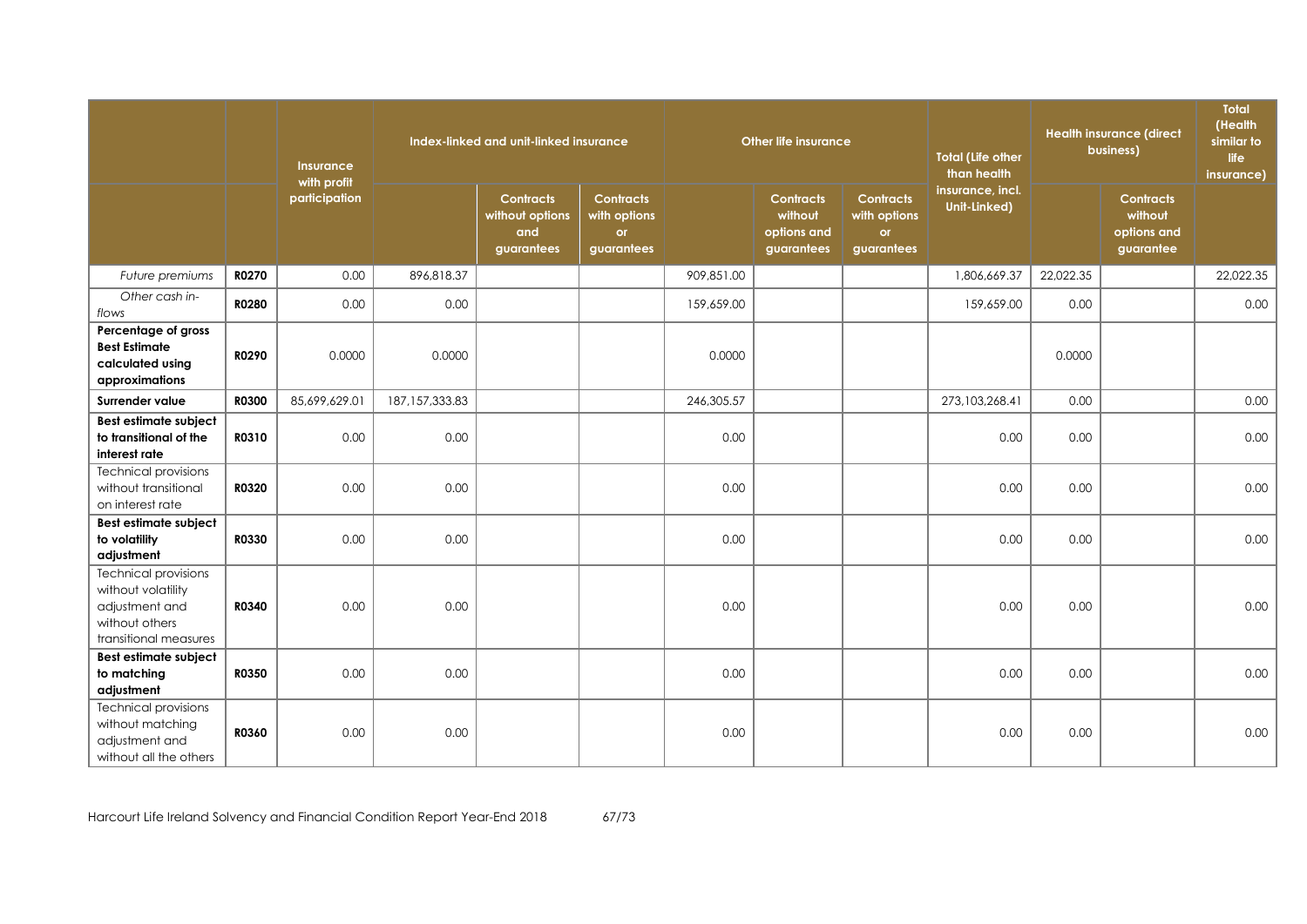## **F.5.S.23.01.01 OWN FUNDS**

|                                                                                                                                                                                   |              | <b>Total</b> | Tier $1 -$<br>unrestricted | Tier $1 -$<br>restricted | Tier <sub>2</sub> | Tier <sub>3</sub> |
|-----------------------------------------------------------------------------------------------------------------------------------------------------------------------------------|--------------|--------------|----------------------------|--------------------------|-------------------|-------------------|
|                                                                                                                                                                                   |              | C0010        | C0020                      | C0030                    | C0040             | C0050             |
| Basic own funds before deduction for participations in other financial sector as foreseen in article 68 of<br><b>Delegated Regulation 2015/35</b>                                 |              |              |                            |                          |                   |                   |
| Ordinary share capital (gross of own shares)                                                                                                                                      | R0010        | 1,451,400.00 | 1,451,400.00               |                          |                   |                   |
| Share premium account related to ordinary share capital                                                                                                                           | <b>R0030</b> | 0.00         |                            |                          |                   |                   |
| Initial funds, members' contributions or the equivalent basic own - fund item for mutual<br>and mutual-type undertakings                                                          | <b>R0040</b> | 0.00         |                            |                          |                   |                   |
| Subordinated mutual member accounts                                                                                                                                               | <b>R0050</b> | 0.00         |                            |                          |                   |                   |
| Surplus funds                                                                                                                                                                     | <b>R0070</b> | 0.00         |                            |                          |                   |                   |
| Preference shares                                                                                                                                                                 | <b>R0090</b> | 0.00         |                            |                          |                   |                   |
| Share premium account related to preference shares                                                                                                                                | R0110        | 0.00         |                            |                          |                   |                   |
| Reconciliation reserve                                                                                                                                                            | R0130        | 5,974,817.22 | 5,974,817.22               |                          |                   |                   |
| Subordinated liabilities                                                                                                                                                          | R0140        | 0.00         |                            |                          |                   |                   |
| An amount equal to the value of net deferred tax assets                                                                                                                           | R0160        | 0.00         |                            |                          |                   |                   |
| Other own fund items approved by the supervisory authority as basic own funds not<br>specified above                                                                              | R0180        | 0.00         |                            |                          |                   |                   |
| Own funds from the financial statements that should not be represented by the reconciliation reserve<br>and do not meet the criteria to be classified as Solvency II own funds    |              |              |                            |                          |                   |                   |
| Own funds from the financial statements that should not be represented by the<br>reconciliation reserve and do not meet<br>the criteria to be classified as Solvency II own funds | R0220        |              |                            |                          |                   |                   |
| <b>Deductions</b>                                                                                                                                                                 |              |              |                            |                          |                   |                   |
| Deductions for participations in financial and credit institutions                                                                                                                | R0230        | 0.00         |                            |                          |                   |                   |
| Total basic own funds after deductions                                                                                                                                            | <b>RO290</b> | 7,426,217.22 | 7,426,217.22               | 0.00                     | 0.00              | 0.00              |
| <b>Ancillary own funds</b>                                                                                                                                                        |              |              |                            |                          |                   |                   |
| Unpaid and uncalled ordinary share capital callable on<br>demand                                                                                                                  | <b>R0300</b> | 0.00         |                            |                          |                   |                   |

Harcourt Life Ireland Solvency and Financial Condition Report Year-End 2018 68/73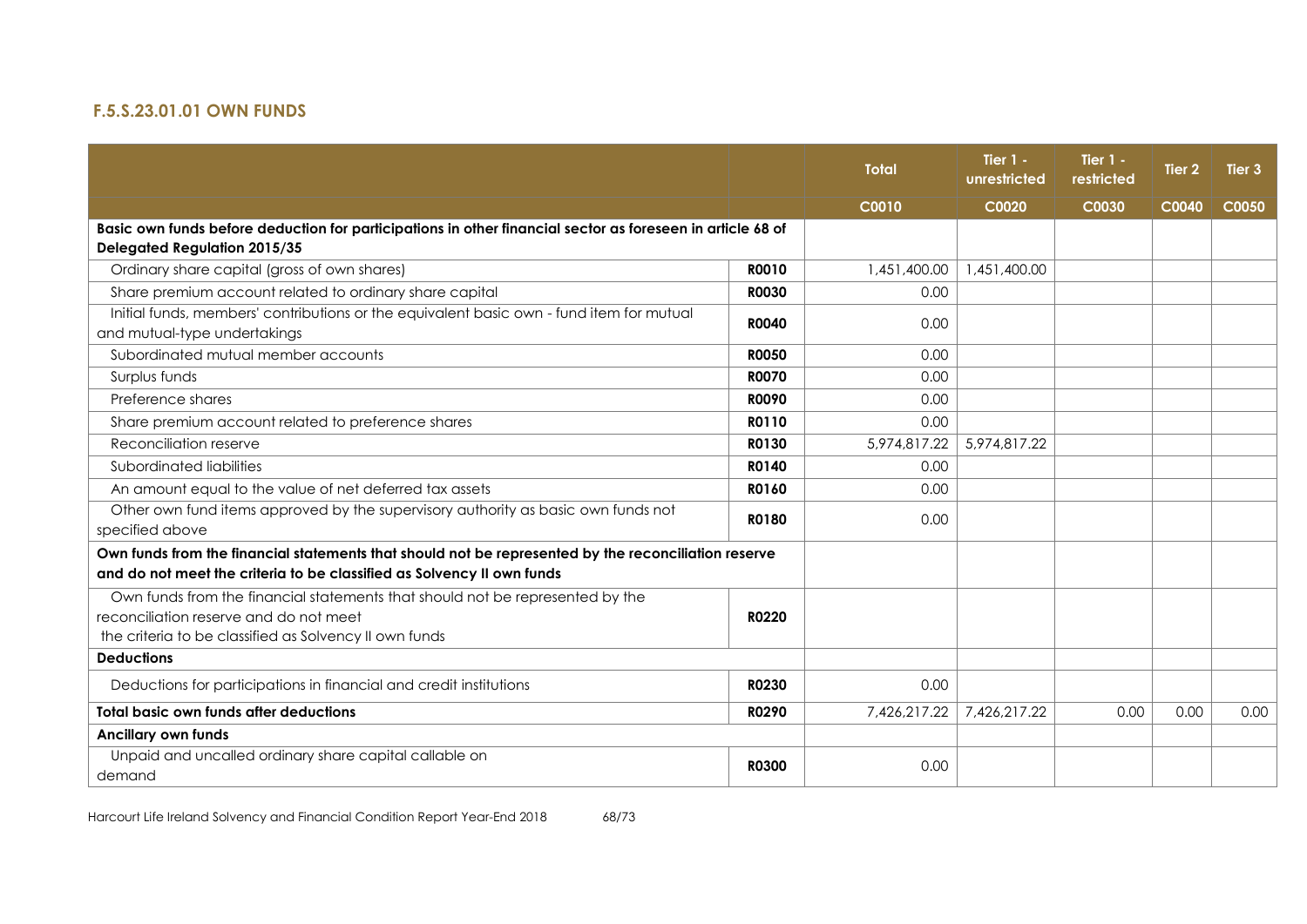|                                                                                                                                                                  |              | <b>Total</b>  | Tier $1 -$<br>unrestricted | Tier $1 -$<br>restricted | <b>Tier 2</b> | Tier <sub>3</sub> |
|------------------------------------------------------------------------------------------------------------------------------------------------------------------|--------------|---------------|----------------------------|--------------------------|---------------|-------------------|
|                                                                                                                                                                  |              | C0010         | C0020                      | C0030                    | C0040         | C0050             |
| Unpaid and uncalled initial funds, members' contributions or the equivalent basic own<br>fund item for mutual and mutual - type undertakings, callable on demand | R0310        | 0.00          |                            |                          |               |                   |
| Unpaid and uncalled preference shares callable on demand                                                                                                         | R0320        | 0.00          |                            |                          |               |                   |
| A legally binding commitment to subscribe and pay for subordinated liabilities on<br>demand                                                                      | R0330        | 0.00          |                            |                          |               |                   |
| Letters of credit and guarantees under Article 96(2) of the Directive 2009/138/EC                                                                                | R0340        | 0.00          |                            |                          |               |                   |
| Letters of credit and guarantees other than under Article<br>96(2) of the Directive 2009/138/EC                                                                  | <b>R0350</b> | 0.00          |                            |                          |               |                   |
| Supplementary members calls under first subparagraph of Article 96(3) of the Directive<br>2009/138/EC                                                            | <b>R0360</b> | 0.00          |                            |                          |               |                   |
| Supplementary members calls - other than under first subparagraph of Article 96(3) of the<br>Directive 2009/138/EC                                               | <b>R0370</b> | 0.00          |                            |                          |               |                   |
| Other ancillary own funds                                                                                                                                        | <b>R0390</b> | 0.00          |                            |                          |               |                   |
| <b>Total ancillary own funds</b>                                                                                                                                 | <b>R0400</b> | 0.00          |                            |                          | 0.00          | 0.00              |
| Available and eligible own funds                                                                                                                                 |              |               |                            |                          |               |                   |
| Total available own funds to meet the SCR                                                                                                                        | <b>R0500</b> | 7,426,217.22  | 7,426,217.22               | 0.00                     | 0.00          | 0.00              |
| Total available own funds to meet the MCR                                                                                                                        | <b>R0510</b> | 7,426,217.22  | 7,426,217.22               | 0.00                     | 0.00          |                   |
| Total eligible own funds to meet the SCR                                                                                                                         | <b>R0540</b> | 7,426,217.22  | 7,426,217.22               | 0.00                     | 0.00          | 0.00              |
| Total eligible own funds to meet the MCR                                                                                                                         | <b>R0550</b> | 7,426,217.22  | 7,426,217.22               | 0.00                     | 0.00          |                   |
| <b>SCR</b>                                                                                                                                                       | <b>R0580</b> | 11,593,853.78 |                            |                          |               |                   |
| <b>MCR</b>                                                                                                                                                       | <b>R0600</b> | 3,700,000.00  |                            |                          |               |                   |
| Ratio of Eligible own funds to SCR                                                                                                                               | R0620        | 0.640530522   |                            |                          |               |                   |
| Ratio of Eligible own funds to MCR                                                                                                                               | R0640        | 2.007085734   |                            |                          |               |                   |
|                                                                                                                                                                  |              |               |                            |                          |               |                   |
| <b>Reconciliation reserve</b>                                                                                                                                    |              |               |                            |                          |               |                   |
|                                                                                                                                                                  |              |               |                            |                          |               |                   |
|                                                                                                                                                                  |              | C0060         |                            |                          |               |                   |
| <b>Reconciliation reserve</b>                                                                                                                                    |              | C0060         |                            |                          |               |                   |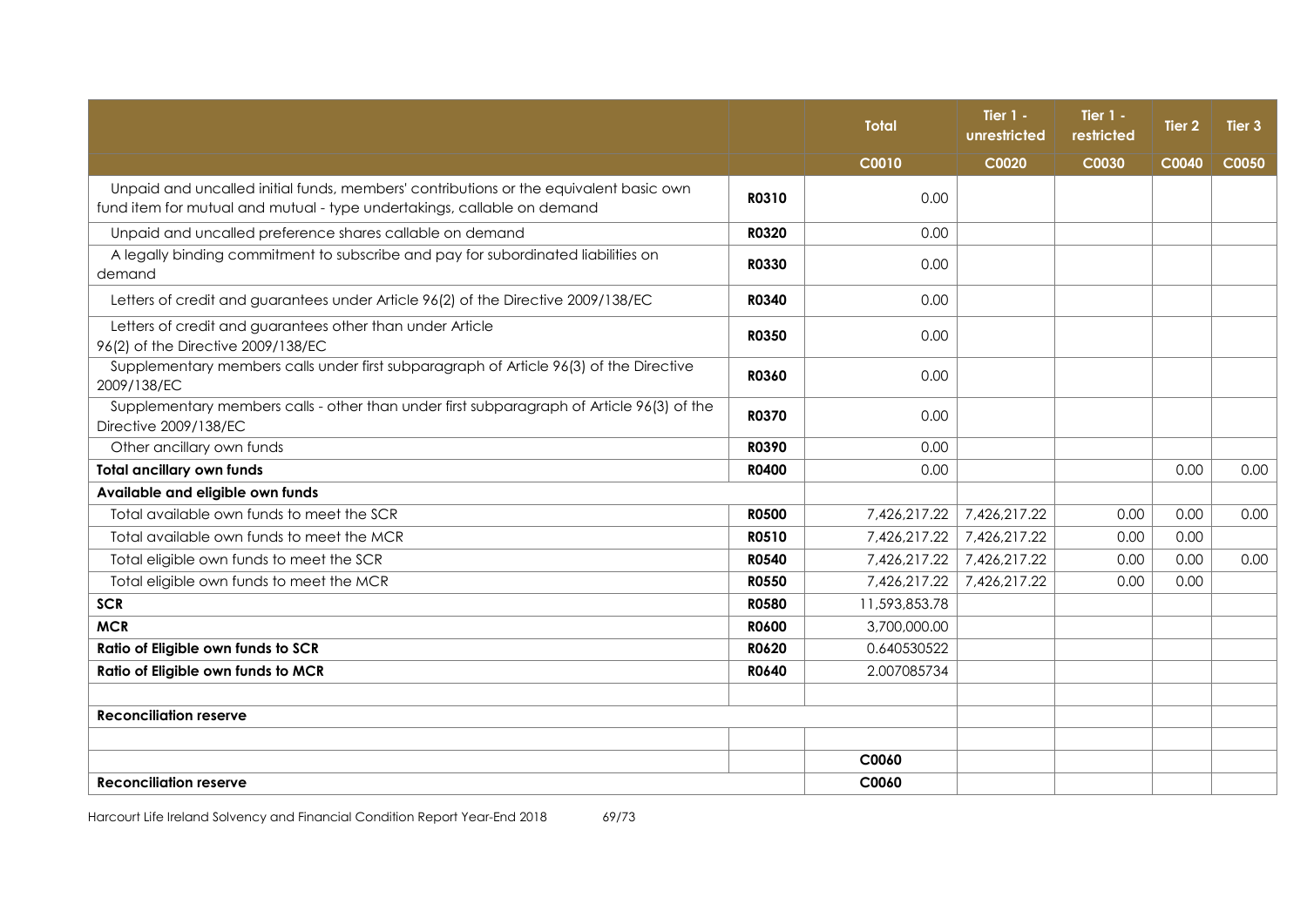|                                                                                           |              | <b>Total</b> | Tier $1 -$<br>unrestricted | <b>Tier 1 -</b><br>restricted | Tier <sub>2</sub> | Tier 3 |
|-------------------------------------------------------------------------------------------|--------------|--------------|----------------------------|-------------------------------|-------------------|--------|
|                                                                                           |              | C0010        | C0020                      | C0030                         | C0040             | C0050  |
| Excess of assets over liabilities                                                         | <b>R0700</b> | 7,426,217.22 |                            |                               |                   |        |
| Own shares (held directly and indirectly)                                                 | <b>RO710</b> |              |                            |                               |                   |        |
| Foreseeable dividends, distributions and charges                                          | <b>R0720</b> |              |                            |                               |                   |        |
| Other basic own fund items                                                                | <b>R0730</b> | 1,451,400.00 |                            |                               |                   |        |
| Adjustment for restricted own fund items in respect of matching adjustment portfolios and | <b>R0740</b> |              |                            |                               |                   |        |
| ring fenced funds                                                                         |              |              |                            |                               |                   |        |
| <b>Reconciliation reserve</b>                                                             | R0760        | 5,974,817.22 |                            |                               |                   |        |
| <b>Expected profits</b>                                                                   |              |              |                            |                               |                   |        |
| Expected profits included in future premiums (EPIFP) - Life business                      | <b>R0770</b> |              |                            |                               |                   |        |
| Expected profits included in future premiums (EPIFP) -                                    | <b>RO780</b> |              |                            |                               |                   |        |
| Non-life business                                                                         |              |              |                            |                               |                   |        |
| <b>Total Expected profits included in future premiums</b><br>(EPIFP)                      | <b>RO790</b> | 0.00         |                            |                               |                   |        |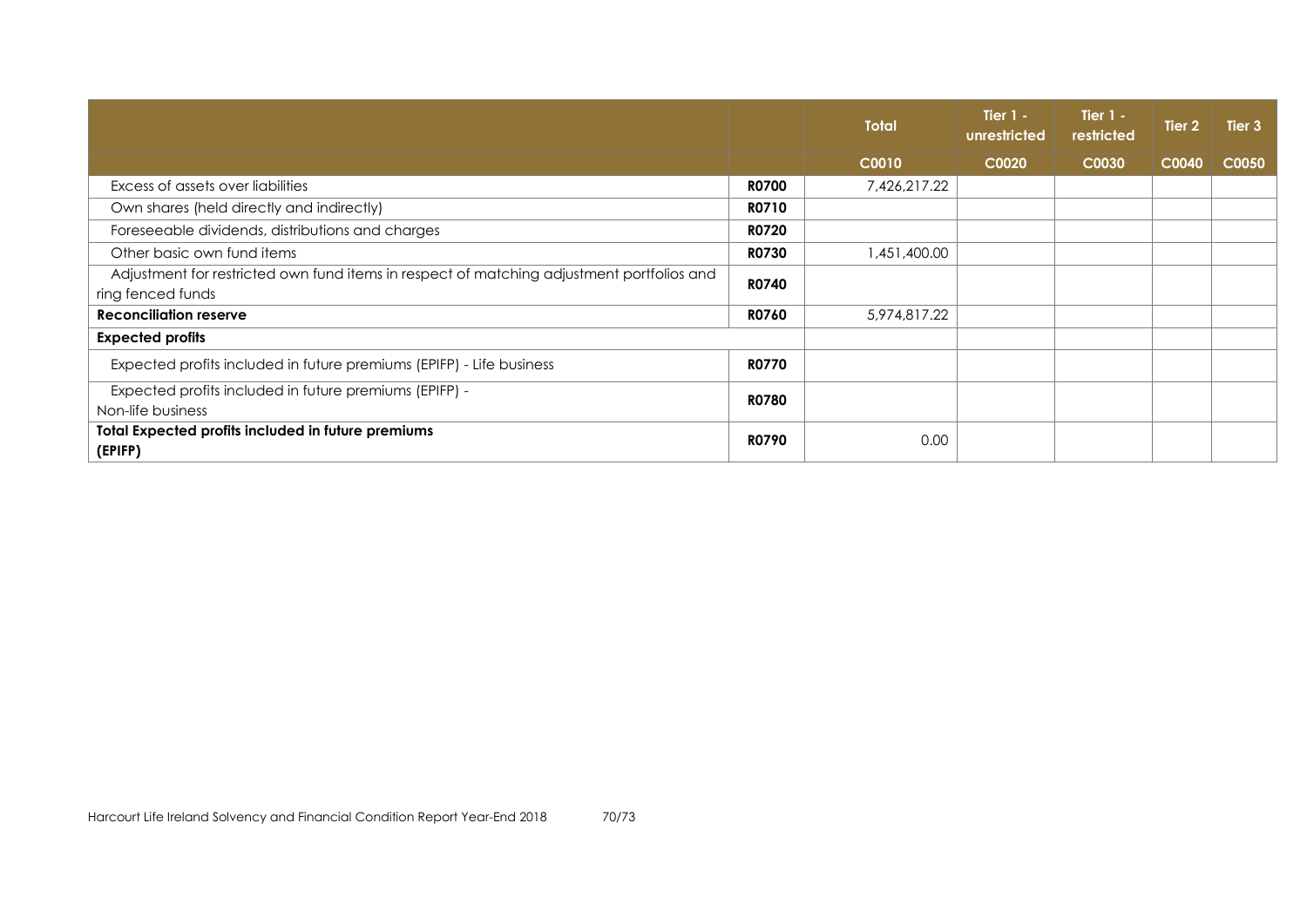## **F.6.S.25.01.21 SOLVENCY CAPITAL REQUIREMENT – STANDARD FORMULA**

|                                                                                                |              | Net solvency capital<br>requirement | <b>Gross solvency capital</b><br>requirement | <b>Allocation from</b><br>adjustments due to RFF<br>and Matching<br>adjustments portfolios |
|------------------------------------------------------------------------------------------------|--------------|-------------------------------------|----------------------------------------------|--------------------------------------------------------------------------------------------|
|                                                                                                |              | C0030                               | C0040                                        | C0050                                                                                      |
| Market risk                                                                                    | R0010        | 4,799,388.11                        | 4,799,388.11                                 |                                                                                            |
| Counterparty default risk                                                                      | <b>R0020</b> | 3,642,004.36                        | 3,642,004.36                                 |                                                                                            |
| Life underwriting risk                                                                         | <b>R0030</b> | 6,411,486.74                        | 6,411,486.74                                 |                                                                                            |
| Health underwriting risk                                                                       | <b>R0040</b> | 105,860.86                          | 105,860.86                                   |                                                                                            |
| Non-life underwriting risk                                                                     | <b>R0050</b> | 0.00                                | 0.00                                         |                                                                                            |
| Diversification                                                                                | <b>R0060</b> | $-4,281,498.19$                     | $-4,281,498.19$                              |                                                                                            |
| Intangible asset risk                                                                          | <b>R0070</b> | 0.00                                | 0.00                                         |                                                                                            |
| <b>Basic Solvency Capital Requirement</b>                                                      | R0100        | 10,677,241.88                       | 10,677,241.88                                |                                                                                            |
|                                                                                                |              |                                     |                                              |                                                                                            |
| <b>Calculation of Solvency Capital Requirement</b>                                             |              |                                     |                                              |                                                                                            |
|                                                                                                |              |                                     |                                              |                                                                                            |
|                                                                                                |              | Value                               |                                              |                                                                                            |
|                                                                                                |              | C0100                               |                                              |                                                                                            |
| Adjustment due to RFF/MAP nSCR aggregation                                                     | R0120        |                                     |                                              |                                                                                            |
| Operational risk                                                                               | R0130        | 916,611.90                          |                                              |                                                                                            |
| Loss-absorbing capacity of technical provisions                                                | R0140        |                                     |                                              |                                                                                            |
| Loss-absorbing capacity of deferred taxes                                                      | R0150        |                                     |                                              |                                                                                            |
| Capital requirement for business operated in accordance with Art. 4 of<br>Directive 2003/41/EC | R0160        |                                     |                                              |                                                                                            |
| Solvency Capital Requirement excluding capital add-on                                          | <b>R0200</b> | 11,593,853.78                       |                                              |                                                                                            |
| Capital add-on already set                                                                     | R0210        |                                     |                                              |                                                                                            |

Harcourt Life Ireland Solvency and Financial Condition Report Year-End 2018 71/73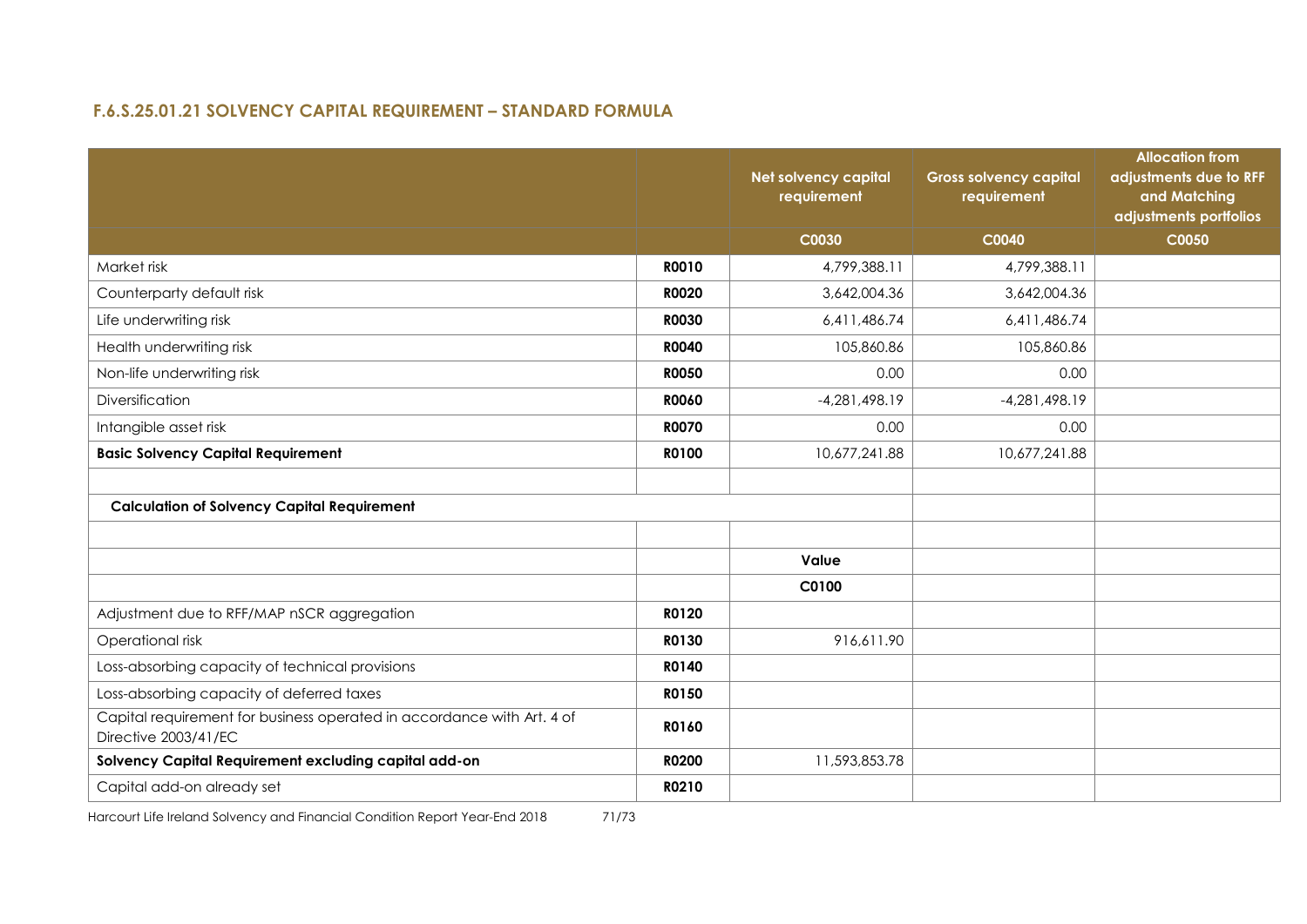|                                                                                              |              | <b>Net solvency capital</b><br>requirement | <b>Gross solvency capital</b><br>requirement | <b>Allocation from</b><br>adjustments due to RFF<br>and Matching<br>adjustments portfolios |
|----------------------------------------------------------------------------------------------|--------------|--------------------------------------------|----------------------------------------------|--------------------------------------------------------------------------------------------|
|                                                                                              |              | C0030                                      | C0040                                        | C0050                                                                                      |
| Solvency capital requirement                                                                 | <b>R0220</b> | 11,593,853.78                              |                                              |                                                                                            |
| Other information on SCR                                                                     |              |                                            |                                              |                                                                                            |
| Capital requirement for duration-based equity risk sub-module                                | <b>R0400</b> |                                            |                                              |                                                                                            |
| Total amount of Notional Solvency Capital Requirements for remaining part                    | R0410        |                                            |                                              |                                                                                            |
| Total amount of Notional Solvency Capital Requirements for ring fenced<br>funds              | R0420        |                                            |                                              |                                                                                            |
| Total amount of Notional Solvency Capital Requirements for matching<br>adjustment portfolios | <b>R0430</b> |                                            |                                              |                                                                                            |
| Diversification effects due to RFF nSCR aggregation for article 304                          | R0440        |                                            |                                              |                                                                                            |
| Method used to calculate the adjustment due to RFF/MAP nSCR<br>aggregation (*)               | <b>R0450</b> | 4                                          |                                              |                                                                                            |
| Net future discretionary benefits                                                            | <b>R0460</b> |                                            |                                              |                                                                                            |